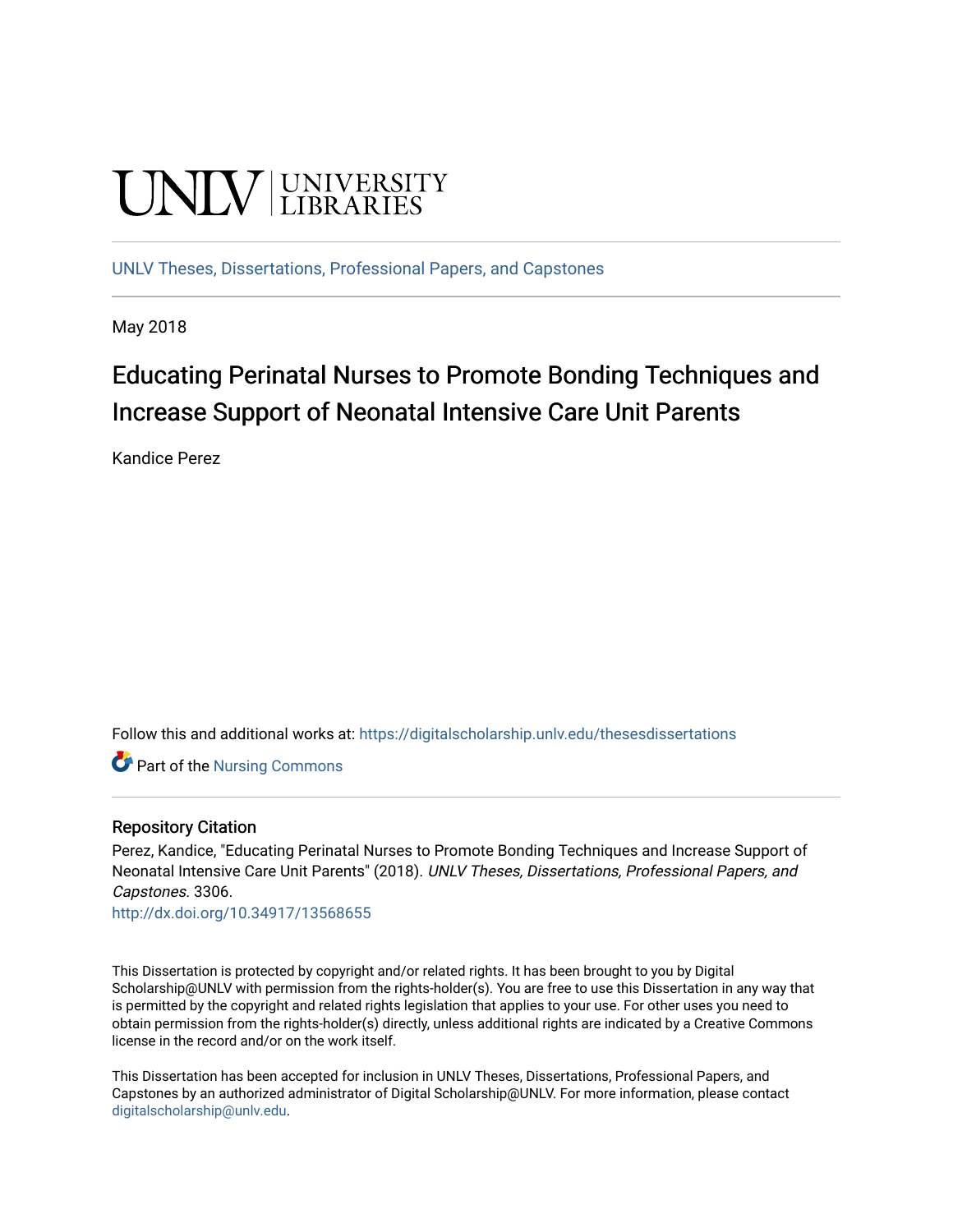# EDUCATING PERINATAL NURSES TO PROMOTE BONDING TECHNIQUES AND INCREASE SUPPORT OF NEONATAL INTENSIVE CARE UNIT PARENTS

By

Kandice J Perez

Bachelor of Science in Nursing Texas Christian University, Fort Worth 2009

Master of Science in Nursing Education University of Oklahoma, Oklahoma City 2013

A doctoral project submitted in partial fulfillment of the requirements for the

Doctor of Nursing Practice

School of Nursing Division of Health Sciences The Graduate College

University of Nevada, Las Vegas May 2018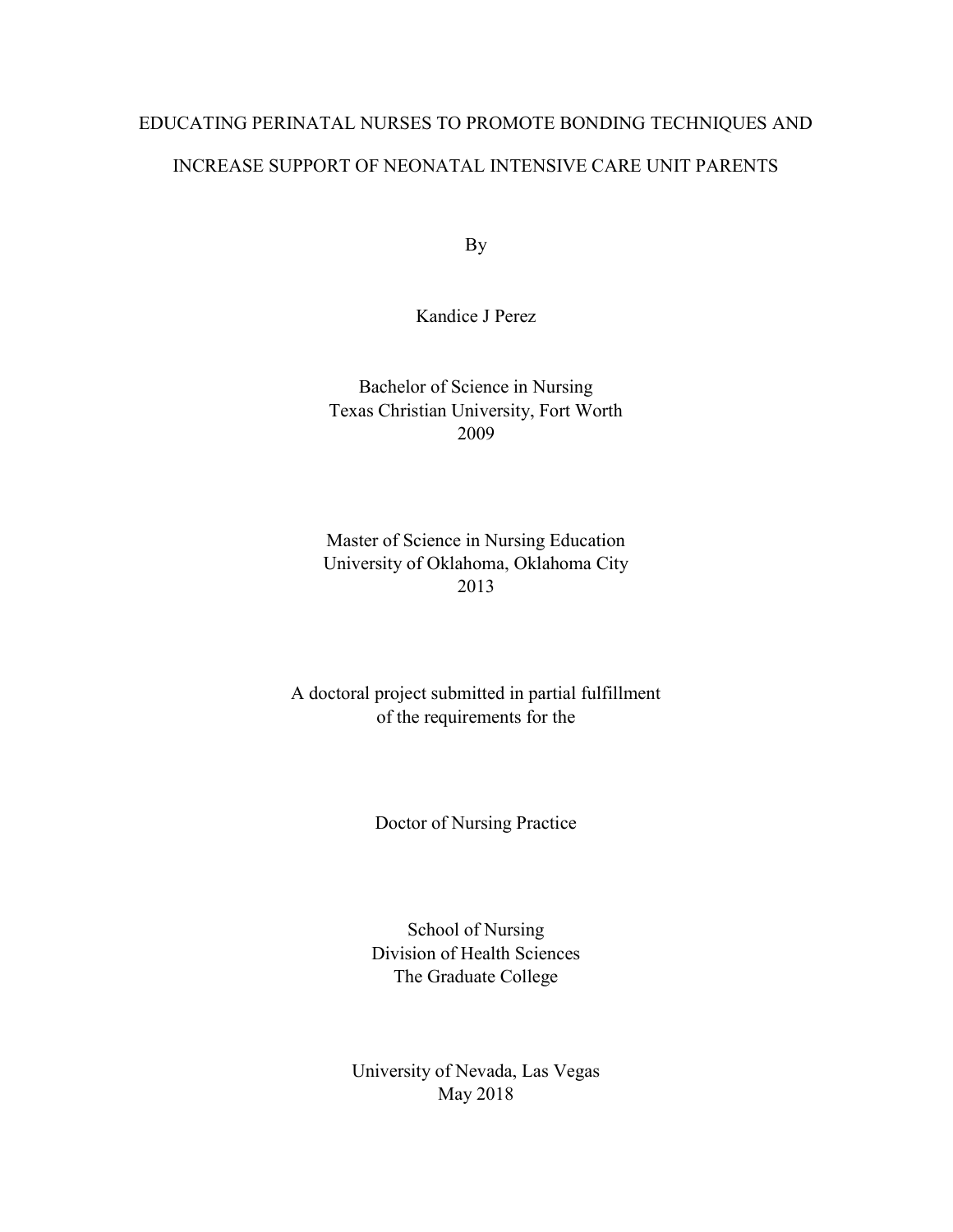

## **Doctoral Project Approval**

The Graduate College The University of Nevada, Las Vegas

March 13, 2018

This doctoral project prepared by

Kandice J Perez

entitled

Educating Perinatal Nurses to Promote Bonding Techniques and Increase Support of Neonatal Intensive Care Unit Parents

is approved in partial fulfillment of the requirements for the degree of

Doctor of Nursing Practice School of Nursing

Carolyn Sabo, Ed.D. *Examination Committee Member*

Kathleen Bergquist, Ph.D. *Graduate College Faculty Representative*

Carmen George, D.N.P.<br> *Examination Committee Chair*<br> *Craduate College Interim Dean Examination Committee Chair Graduate College Interim Dean*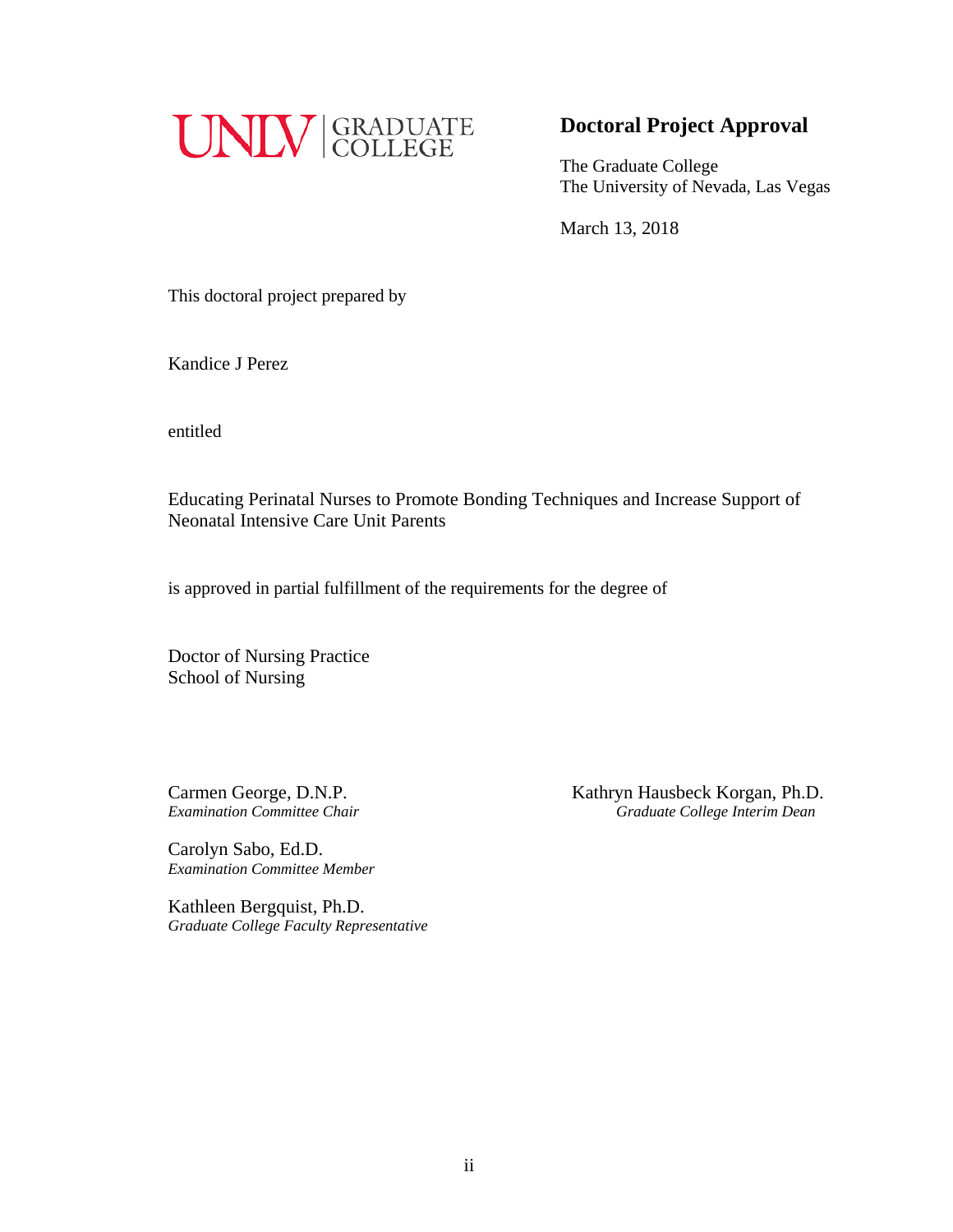#### Abstract

NICU treatment team members and perinatal nurses must strive to educate parents and promote parent/infant bonding; failure to do so can result in poor emotional well-being of the parent. Supportive behaviors of nursing staff, and the promotion of bonding techniques inside and outside of the NICU setting can provide aid to parents throughout their NICU journey. However, perinatal nurses are often not provided the necessary knowledge and skills to promote parental bonding, emotional support, empowerment, and education to parents whose infants are unexpectedly admitted to the NICU. Purpose: The purpose of this DNP project was to increase perinatal nurses' knowledge about parental bonding, emotional support, and empowerment so that they could provide better support to parents whose infants are unexpectedly admitted to the NICU. Method: This project was accomplished through a nursing centered education initiative highlighting the knowledge and skills surrounding the topic of maternal-infant bonding to better support parents with infants admitted to the NICU. The education initiative was implemented on a women's unit designated to care for women during the antepartum, intrapartum, and postpartum periods. The author assessed the effectiveness of the education initiative by utilizing an 8-question post-survey handout which was rated on a 5-point Likert scale. The survey assessed the participant's knowledge, perception of the education content following the inservice, and the likelihood of implementing new knowledge into bedside nursing practice. Results: The overarching goal of this project was to ensure that following the education presentation, perinatal nurses would be able to utilize a family centered care approach to their nursing practice, and provide a more supportive environment that promotes bonding for parents of infants in the NICU. The data reflected positive feelings towards the education content of the in-service, which demonstrates a strong likelihood of a positive change in knowledge base and nursing practice regarding bonding promotion to parents of infants in the NICU.

iii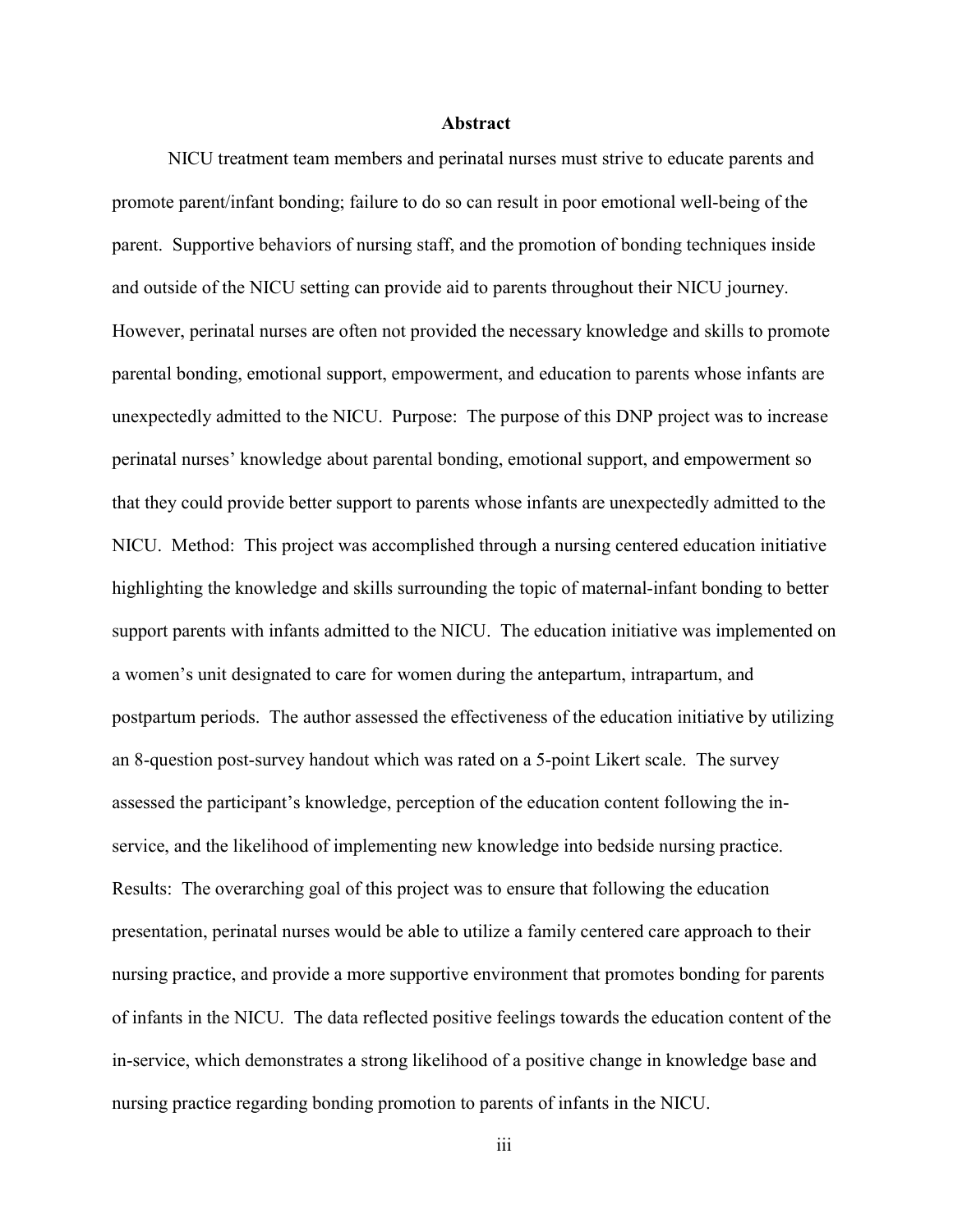#### Dedication

This project is dedicated to my loving husband, Steven. Without his patience, encouragement, support, and love for me, completion of this project and program would have happened much later in life, and might not have ever taken place. Thank you for always pushing me to be the best person that I can be, and for pushing me to live up to my fullest potential.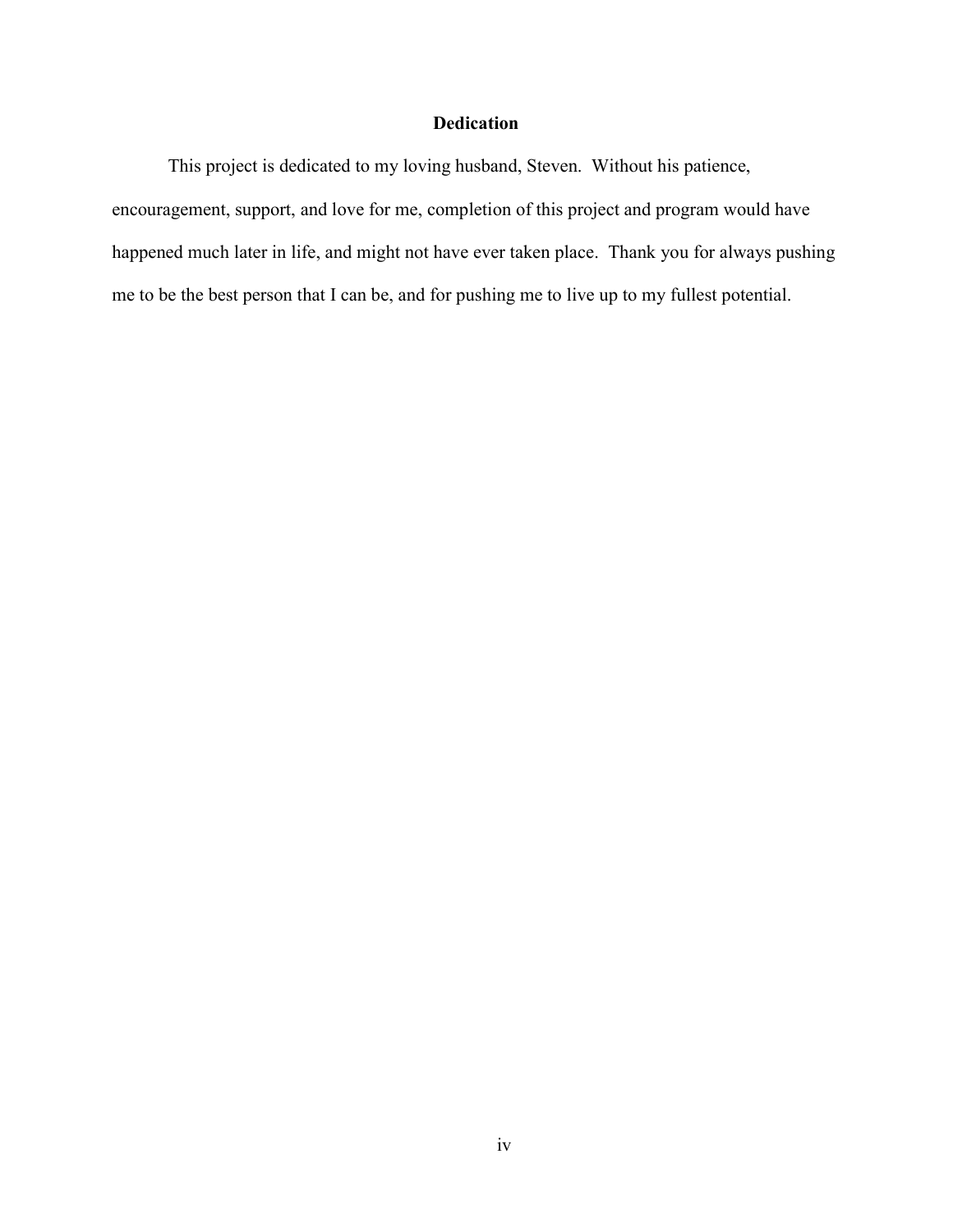## Table of Contents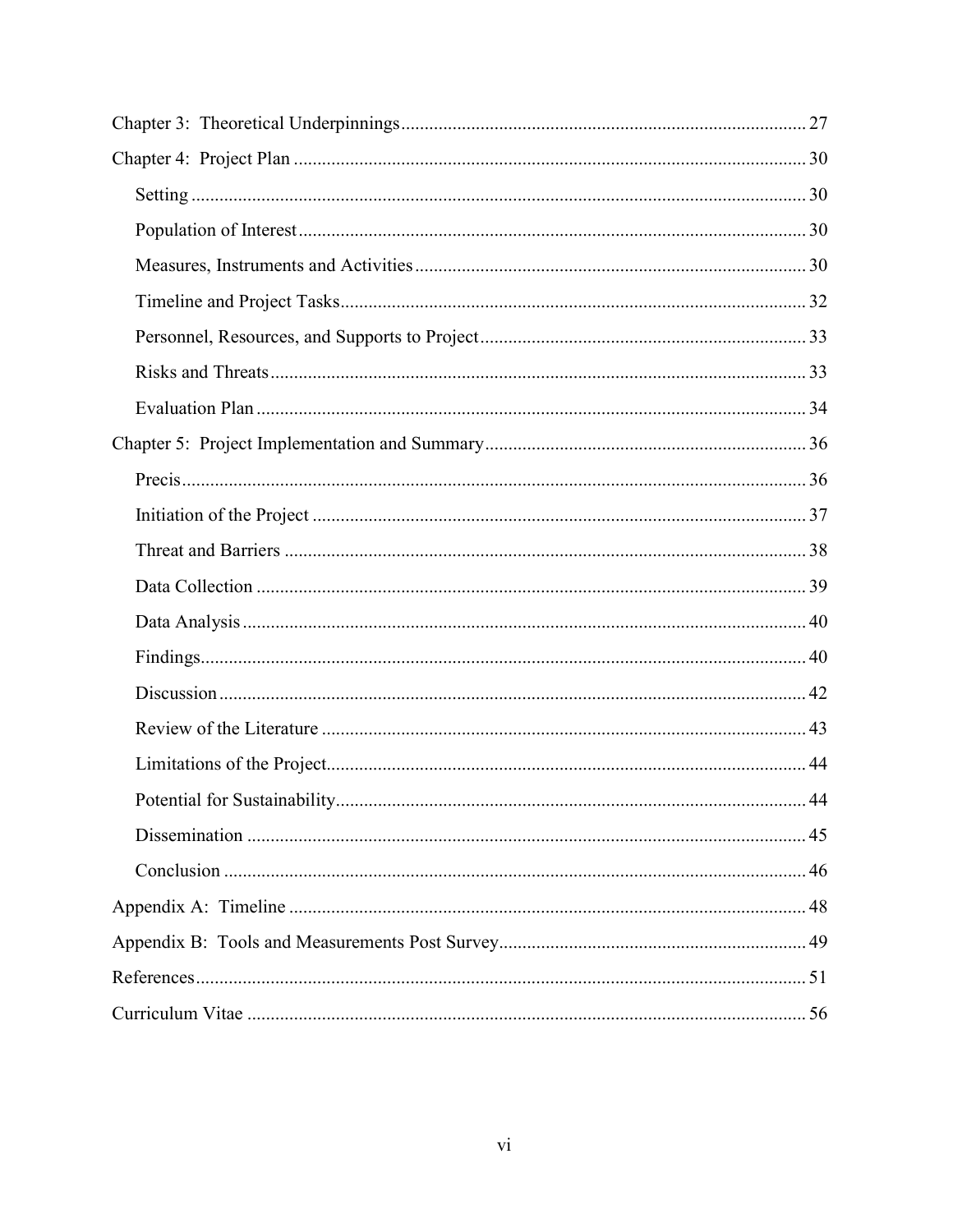#### Chapter I

#### **Introduction**

The birth of an infant can be one of the most exciting times in a parent's lifetime; however, for some the process does not go exactly as they planned or hoped. Throughout pregnancy, parents develop expectations about their prenatal experiences, what will occur during their birthing process, and about parenting styles. One of the most common unplanned issues parents face is the admission of their newborn into the neonatal intensive care unit (NICU), whether that be from the delivery of a preterm newborn, or from a term newborn that has a difficult time transitioning to extrauterine life. Often, parents do not prepare for the possibility of a preterm birth, or for other birth complications resulting in admission to a NICU. The occurrence of such an unexpected event can have detrimental effects for the parents and the infant such as ineffective bonding (Zimmerman & Bauersachs, 2012).

 A preterm birth interrupts the normal intrauterine growth and development of an infant, and interferes with the psychosocial adaptation of the family unit (Zimmerman & Bauersachs, 2012). In the instance of a normal, term birth, parents are often able to immediately hold and bond with their baby, initiate skin to skin contact and breastfeeding within one hour of life, and parents can take on their new roles with minimal interruption. However, in the NICU setting, for both preterm and term births, typical parenting and bonding techniques are interrupted due to medical equipment, as well as the health status of the infant; altering the parent's perception of their new role (Zimmerman & Bauersachs, 2012).

NICU treatment team members, and perinatal nurses, must strive to educate parents, and promote maternal/infant bonding; failure to do so can result in poor emotional well-being of the mother (Alkozei, McMahon, & Lahav, 2014). Poor emotional well-being of the mother has also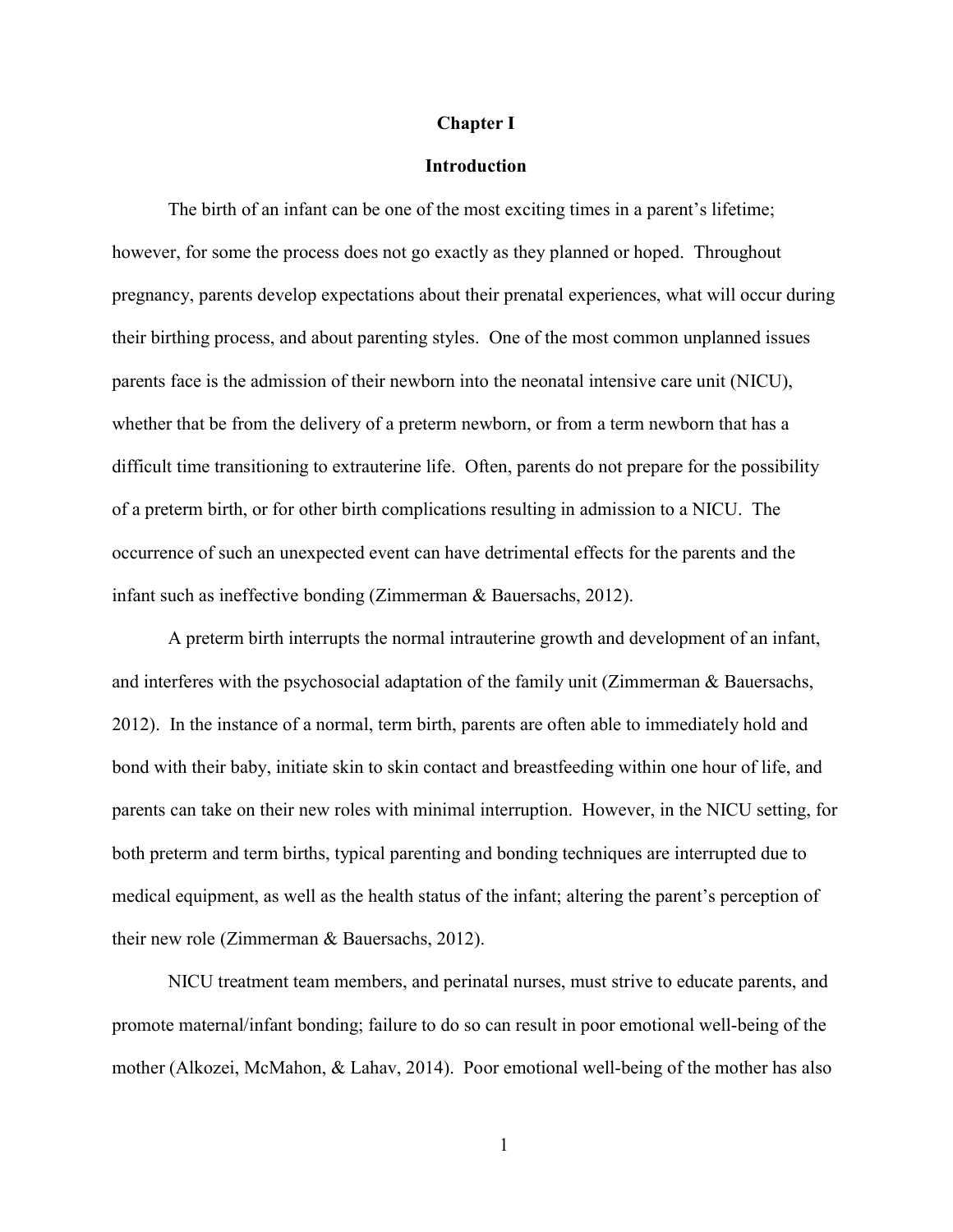been linked to a negative impact on the infant's emotional and social development (Alkozei, McMahon, & Lahav, 2014). Supportive behaviors of nursing staff can provide aid to parents throughout their NICU journey; including emotional support, parent empowerment, providing a welcoming environment in the NICU, and continued parent education (Cleveland, 2008). Perinatal nurses are typically not provided the necessary knowledge and skills to promote parental bonding, family centered care, emotional support, empowerment, and education to support parents whose infants are unexpectedly admitted to the NICU. Perinatal nurses' additional education in this area should contribute to and promote the well-being of the parents and their NICU infants.

Nurses are central to patient education, and are at the forefront of communicating with parents of infants in the NICU about their infants. Perinatal nurses, outside of the NICU, must provide support to parents to aid in reducing stressors, and in promoting bonding with the NICU infant. However, because NICU nursing care differs from that of well-baby nursing care, many perinatal nurses lack knowledge about how to best support parents of infants in the NICU. Nurses working in the NICU setting often receive extensive training specific to the care of the NICU infant population. Perinatal nurses receive extensive training specific to the care of antepartum mothers, laboring mothers, and postpartum mothers, often with an emphasis on wellbaby care following delivery of the infant. To bridge this gap in knowledge, and improve the quality of perinatal nursing care, nurses must be provided with basic knowledge and understanding of the foundations of parent-infant bonding and communication in the NICU setting.

#### Background of the Problem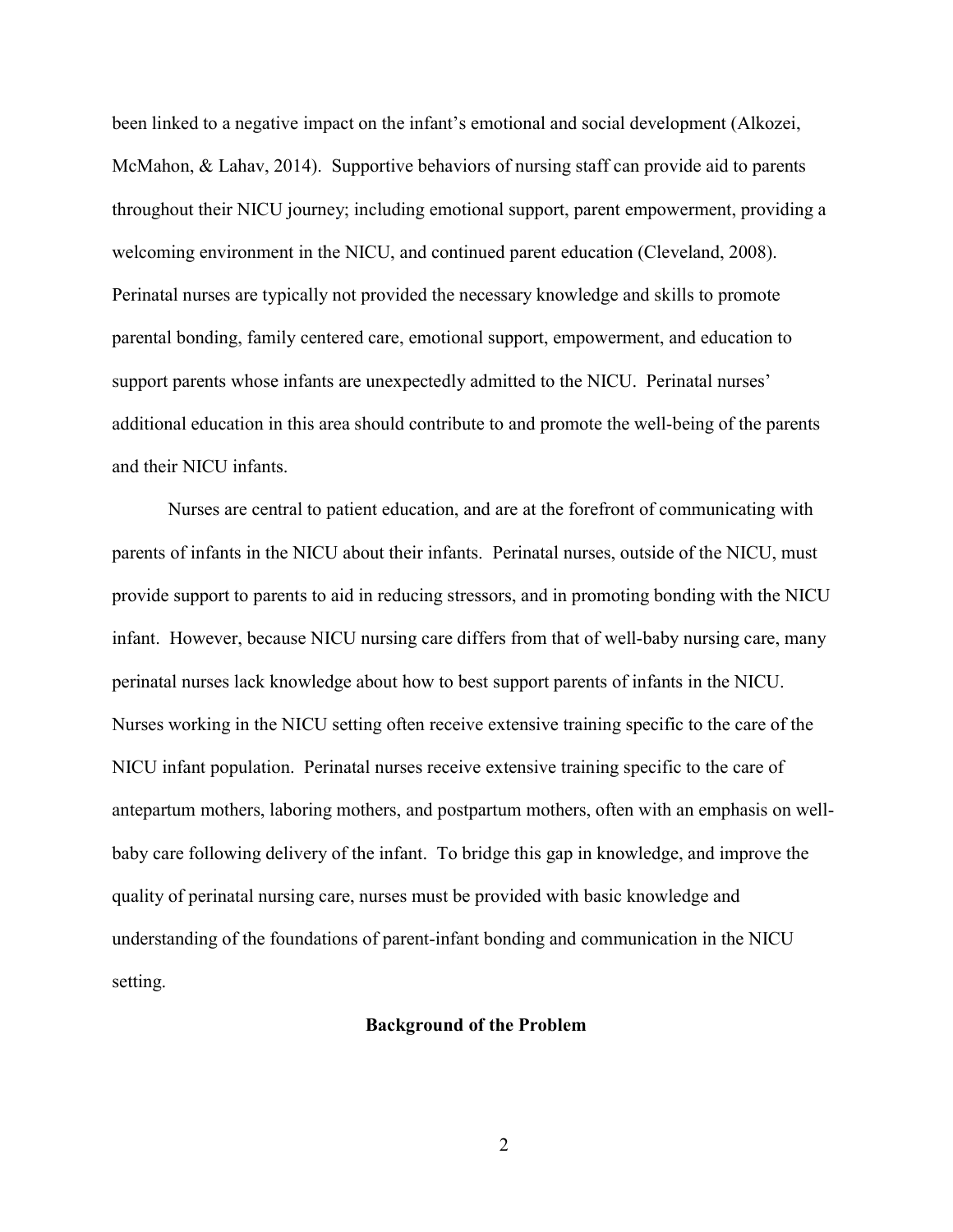The initial reaction of parents, when they first see their infant in the NICU setting, is one of fear and sadness, which can disrupt the normal bonding process of families. Parents of preterm infants can experience increased instances of depression, anxiety, and post-traumatic stress disorder (PTSD) which can ultimately result in poor outcomes for the infant, and for parental bonding (Melnyk et al, 2010). Oftentimes, parents struggle during the NICU admission process because they lack the knowledge of what to expect during their infant's NICU hospitalization (Cleveland, 2008). Parents of infants in the NICU must adapt to a new environment, cope with possible threats to the infant's health, attempt to grasp the magnitude of their infant's health status, and quickly develop new expectations for parenting roles (Alkozei, McMahon & Lahav, 2014). Additionally, parents also experience confusion and emotional strain when placed in this unpredictable life situation that has occurred (Weis, Zoffmann, & Egerod, 2013).

One of the best ways to address the stress parents experience when their infant is in the NICU is through the promotion of bonding, ongoing education, and family centered care. Family centered care is provided not just to the infant, but also to the entire family unit. Promotion of family centered care within, and outside of the NICU setting, allows for the family to be incorporated in decision-making, promotes bonding and attachment, empowers parents, and supports the family's overall emotional well-being (Weis, Zoffmann, & Egerod, 2013). Zimmerman and Bauersachs (2012) suggest that family centered care can result in physiologic stability of the infant, and reduces overall stress on the family unit. According to Alkozei, McMahon, and Lahav (2014) nursing interventions should be aimed at providing parents with emotional support, and education to reduce stress and anxiety. Additionally, it is important to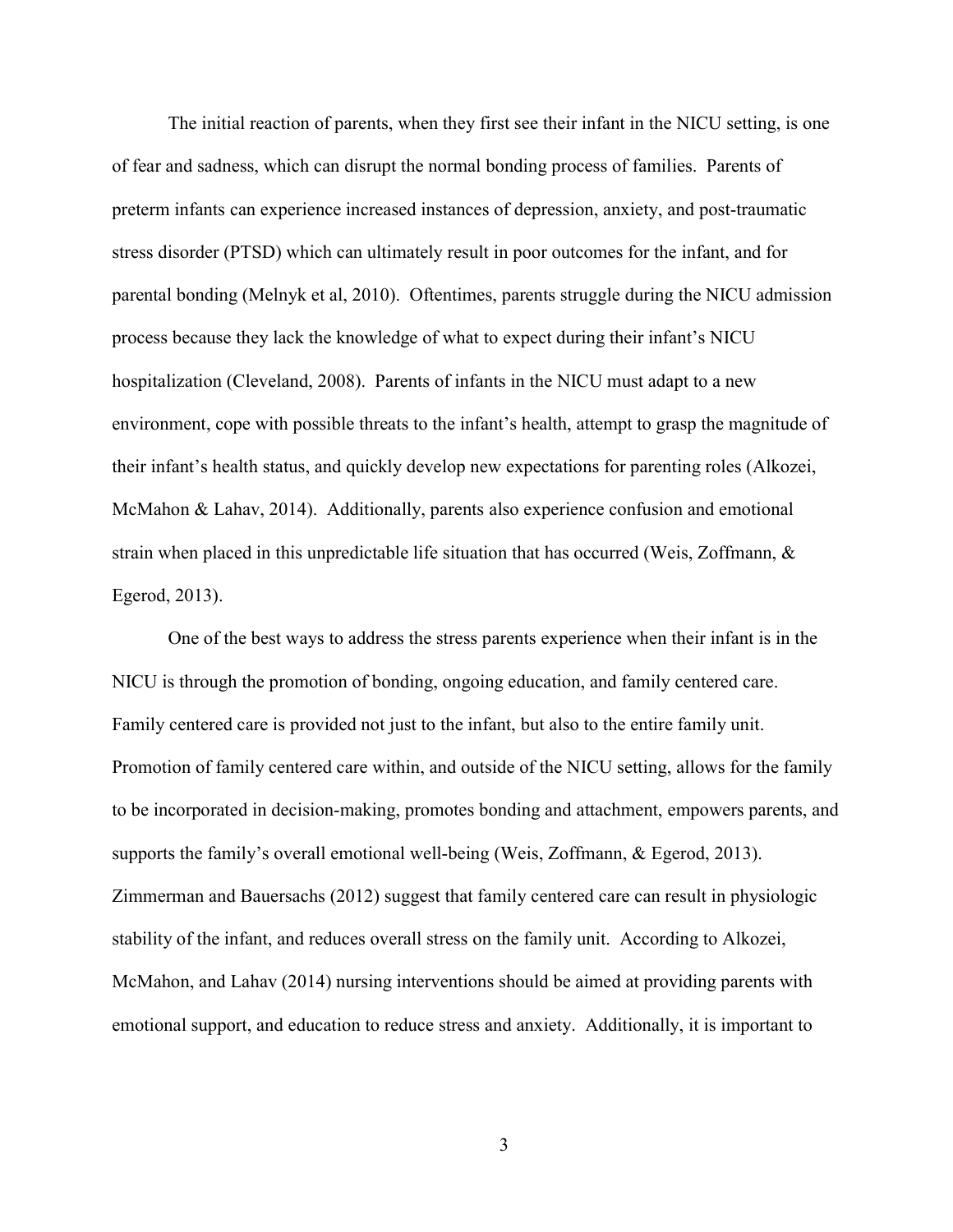include parents in everyday care and decision-making, and promote bonding between the infant and parents (Cleveland, 2008).

Parents should also be educated on how to physiologically support their infant through touch, and skin-to-skin during care times. When an infant is born prematurely, full fetal development has not had adequate time to take place, and many issues can arise. Often the largest, and first hurdle for the infant to overcome is the underdeveloped nervous and sensory system (White-Traut, 2015). As a result, it is important for the infant to live in an environment, which is quiet, and promotes minimal disruption, so that the infant does not become overstimulated (Zimmerman & Bauersachs, 2012).

White-Traut (2015) discusses that due to immature nervous systems, some infants cannot experience touch such as light stroking, but firm to moderate touch or stroking can be appropriate in some situations depending on the infant's health status. Therefore, it is important for nurses to provide additional education about bonding techniques for unstable infants, and encourage parents to offer other stimuli to the infant such as talking quietly to the infant, making eye to eye contact with the infant, and promoting for both parents to hold hands near the infant's body (White-Traut, 2015). Once the infant is stable, uninterrupted skin to skin promotes excellent bonding between parents and infants, in addition to improving the overall well-being of the infant (Zimmerman & Bauersachs, 2012).

#### Problem Statement

Nurses caring for mothers during the course of their prenatal care must possess knowledge about how to best support patients whose infants are the NICU. Typically, perinatal nurses are experts in their field, but lack the knowledge needed to educate their patients about nursing and medical care in the NICU setting. As a result, it is difficult for nurses to support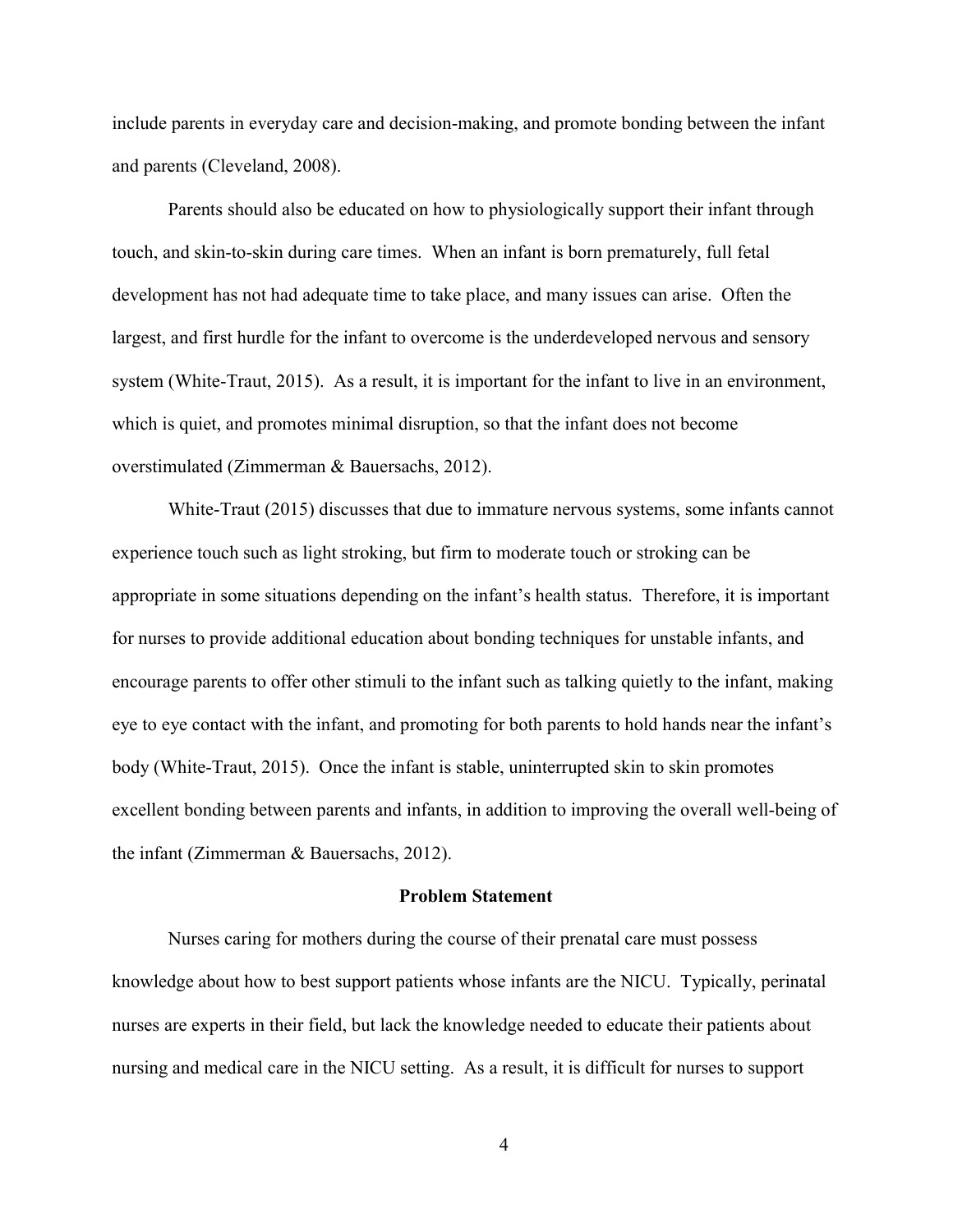parents of infants in the NICU outside of the NICU setting which can lead to parental stress, and impaired bonding (Morey & Gregory, 2012). It is important for perinatal nurses to provide emotional support to parents, as well as have knowledge about what parents can expect during their infant's NICU stay. Additionally, nurses must have knowledge about alternative parenting roles, bonding techniques, and family centered care within the NICU.

#### Significance to nursing

Currently, nursing interventions, and patient teaching in the NICU setting typically occur once the infant is admitted. However, evidence shows that if parents are provided with adequate education prior to the NICU admission, or prior to visiting their infant, outcomes are improved (Melnyk et al., 2010). Presently, if a pregnant woman is admitted to labor and delivery or an antepartum unit, and a preterm birth is possible, the obstetric (OB) provider will recommend a patient consultation with the neonatal physician or nurse practitioner. The consult typically discusses the infant's problem, risks at delivery, planned interventions, and possible immediate admission needs of the infant upon entry into the NICU. Following this consult, there is rarely additional orientation to the NICU setting, and parents are left with feelings of fear and anxiety.

The best way to provide support to these parents is through extensive education provided primarily by the nursing staff. Melnyk et al. (2010) discusses that if parents know what to expect in the NICU, they experience less stress, less depression, and less anxiety resulting in an improvement of fetal outcomes. Whenever possible, parents should be introduced to the NICU setting prior to delivery, to become oriented and get a feel for what to expect (Cleveland, 2008).

Doctor of Nursing Practice (DNP) leaders are the key to implementation of EBP into the hospital and academic settings. As evidence, and research is gathered to support education geared towards parents of infants in the NICU about bonding, it is important to synthesize that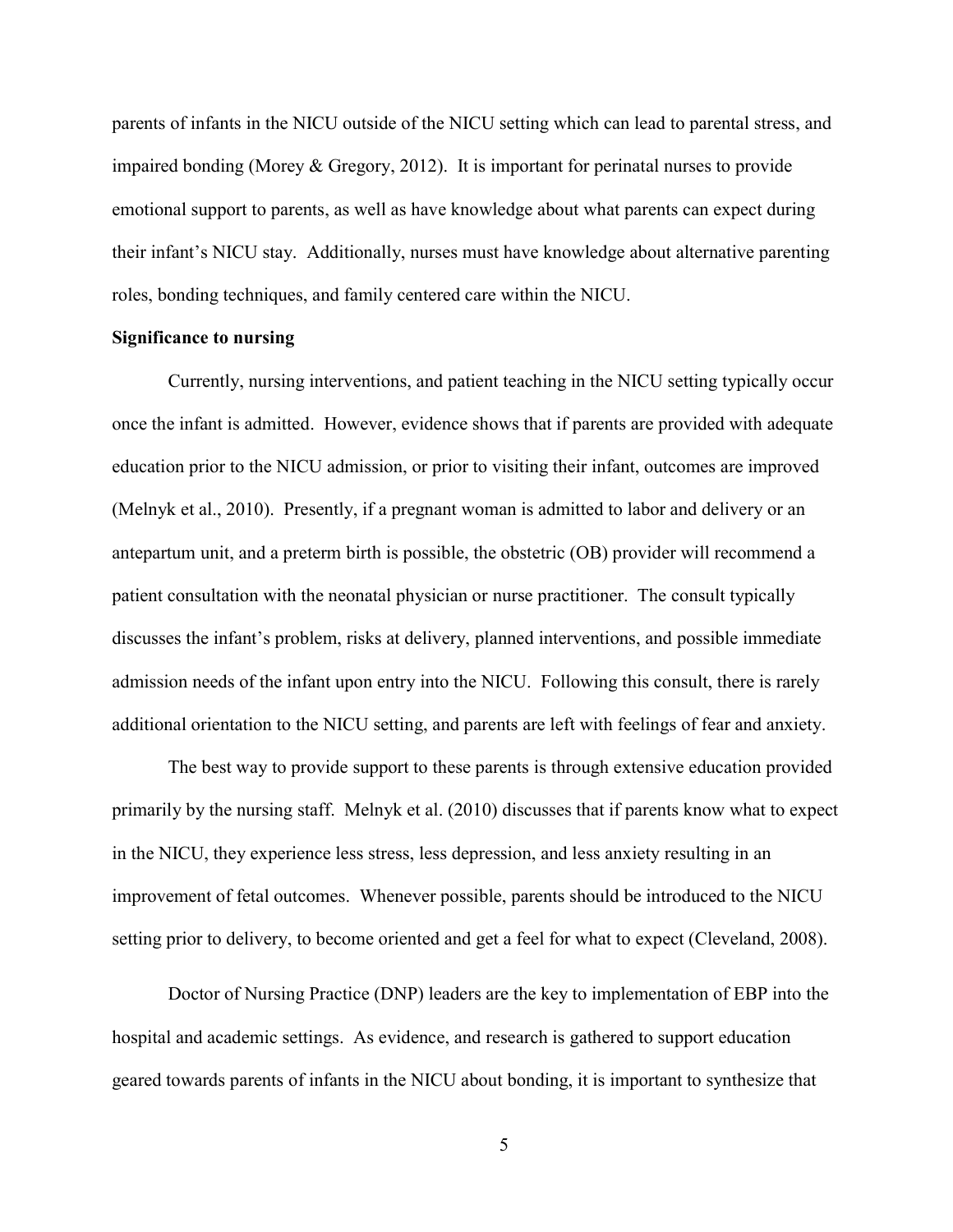evidence, and integrate it into nursing practice to facilitate better patient outcomes. If parents have an idea of what to expect whenever their child is in the NICU setting, they will ultimately experience less stress, anxiety, and depression which will lead to better quality interactions with their infant (Melynk et al., 2010). To achieve these outcomes, perinatal nurses outside of the NICU setting must be educated about parental bonding techniques so that they can better support their patients.

#### Purpose of the Project

The purpose of this project is to educate perinatal nurses so that they will be better prepared to support, educate, and promote bonding techniques to parents with infants in the NICU. McCrow, Yevchak, and Lewis (2014) discuss the importance of ongoing education in the clinical setting, and the positive impact that it can have relating to improved patient outcomes. Through a nursing centered education initiative, nurses will gain valuable knowledge and skills to support mothers with infants admitted to the NICU. Nurses will also have the opportunity to assimilate that knowledge into their prospective patient care areas.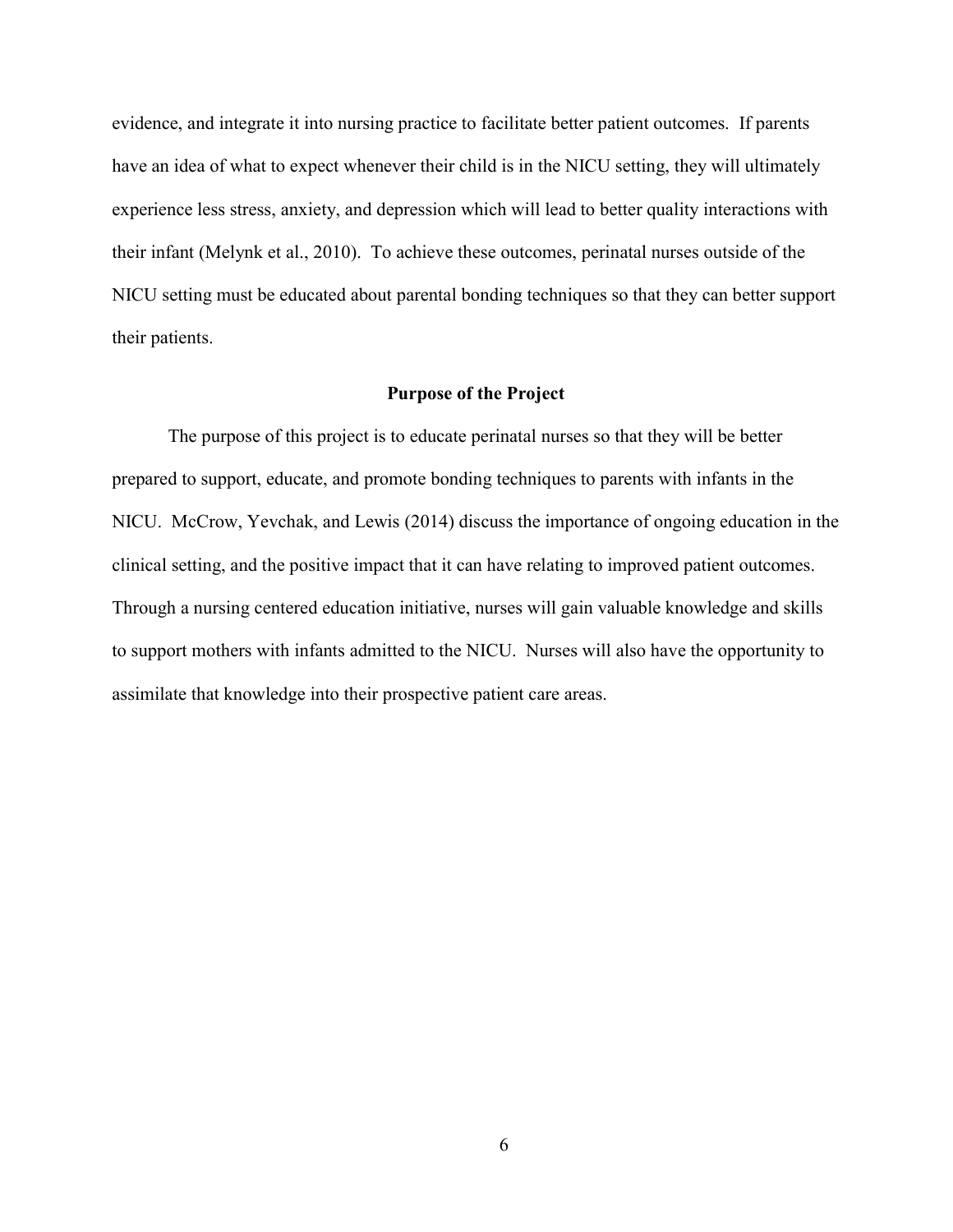#### Chapter II

#### Review of the Literature

 An Internet search was conducted using nursing Cumulative Index of Nursing and Allied Health Literature (CINAHL), EBSCOhost, Education Full Text, ERIC, and medical (MEDLINE, PUBMED) databases. Research articles and systematic reviews were identified utilizing a combination of key words: adult learning teaching strategies, adult learners, hospital nurse education, continuing nurse education, nurse education in acute care setting, parents, NICU, NICU parent education, parent/infant bonding, parental attachment, maternal stress, neonatal, preterm, kangaroo care, neonatal touch, family centered care, breastfeeding, and parental stress. Through this extensive literature search, there were thousands of articles and publications based on these topics.

The search criteria were limited to research published between January 2012 and December 2016 to ensure current data was collected. However, after identifying a gap in the literature pertaining to teaching strategies for nurses in the acute care setting, the literature search was extended to January 2002 to perform an adequate review of the literature. Inclusion criteria also limited articles to English only, and they had to address one of the following: parent-infant attachment/bonding in NICU; NICU parent communication; NICU parent education; or effective teaching strategies for nurses in the hospital setting.

The literature identified needs of parents in the NICU setting, ways to support parents in this setting, as well as how to promote parent empowerment in the NICU; however, the literature lacked research related to teaching strategies specific to the education of nurses in the hospital setting

#### Teaching Strategies for Nurses in the Hospital Setting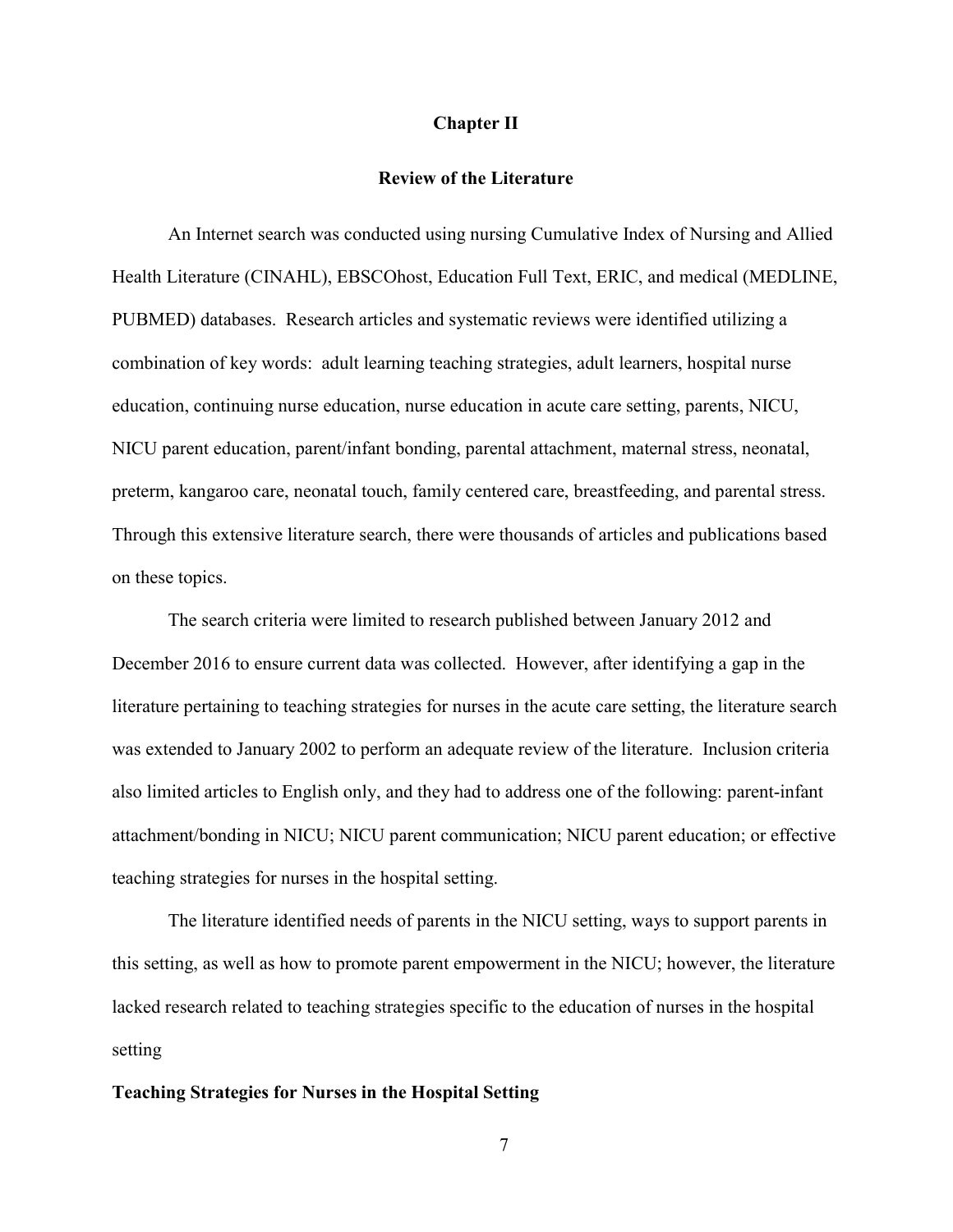There are a limited number of published empirical studies related to clinical education of nurses in the acute care setting. This literature review reflected that there are few research studies examining effective teaching strategies for registered nurses (RNs), and common learning styles of RNs. The most common theme throughout the published studies is that in-service training is effective, especially whenever it can be offered to all RNs at various times so that all shifts receive the opportunity for education (Arbour, 2003; Mayes & Scott-Baer, 2010; Ron & Lowenstein, 2002; Smith, Timms, Parker, Reimels, & Hamlin, 2003; and Wolak, Cairns, & Smith, 2008).

Successful implementation of an educational intervention in the clinical setting requires a thorough needs assessment, input by clinical staff, an active learning environment, and long-term follow up (Arbour, 2003). There are numerous amounts of teaching strategies that can be implemented in the hospital setting, such as in-service education. Education of staff members in a large group setting allows for teaching material to be delivered to a broad number of participants. Additionally, educating staff during an in-service allows for the education material that is covered to be standardized knowledge amongst all members of the team.

McCrow, Yevchak, and Lewis (2014) performed a prospective cohort study to distinguish preferred learning styles of nurses working in the acute care environment to aid in determining the most effective teaching methods. The authors discuss the importance of continuing education for nurses, and its relation to positive patient outcomes, and the delivery of high quality care. However, the main barriers to continuing education efforts in the hospital include time and availability, lack of access to educators or educational spaces, and cost. To ensure that nurses gain and retain valuable continuing education information, the authors set out to assess learning styles, and preferred preferences for taking on new skills or knowledge among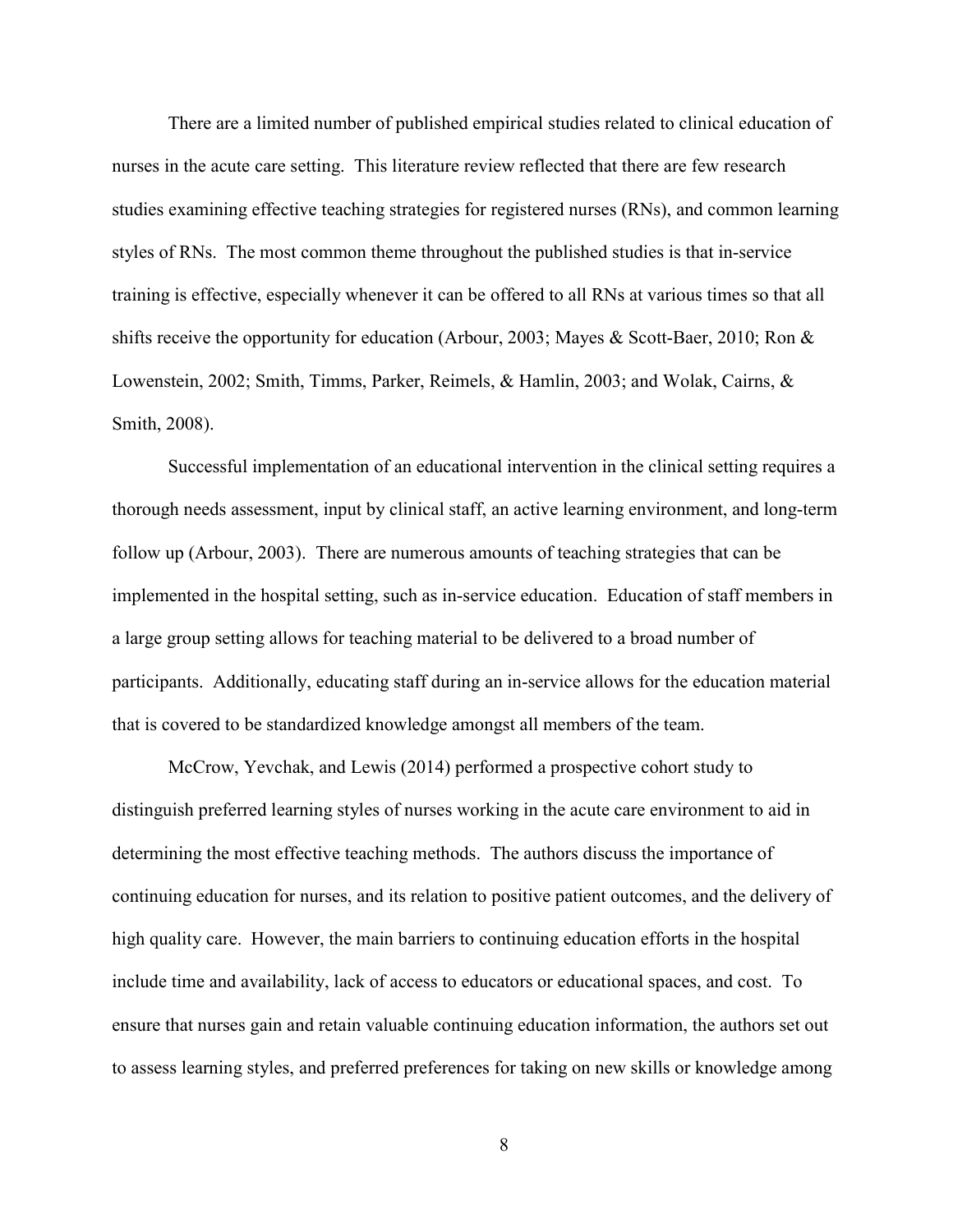142 nurses. The nurses completed the Felder-Silverman Index of Learning Styles Questionnaire, and the results reflected that the majority of nurses fell into the domains of active and reflective learners (77.54%), sequential and global learners (96.68%). As a result, the authors concluded that the most effective teaching format for these learners were in a sensory stimulating environment, such as in a simulation, or through covering a case study at an in-service based on factual information relevant to the care area (McCrow et al, 2014).

Patient education at the hospital bedside is primarily delivered by nurses. For nurses to provide effective teaching to patients, it is important for nurse educators to teach nurses extensively about content, and to teach them about teaching strategies, and the teach-back method. To educate a large group, a process must ensue in which learners gain knowledge and understanding, they develop their skills through practice, they alter their attitudes about the learning topic, and then, in turn, appreciate and value the teaching content (Fidyk, Ventura, & Green, 2014). Fidyk, Ventura, and Green developed a training course for nurses that focused on the teach-back method of patient education, and implemented the course at a small hospital through a four-hour in-service. The course was comprised of presenting a video about patient education and health literacy, speaking to the group in a didactic format, encouragement of role play, and ending with an interdisciplinary panel of clinicians discussing the importance of patient education. Fifteen nurses participated in the course, which represented approximately 35% of the hospital's nursing staff. The participants were given a basic questionnaire related to feedback of the course utilizing a 4-point Likert scale (Fidyk, Ventura, & Green, 2014). The results showed that the participants were motivated to apply their learning to the clinical setting, and that the content was engaging and related to their practice. Based on the results, the authors concluded that the course needed to be longer because of the extensive amount of content that is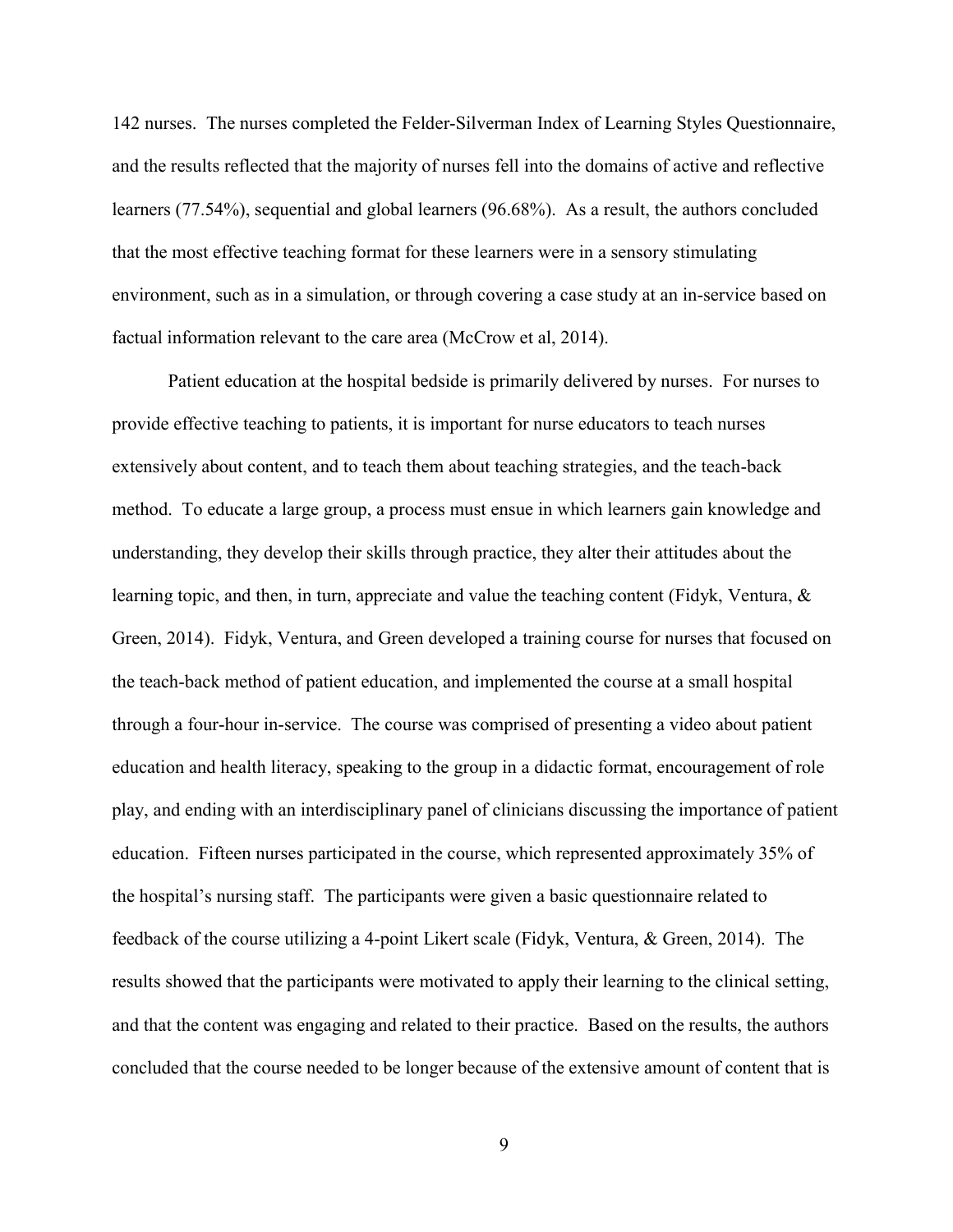discussed, the course would continue with the in-service format, and the course would be limited to 25 participants.

Arbour (2003) implemented a continuous quality improvement (CQI) approach to improving the educational needs of nurses on an intensive care unit (ICU) related to the topics of sedation, analgesia, and neuromuscular blockades. The author worked as a clinical nurse specialist (CNS) on an ICU, and performed a needs assessment amongst nursing staff caring for patients under any type of sedation. The needs assessment reflected that there was a large gap in knowledge related to sedation, analgesia, and neuromuscular blockade treatments. As a result, the goals of the CQI was to reduce patient awareness and pain while paralyzed, improve pain assessment, enhance the quality of documentation, and improve specification of the reason why the patient was under sedation. To increase knowledge, the author utilized four main teaching strategies: teaching moments at the bedside; in-service education; competency-based modules; and integration of instruction into orientation on the unit. Because of the intervention, the author noted that staff reported an increased awareness of the need for adequate analgesia, physical pain assessments were completed more frequently, and the unit's quality indicator was met for documentation of patient sedation. Following the in-service, staff expressed interest in the topic, and reported that the topic was applicable to their nursing practice which, according to the adult learning theory, is linked to greater commitment to successful implementation of an intervention (Arbour, 2003).

As educators, it is important to meet the needs and demands of nursing staff on acute care units in the hospitals. Unfortunately, nurses working the night shift often get left out of inservice opportunities because most of these sessions occur during the day shift whenever management, educators, physicians, and pharmaceutical representatives are working. Mayes and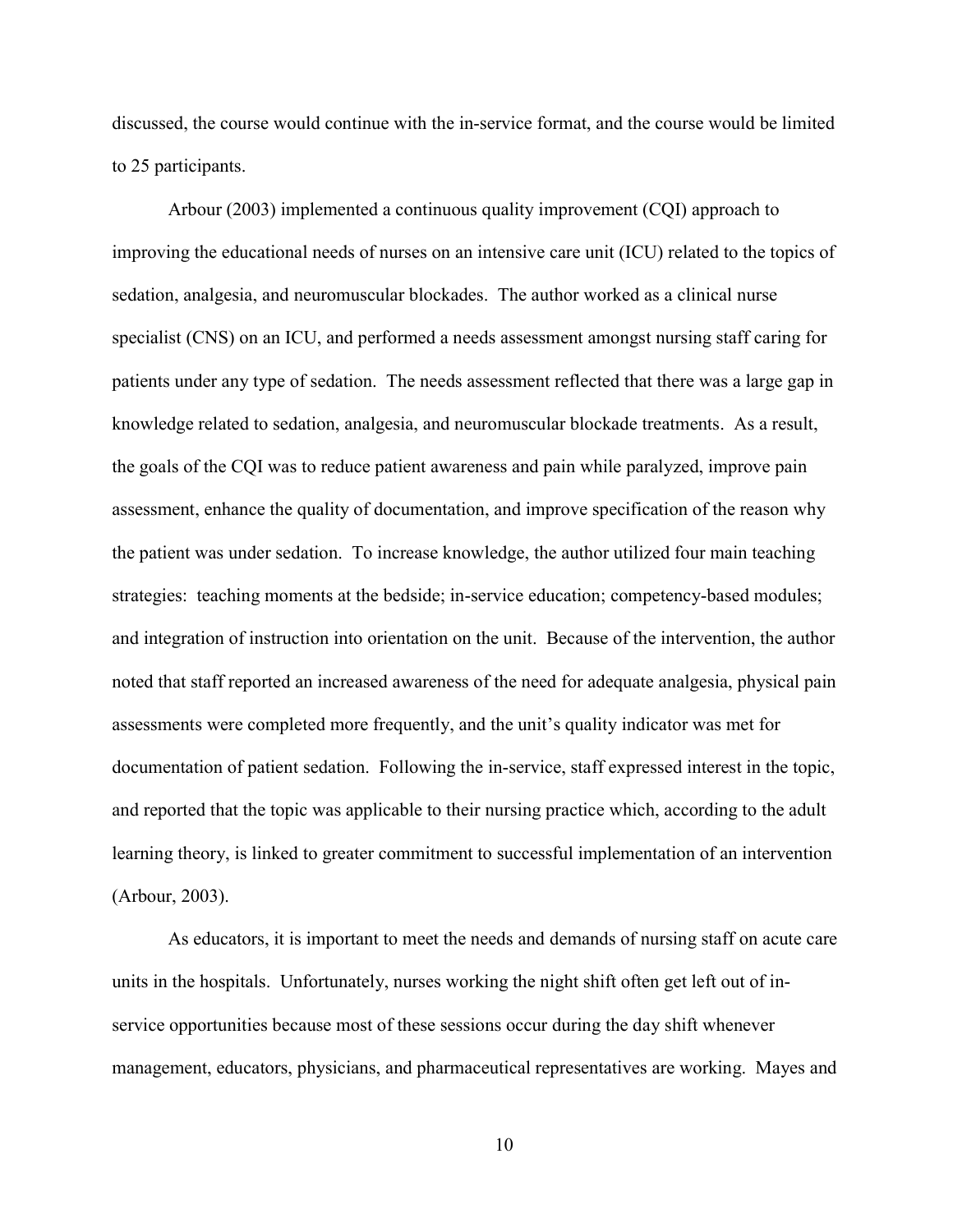Schott-Baer (2010) developed an in-service about cardiac arrest, and geared it towards night shift nurses. The development of this in-service was inspired based on feedback stating that the night shift staff was motivated to learn, but there were few in-services held on the night shift. The authors examined previous in-service rolls, and they reflected that many night nurses were unable to attend day time in-services, because they required sleep for their next night shift. The authors included information for the in-service about patient assessment during a cardiac arrest, signs and symptoms which might predispose the patient to cardiac arrest, information about the pathophysiology of the heart, decision making during a cardiac arrest event, and the importance of teamwork. The in-service was then offered early in the night shift (between 1900 and 2300), but staying away from busy times such as medication administration (2100) to ensure that the nurses were available, more alert, and receptive to the learning. The teaching methods which were used during the in-service were lecture, handouts, games, and role playing. The authors utilized a basic survey assessing the staff satisfaction of the in-service based on a 4-point Likert scale, and the results portrayed that staff experienced a perceived increase in confidence based on the training, and they were appreciative that the in-service material was made available to the night shift staff (Mayes & Schott-Baer, 2010).

The development and purpose of in-services are to adapt theoretical content, and practical expertise to the individual needs of the unit, or group that you are educating (Ron & Lowenstein, 2002). The authors implemented a project entitled "The Institutional Resident Quality of Life Project," which was designed to increase the quality of life and personal well-being for elderly patients living in an assisted living institution through an in-service to all staff that came into contact with the residents. The project was implemented among staff six institutions, and each participant filled out a preliminary survey related to how well the staff member valued the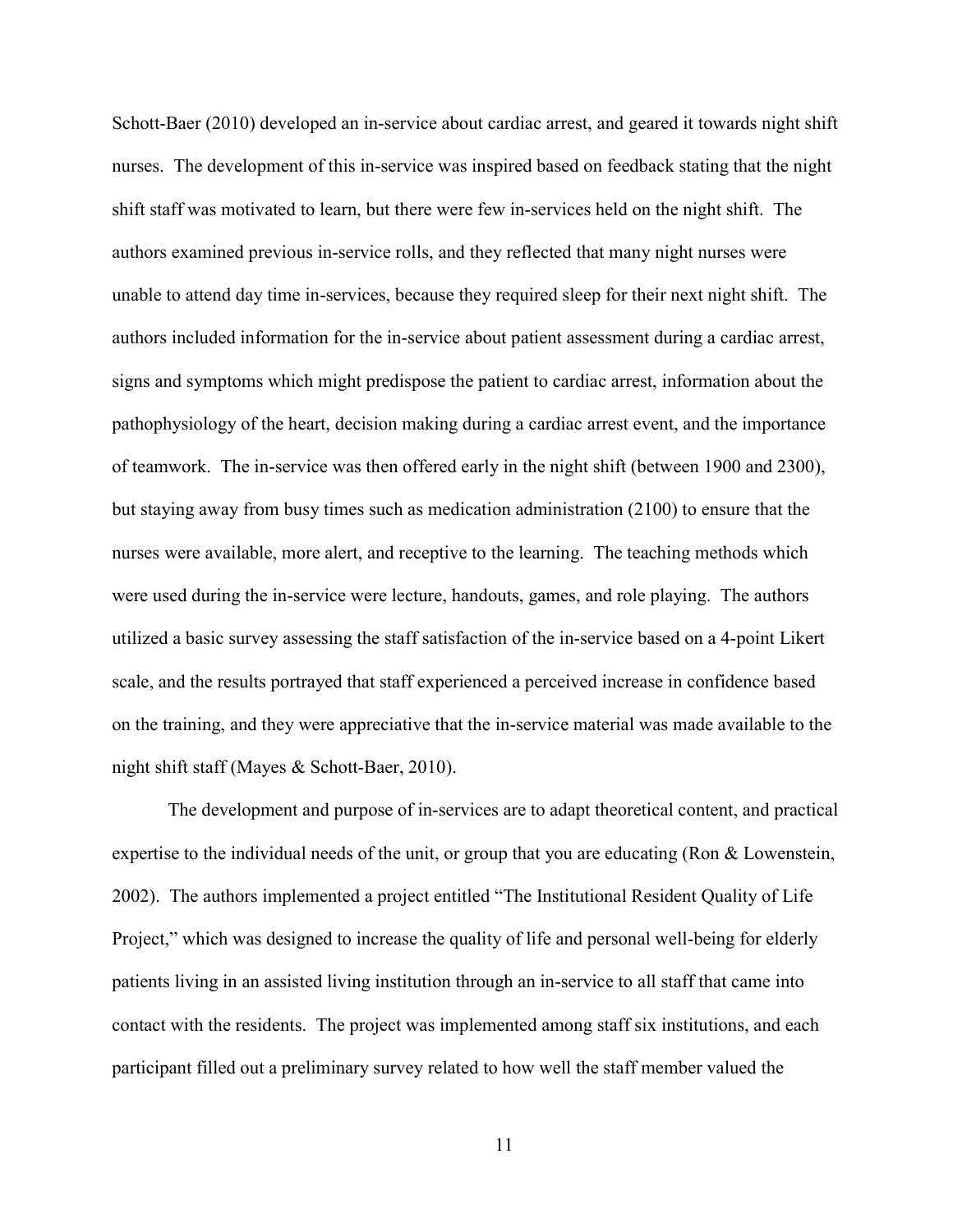content of the in-service, and a post-intervention questionnaire grading content and benefit of the in-service. The project consisted of eight different in-services for eight consecutive weeks lasting an hour and a half each session. Teaching methods which were used were didactic lecture, hands on role playing, and short group discussions. Following completion of the project intervention, 80% of the participants completed the in-service training, and filled out the post intervention questionnaire that was based on a 4-point Likert scale. The feedback reflected increased amounts of teamwork, greater respect for the patient population, and improved relationships between staff and residents. This data reinforces the importance of conducting inservice programs (Ron & Lowenstein, 2002).

 Another example of the positive impact of in-services is a program that was implemented by Smith, Timms, Parker, Reimels, and Hamlin (2003) regarding the use of physical restraints in the acute care setting of the hospital. The authors identified that many nursing personnel utilized physical restraints in place of nonrestraint devices due to a perceived lack of education and knowledge based on electronic health record (EHR) documentation. As a result, the authors developed an in-service which was specifically related to nursing assessment strategies prior to the initiation of the use of restraints, and practical restraint options for patients demonstrating disruptive behaviors such as pulling out intravenous lines. Implementation of the program consisted of twenty-three formal classroom in-service offerings at varying times to ensure that all staff had the opportunity to participate, in addition to follow up computer modules which reinforced in-service content (Smith et al., 2003). Following implementation, the authors repeated their EHR chart audits, and found that the number of days spent in restraints decreased by one to two days, the total number of patients restrained decreased by one half in the threemonth time period following implementation, and successful initiation of the newly introduced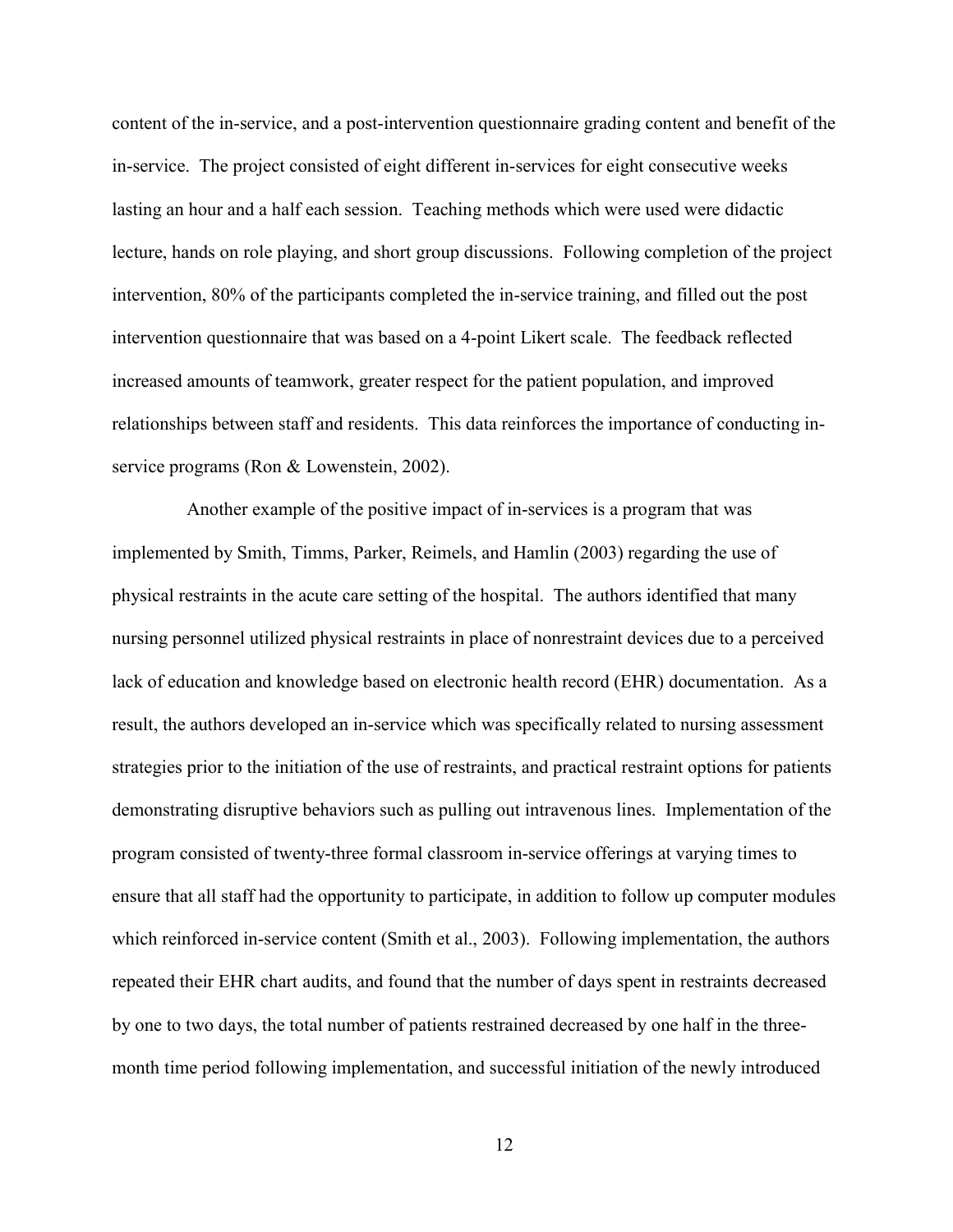nonrestraint devices was implemented for 46 patients displaying disruptive behaviors. As a result, the study reflected the positive effects of in-service training to nurses in relation to positive patient outcomes (Smith et al., 2003).

#### Promoting Parent Empowerment in the NICU

The main theme throughout the literature that related to parents in the NICU was importance of early education, as well as the promotion of bonding techniques, and continued education throughout the NICU stay. The literature highlights the importance of family centered care (FCC), open lines of communication amongst parents and providers, and kangaroo care. Also, the literature encouraged providing emotional support to parents, promoting parent empowerment, promoting physical contact with the infant, and providing education to parents about ways they can best support their infant during the NICU stay (Alkozei, McMahon  $\&$ Lahav, 2014; Cho et al., 2016; Cleveland, 2008; Johnson, 2013; Kommers, Oei, Chen, Feijs, & Bambang Oetomo, 2015; Melnyk et al., 2010; Morey & Gregory, 2012; Skene et al., 2015; Weiss, Goldlust, & Vaucher, 2009; Weis, Zoffman & Egerod, 2013; Welch et al., 2012; ).

#### Parental Stress in the NICU

Alkozei, McMahon, and Lahav (2014) performed a study aimed at identifying factors that increased stress levels in mothers whose infant was in the NICU. The authors administered the Parental Stressor Scale (PSS: NICU) to eighty-five parents to assess parents' perceptions of a variety of stressors in the NICU environment. They discovered stress related to the disrupted parental role was the primary stressor expressed by these parents. The authors discuss that other stressors were directly related to equipment in the NICU, the health status of the infant, and frequent periods of prolonged separation. Because of these stressors, mothers are at a high risk of suffering from postpartum depression, and post-traumatic stress disorder (PTSD) which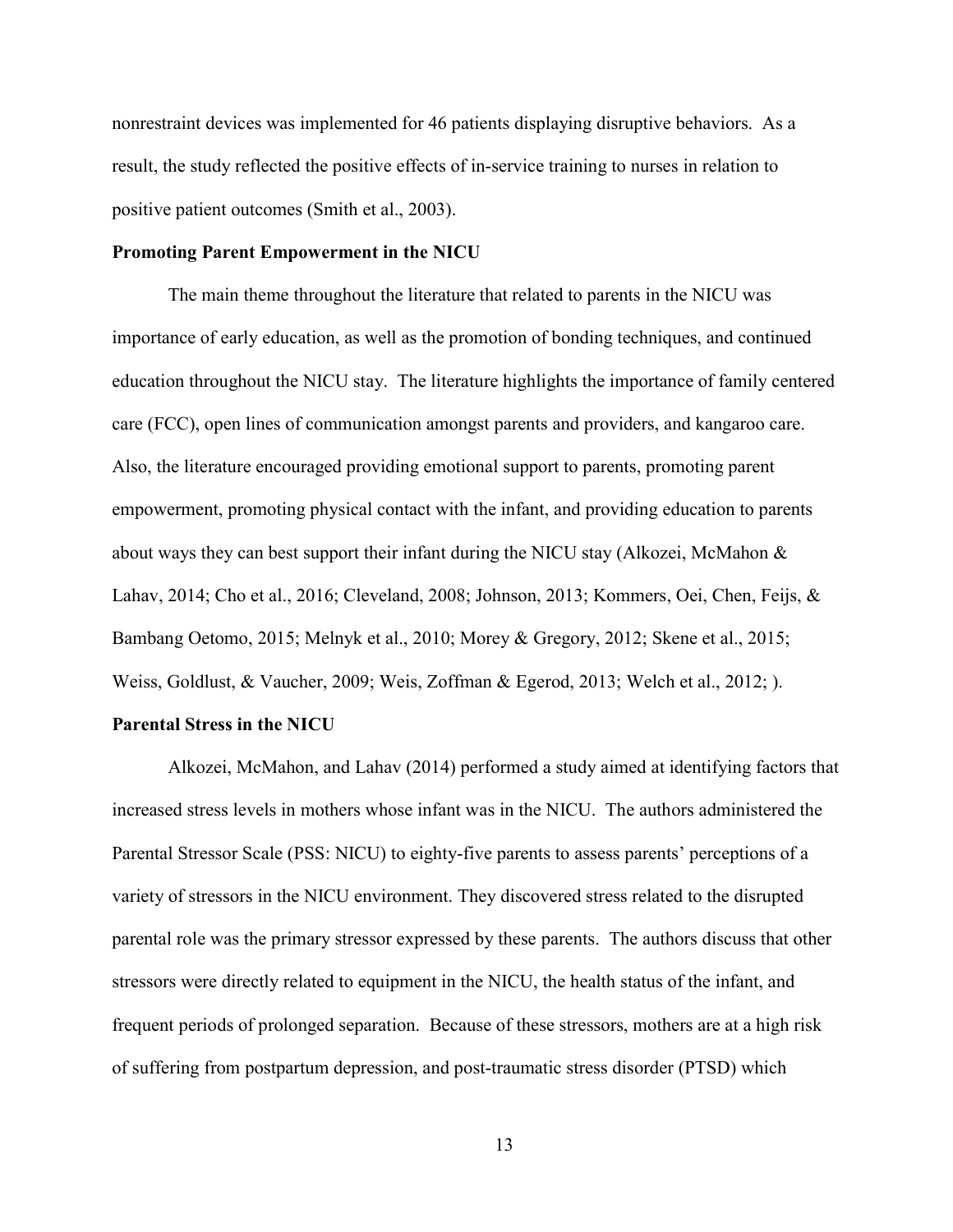negatively impacts an infant's emotional, and social state. Additionally, stress levels may be increased if the mother suffered from a traumatic delivery or had complications in her pregnancy, which extended the amount of time she was separated from her infant. In response to the results, the authors recommended that future work be geared towards implementing effective interventions to improve coping; as well as, the delivery of nursing education provided to parents prior to and following the admission to the NICU, which will expectantly reduce stress in parents and the NICU environment (Alkozei, McMahon, & Lahav, 2014).

#### Family Centered Care

 Skene et al. (2015) developed, implemented and evaluated the method of applying evidence-based practice (EBP) family centered care (FCC) in the NICU setting, to promote parental involvement in the care of infants. FCC is care provided to the family unit as a whole. Nurses promote parent empowerment through education, communication, and emotional support. Based on the outcomes of their intervention, the authors found parental involvement in the NICU not only improved infant outcomes, but also reduced the stress parents experienced, as well as facilitated bonding between the infant and parents. The interventions which were applied to best facilitate FCC in the NICU were the following: (a) skin to skin contact between parents and infants for two to three hours at a time; (b) breastfeeding, or encouraging the mother to pump so that her breastmilk could be utilized during feedings; (c) a scent cloth exchange, or exposing the infant to a cloth provided by the NICU staff which is then worn by the parent, and is then placed in the infant's isolette to aide in identification and bonding between the parent and infant; and, (d) frequent teaching sessions for parents about infant's behavior, growth, and development. Because of implementing FCC, parents could actively participate in their infant's care.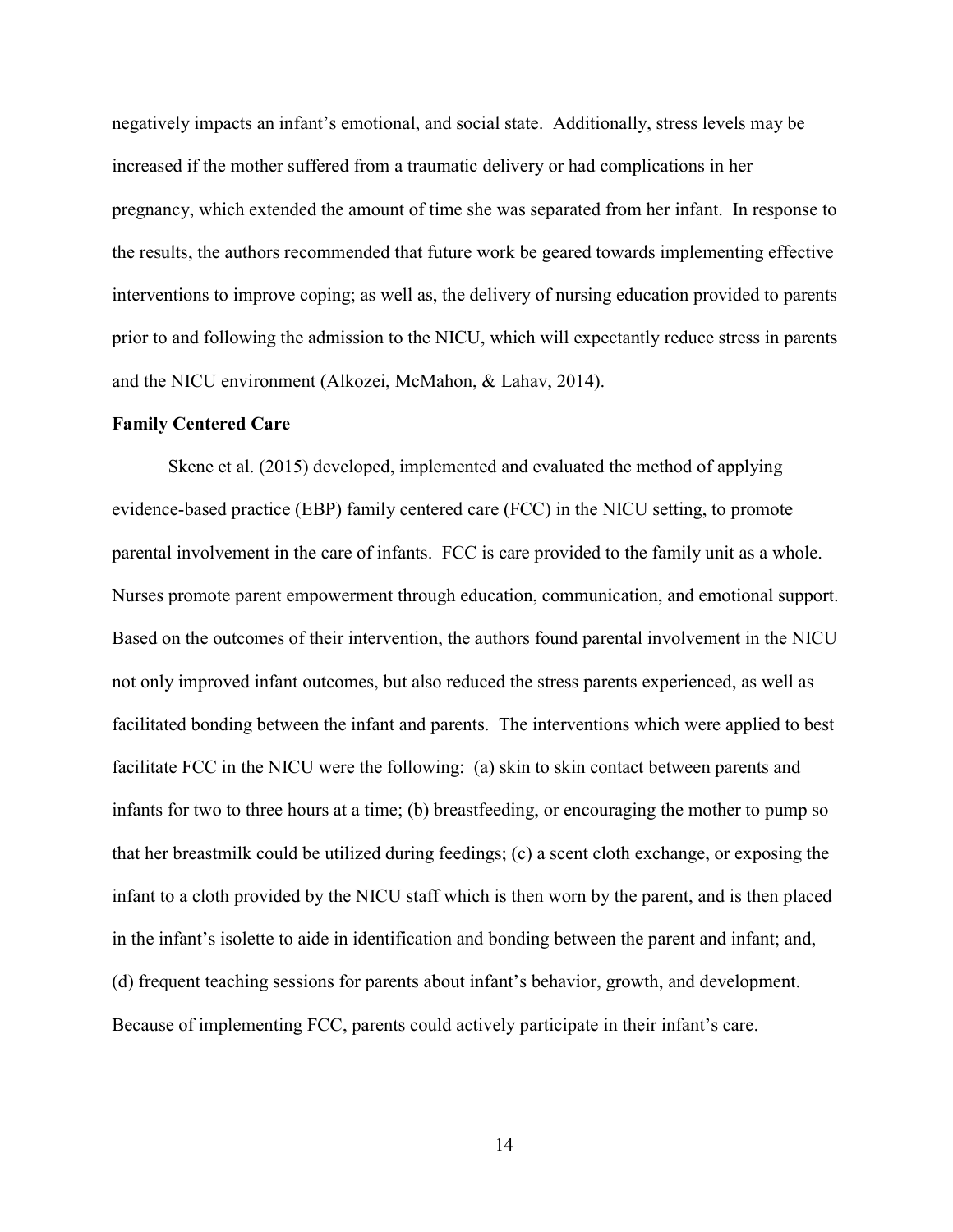Weis, Zoffman, and Egerod, (2013) performed a qualitative study with a descriptive and comparative design to determine the benefit of FCC. They compared to standard care in the NICU setting to FCC finding that FCC was a more supportive approach. Additionally, the study identified that the intervention of FCC helped parents cope; allowing them to openly express emotions, have the opportunity to communicate with the healthcare team in a non-threatening environment, and aided in a mutual understanding between the parental units. Throughout the implementation of the study, the authors identified a gap in nursing knowledge about FCC. The authors proposed that interventions for nurses to promote FCC must be geared towards program guidance, education, as well as organizational support.

#### Kangaroo Care

 Kangaroo care or skin to skin, in the NICU setting is linked to improved physiologic outcomes for infants (Cho et al,, 2016). Additionally, kangaroo care improves bonding, and decreases stress in parents. The authors performed a quasi-experimental study with a control group (20 infants), and an experimental group (20 infants) in which kangaroo care was implemented in infants greater than 33 weeks gestation. The authors found, infants were positively impacted when they experienced at least three 30-minute sessions each week of skin to skin contact. Infant's physiologic function stabilized, maternal stress was decreased, and an increase in maternal/infant attachment was seen after at least 10 sessions. Physiologic functions were measured by determining the body weight, heart and respiration rates, oxygen saturation, and body temperatures of the NICU infants (Cho et al., 2016). The infants that did not experience kangaroo care sessions were not negatively impacted, but their physiologic status was not as stable when compared to the experimental group.

#### Parent-Infant Bonding in the NICU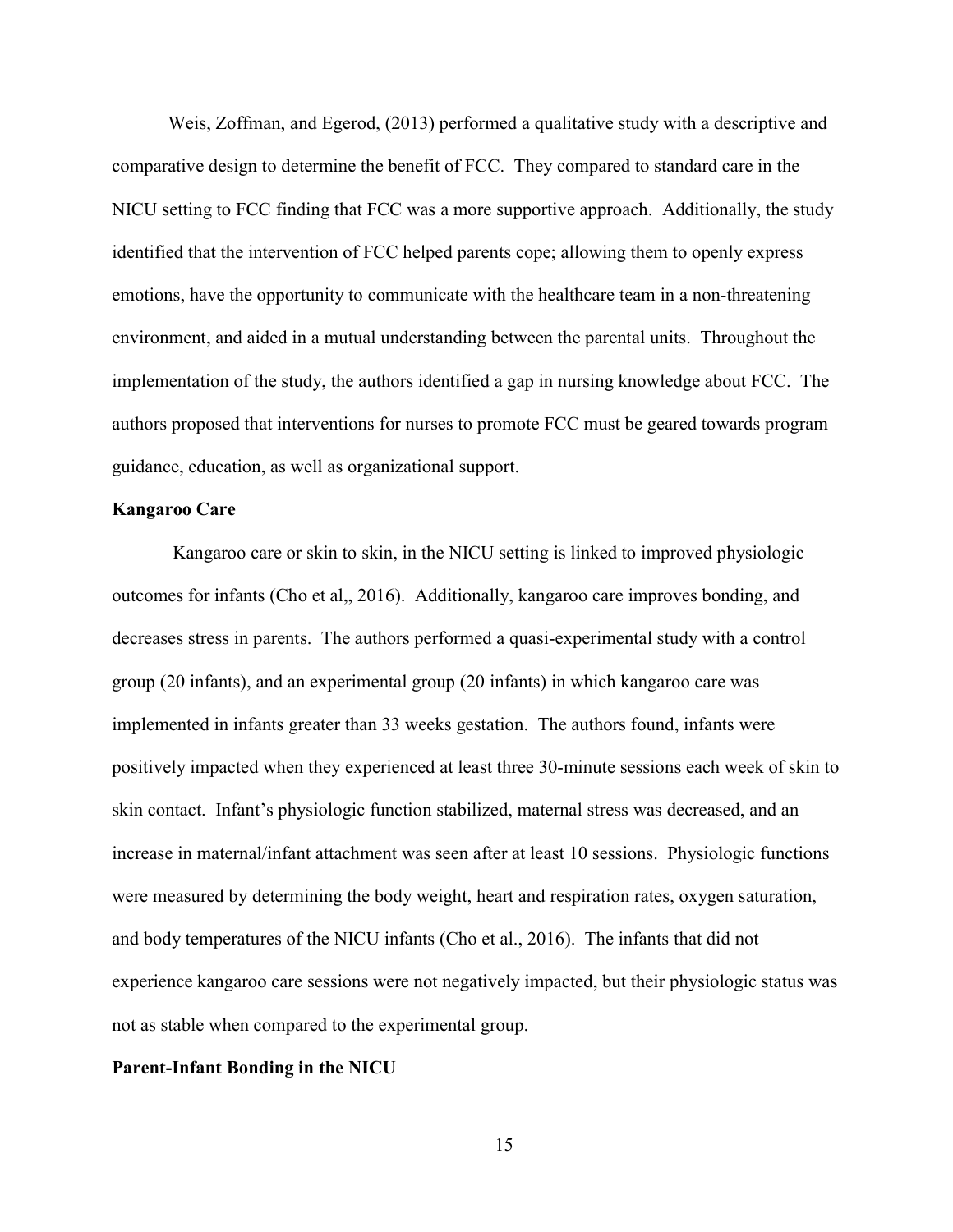The bonding process between infant and mother is necessary for adequate infant growth and development, as well as for their basic survival (Kommers et al., 2015). Kommers et al. (2015) performed a systematic review that assessed how unnatural stimuli such as suboptimal bonding, infection, malnutrition, and hypoxia impacted physiological development of the NICU infant. Because of these stimuli, infants can become developmentally delayed, but the delays can be reversed through bonding interventions. The authors state that it is important for providers in the NICU setting to acknowledge the need for bonding, and physical closeness between parents and infants. Based on the systematic review, the most common intervention which promotes bonding is kangaroo care (Kommers et al., 2015). Based on the findings in the systematic review, it can be concluded that interventions which promote parent and infant bonding in the NICU should be increased, and viewed as clinically necessary to prevent infants from becoming developmentally delayed.

The quality of the relationship between parents and infants is vital for maternal mental health; as well as the infant's well-being, growth, and development. Johnson (2013) performed a literature review related to maternal-infant bonding finding that maternal/infant bonding is vital their health, and is an emotional attachment that forms over a long period of time. The author discusses the fact that the infant's ability to bond with their mother other is not something instinctual, but rather is learned by the parental unit. To promote early learning about bonding techniques, it is important for nurses to introduce this topic to mothers prior to entering the NICU setting, and to reiterate teaching throughout the infant's hospital stay. As mothers care for their infants, they become more confident in their skills as a caregiver; however, this confidence building is delayed in the NICU setting due to prematurity, or the health status of the infant. This in turn puts the mothers at risk for depression, anxiety, and PTSD. Through the systematic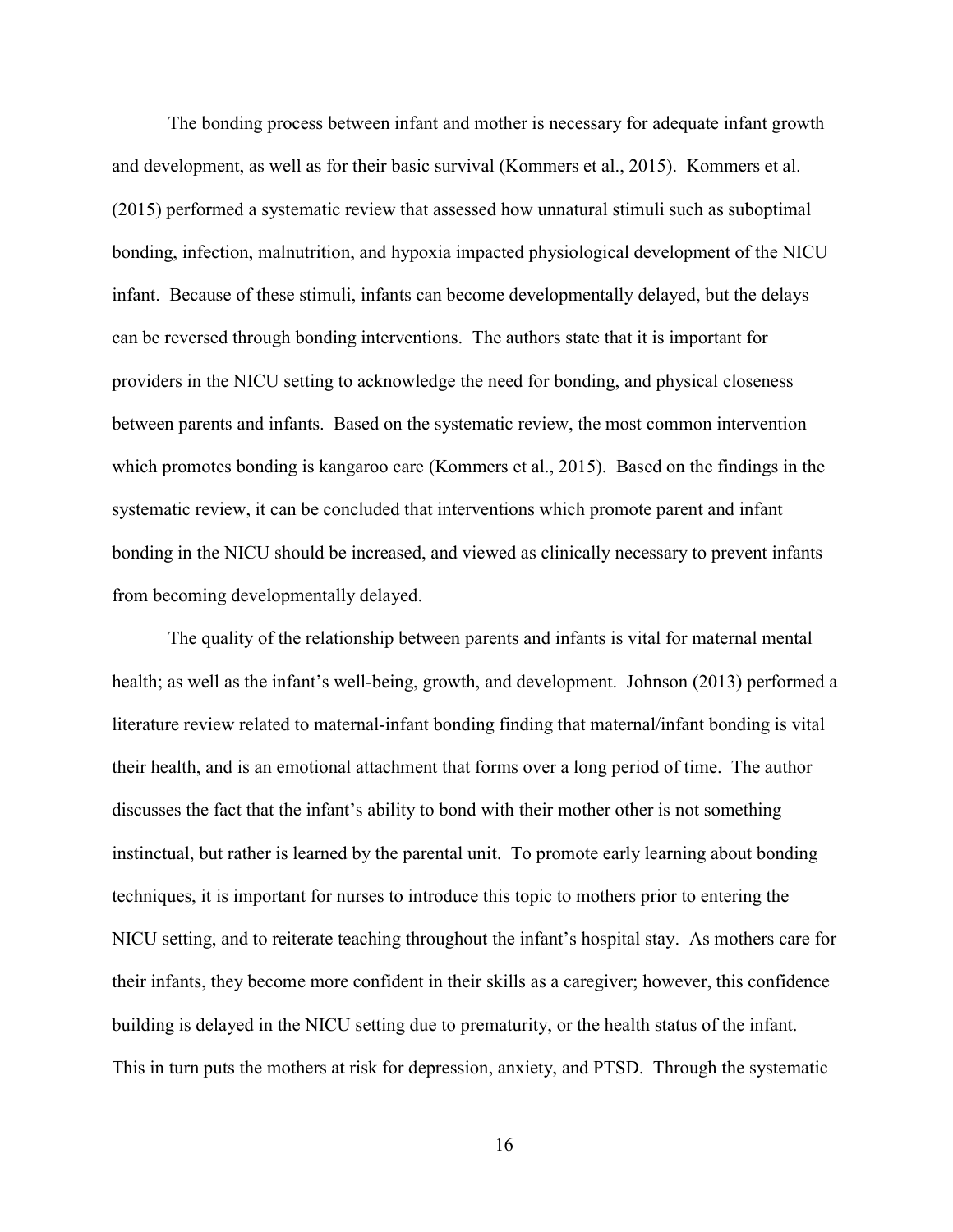review, by Johnson (2013) the promotion kangaroo care, and breastfeeding to improve the bonding process in the NICU setting is vital when caring for both infant and mother.

The importance of education, parent-infant bonding, and touch were reiterated in the literature provided by Welch et al. (2012). The authors are performed a two year long randomized controlled trial determining the short and long term physiological and behavioral effects of a family nurture intervention on preterm infants in the NICU setting. They also looked at determining the emotional and behavioral outcomes in mothers as a result of the intervention in the care of infants in the NICU. Welch et al. (2012) emphasize that prolonged physical separation between mothers and infants can have adverse effects on the entire family unit. The goal of the study is to prove that increased amounts of family interventions will have a positive impact on maternal and infant outcomes simultaneously. The authors promote "nurturing interactions" to facilitate bonding and attachment such as an odor cloth exchange, firm sustained touch, vocal soothing, eye contact, skin to skin, and breastfeeding (Welch et al., 2012, p. 4). Over the course of the study, the authors will utilize the NICU Network Neurobehavioral Scale (NNNS) to assess the infant's neurodevelopmental status in the NICU setting. Following discharge of the infant, the authors will use a series of vetted questionnaires to help in identification of developmental delays or progress such as the Early Infancy Temperament Questionnaire, and the Brief Infant-Toddler Social and Emotional Assessment. To assess the maternal stress and anxiety levels, the authors utilize the Parenting Stress Index, the Speilberger State-Trait Anxiety Inventory, and the Center for Epidemiological Studies Depression Scale. In two follow-up articles by the same authors, the trial found that by promoting nurturing interactions, the neurodevelopmental and emotional outcomes in infants were improved, and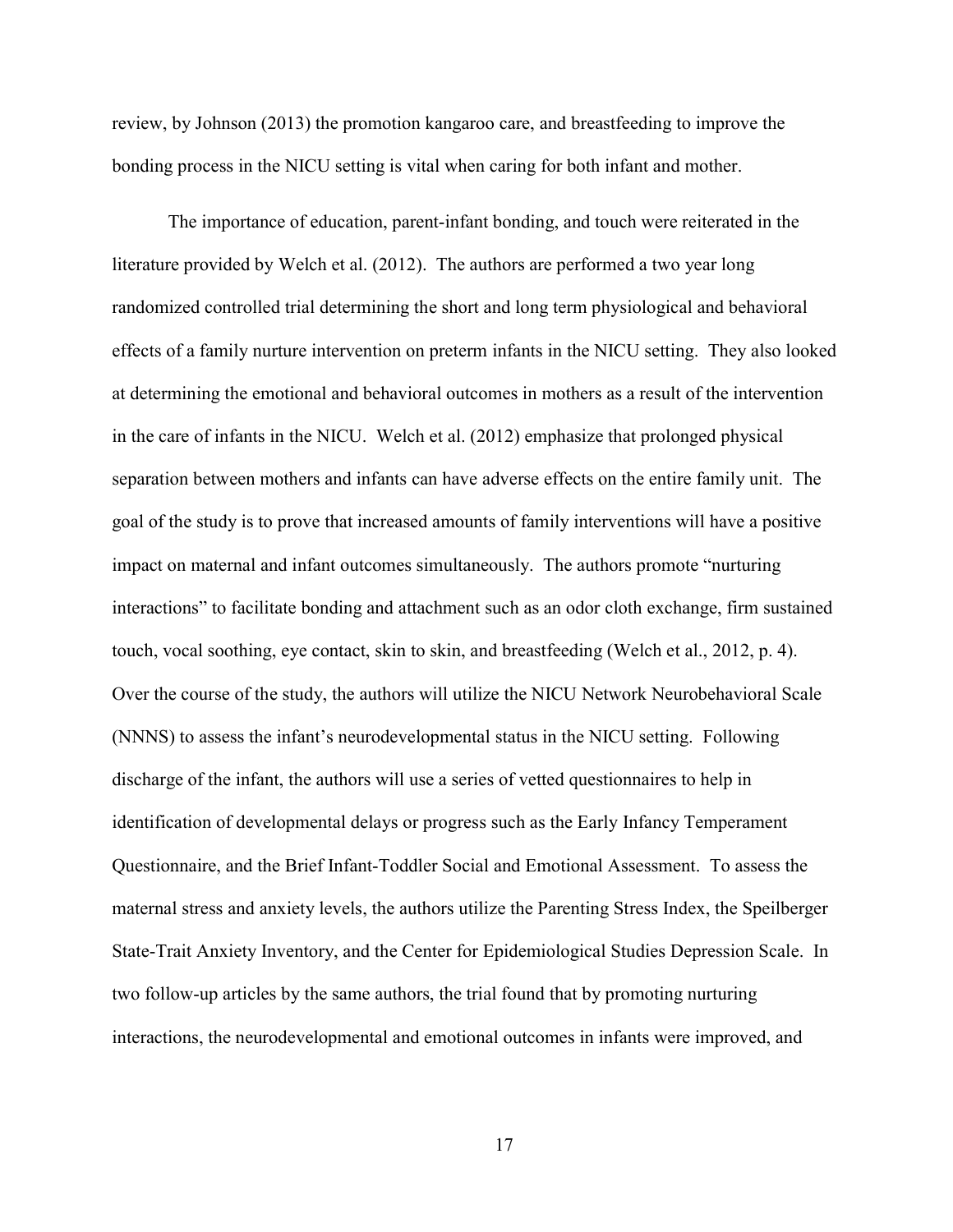there was marked improvement behavioral and emotional outcomes of mothers (Welch et al., 2013; Welch et al., 2015).

 Cleveland (2008) performed a systematic review to determine the needs of parents with an infant in the NICU setting. Her goal was to find out what supportive behaviors parents required from staff while their infant was in the NICU. Cleveland discusses that from the time parents first step foot into the NICU following delivery they struggle with, accepting their new parenting roles, stress about the infant's health status, and anxiety about what to expect throughout their infant's NICU stay. Based on Cleveland's systematic review, six needs were identified for parents in the NICU: accurate information and inclusion of care; ability to watch over and protect the infant; physical touch or contact with the infant; positive perception from nursing staff; individualized care for their infant; and a good relationship with all members of the infant's healthcare team.

To fully support parents, Cleveland determined that nurses should provide emotional support throughout the NICU hospitalization, promote parent empowerment, provide a welcoming environment, as well as provide parents with extensive education on the NICU care process. Additionally, the author also suggests that parents should be introduced to the NICU during their prenatal preparation, along with being oriented to the unit whenever feasible; so, they can begin to build understanding/expectations of their NICU experience.

#### Facilitating Parent Education in the NICU

 Communication is key in the NICU setting amongst NICU providers, nurses, and parents. Weiss, Goldlust, and Vaucher (2009) performed a study to assess the impact on parent satisfaction following an education intervention presented to health care providers about the importance of quality communication with parents in the NICU setting. The authors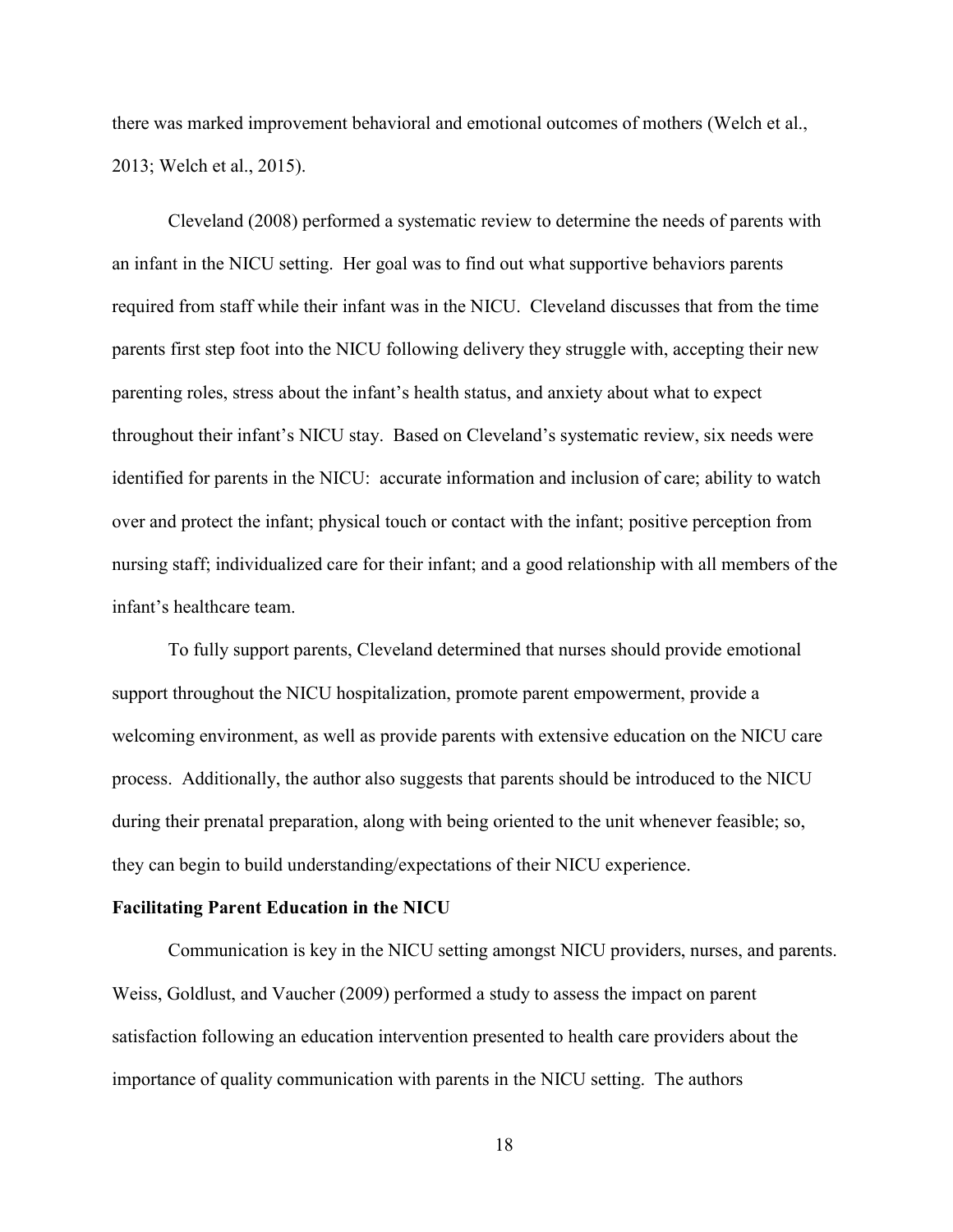implemented an educational module required for all healthcare providers, which highlighted effective communication techniques for parents in the NICU. Additionally, the authors developed "contact cards" to be given to each NICU parent. The contact cards contained the provider names, titles, and phone numbers; along with a poster at the entrance of the NICU displaying pictures of people parents might anticipate seeing in the NICU (Weiss, Goldlust, & Vaucher, 2009). The authors utilized a pre and post intervention questionnaire that assessed parent satisfaction after the project was implemented. They found a significant increase in parent satisfaction. Upon completion of the study the authors made the following recommendations; frequent communication between parents and providers, providers should make themselves available to parents, and providers should offer understand and empathy during the infant's NICU stay. Because of this study, it can be concluded that parent education, and open communication improve parent satisfaction, and ultimately patient outcomes

 Melynk et al. (2010) studied the impact of the implementation of the author's program called Creating Opportunities for Personal Empowerment (COPE) in a NICU setting. COPE is an evidence-based practice program that provides parents with education about their premature infant, and how they can interact in care with their infant to meet the infant's needs and to promote growth and development. During implementation of this program into a hospital setting, the nursing staff is educated during a day-long workshop about EBP and the COPE program, as well as how to properly support parents during their infant's NICU stay. In addition to the nursing education intervention, parents are then educated through DVDs, workbooks, and ongoing communication with NICU nursing staff during the NICU stay, and following discharge.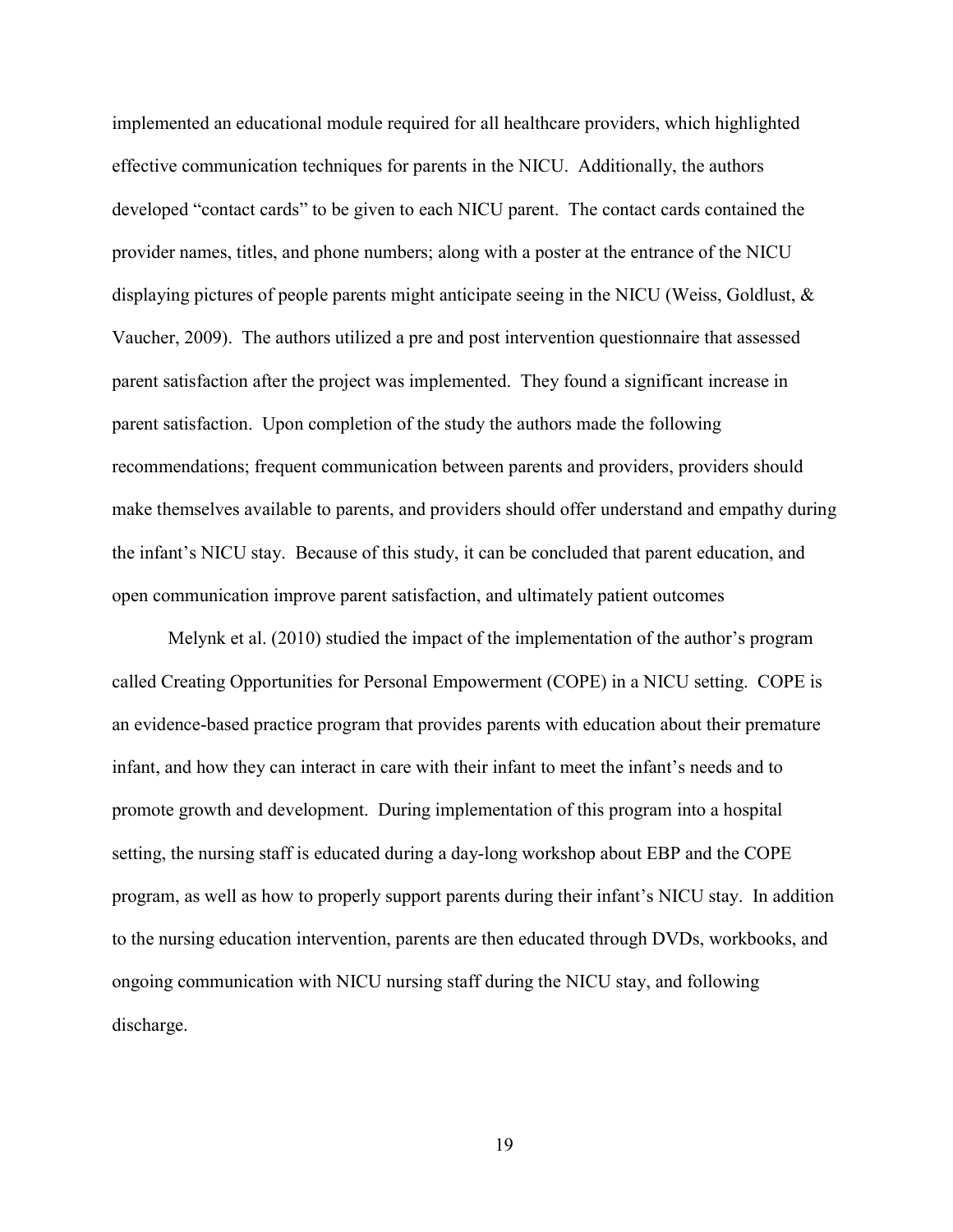The authors performed a study to measure the impact of the COPE program, assess the best strategy for implementation of the program, and assess barriers or facilitators for successful implementation (Melynk et al., 2010). The study determined that nurses that were trained in the COPE workshop were more likely to integrate EBP into their nursing practice and were more likely to provide care in lines with the COPE program that promotes parental knowledge and interaction in the NICU setting. Because of the study, the authors promote educational interventions for both parents and perinatal nurses to aid in bridging the gap of bonding in the NICU setting.

 Patient education provided by nurses is a key strategy for keeping patients, and their families well informed in any hospital setting. Morey and Gregory (2012) reiterated the importance of nursing education in their study that evaluated the effect of nursing education for high risk mothers before and after the delivery of a preterm/sick infant. The authors discuss the fact that a mother's ability to cope with having an infant in the NICU is affected by her perception of the situation along with the infant's health status. Morey and Gregory (2012) developed a strategy to be implemented on an antepartum unit to enhance NICU knowledge for high risk antepartum patients. The project provided patients with a tour of the NICU, a class that included an educational video about the hospital's NICU, and discussion of the clinical aspects of prematurity. Additionally, through discussion led by the project facilitator, mothers were taught about physical needs of a NICU infant, as well as given explanations for what types of care they could provide as parents, for their infant. Some of the care examples were: perform diaper changes; utilize skin to skin or kangaroo care; and breastfeed, or pump breastmilk if the infant was unable to be breastfed upon admission. The authors measured the mother's stress level with the Parental Stressor Scale: NICU (PSS: NICU) prior to the class, after the class, and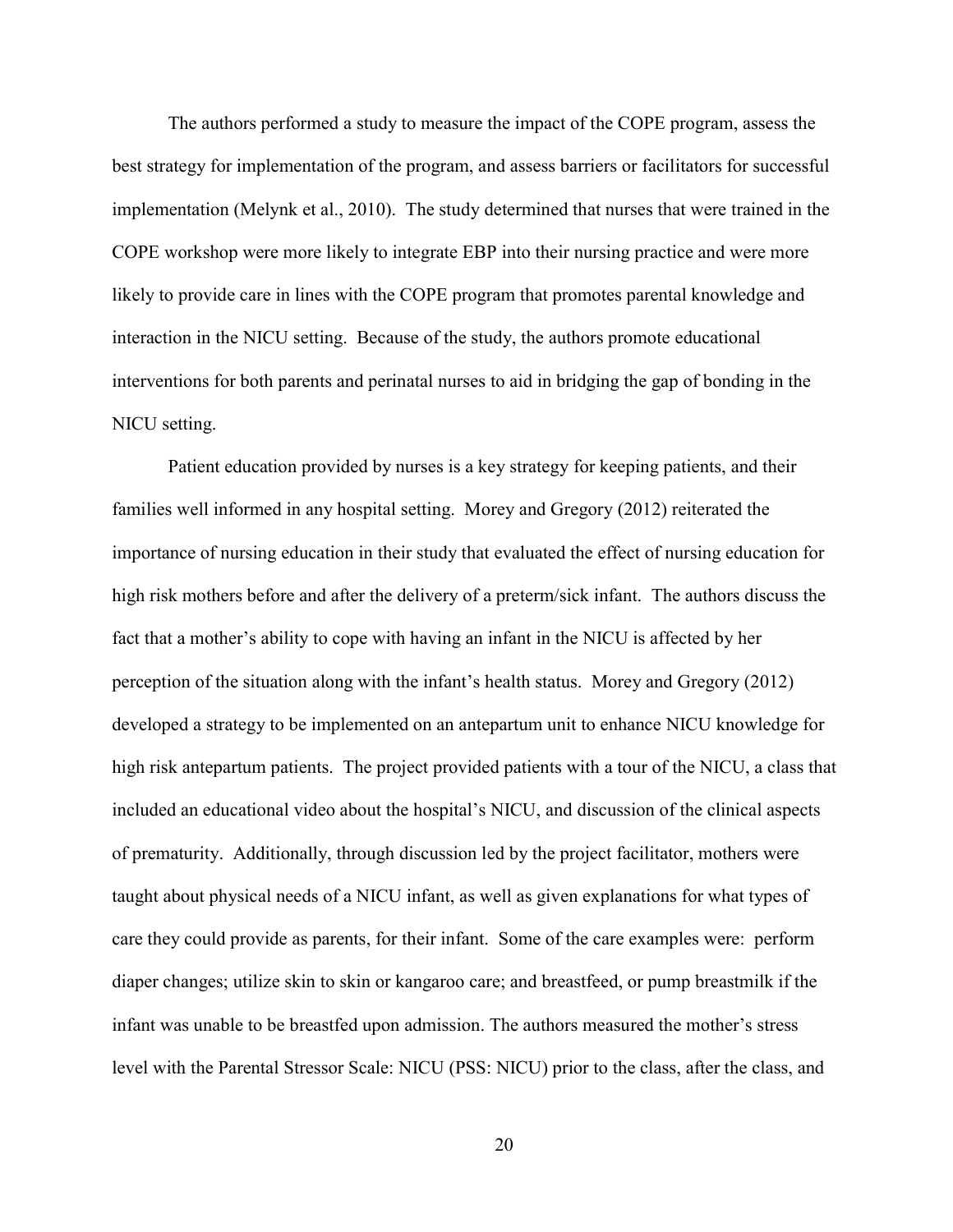immediately after the NICU admission. The findings supported the importance of prenatal NICU education and showed that it improved maternal coping, as well as significantly decreased maternal stress.

#### Needs Assessment and Description of the Project

For the purpose of this project, an assessment of need was performed at a large healthcare facility in North Texas on a perinatal unit. Through interviews with the unit director, and the perinatal unit managers, a gap in perinatal nurses' knowledge of the NICU setting was identified. Working together with management, a specific population was identified to begin working with, to address the problem. Project sponsors as well as key stakeholders, an organizational assessment, identification of available resources within the facility, team selection, as well as a defined scope of the project were also mapped out with the management team.

Preterm birth, unstable health status of infants, and complicated deliveries, resulting in an infant being admitted into the NICU setting disrupts normal parenting and bonding techniques (Zimmerman & Bauersachs, 2012). The need to improve parent and infant bonding in the NICU setting via patient education from perinatal nurses was identified. However, an educational intervention will first be needed to educate perinatal nurses about bonding in the NICU due to a gap in knowledge about the NICU patient population, and typical nursing care. This need was identified through interviews with nurses in the NICU and special care nursery setting, as well as through interviews with perinatal nurses on the antepartum, labor and delivery, and postpartum units.

#### Population Identification

The main population identified to benefit most from this project is mothers who are anticipated to have, or who currently have an infant in the NICU setting. These mothers might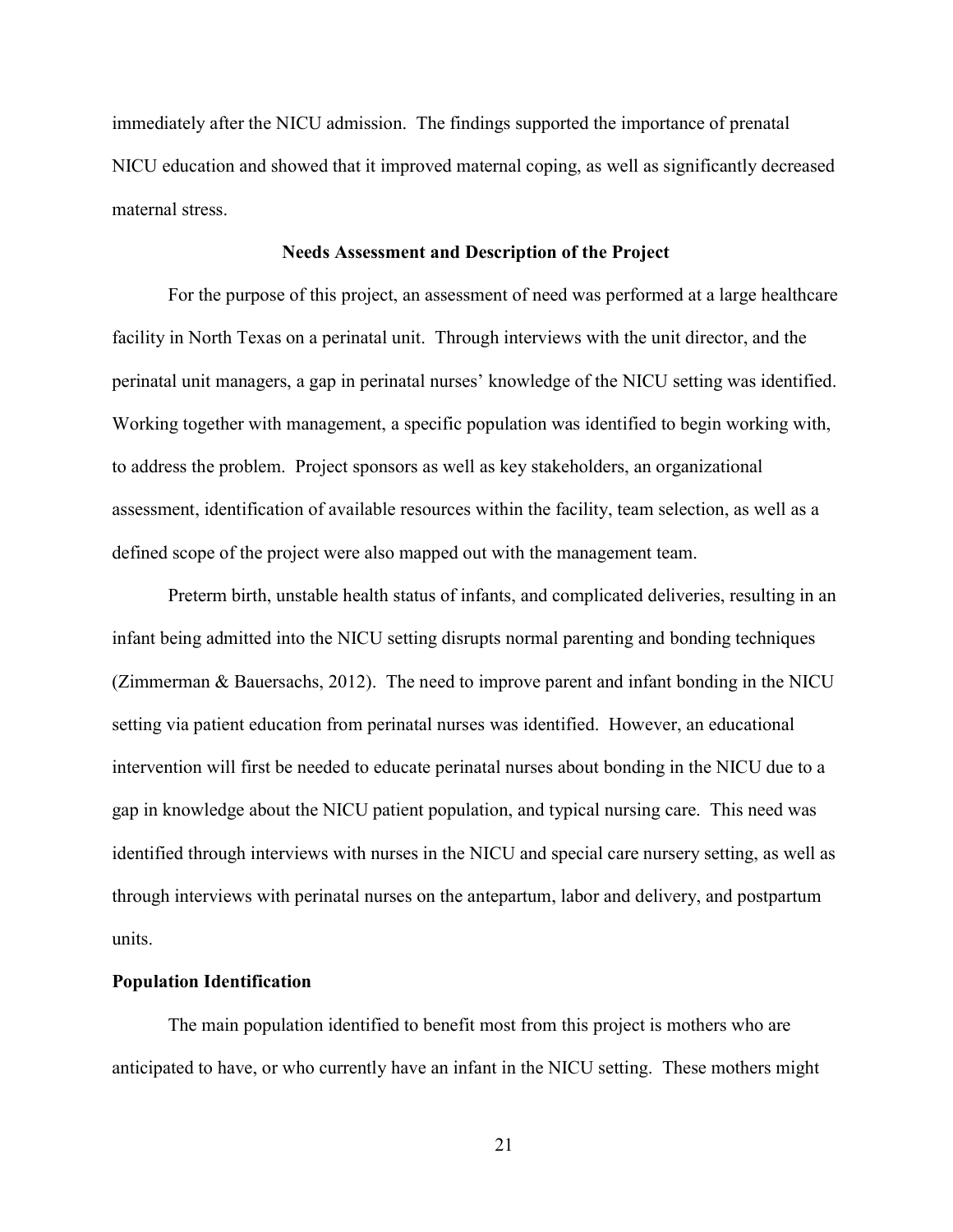be admitted to the antepartum unit, or they would be identified in the labor and delivery setting where preterm birth, or a complicated delivery was deemed imminent. Following delivery, the mothers would then follow with admission to the postpartum or gynecological unit for the remainder of their stay. Additionally, the nursing staff on the antepartum, labor and delivery, postpartum, and gynecological units would also benefit from this project. These nurses will gain valuable information about how to better support the NICU parent population through the promotion of bonding techniques. The gynecological unit was added to the group of perinatal nurses because it is the primary unit at the facility that cares for NICU mothers.

#### Project Sponsor and Key Stakeholders

The project sponsor is a faith-based, nonprofit, Magnet® designated healthcare facility located in North Texas. The medical center is an 888-bed acute care hospital, and is affiliated with a hospital system comprised of a total of 24 acute-care and short-stay hospitals. The center for women and infants has delivered more than 120,000 babies since 1983, and is the second busiest hospital in the area. Additionally, the center for women and infants has a high-risk antepartum pregnancy care unit, a level III NICU, and a special care nursery (SCN) that is utilized as a transitional unit to the NICU.

 The key stakeholders identified for this education initiative were deemed to have an interest in the positive outcomes for the project. Individuals who agreed to work directly with this author were: Director of Women's Services; Manager of the Antepartum Unit; the two managers of the Labor and Delivery Unit; Manager of the Postpartum Unit; manager of the Special Care Nursery; Manager of the NICU; Manager of the Gynecological Care Unit; and nurses of the above units who agree to participate in the patient education initiative. The facility's Nurse Scientist agreed to be the mentor to the student for this project. Additionally, the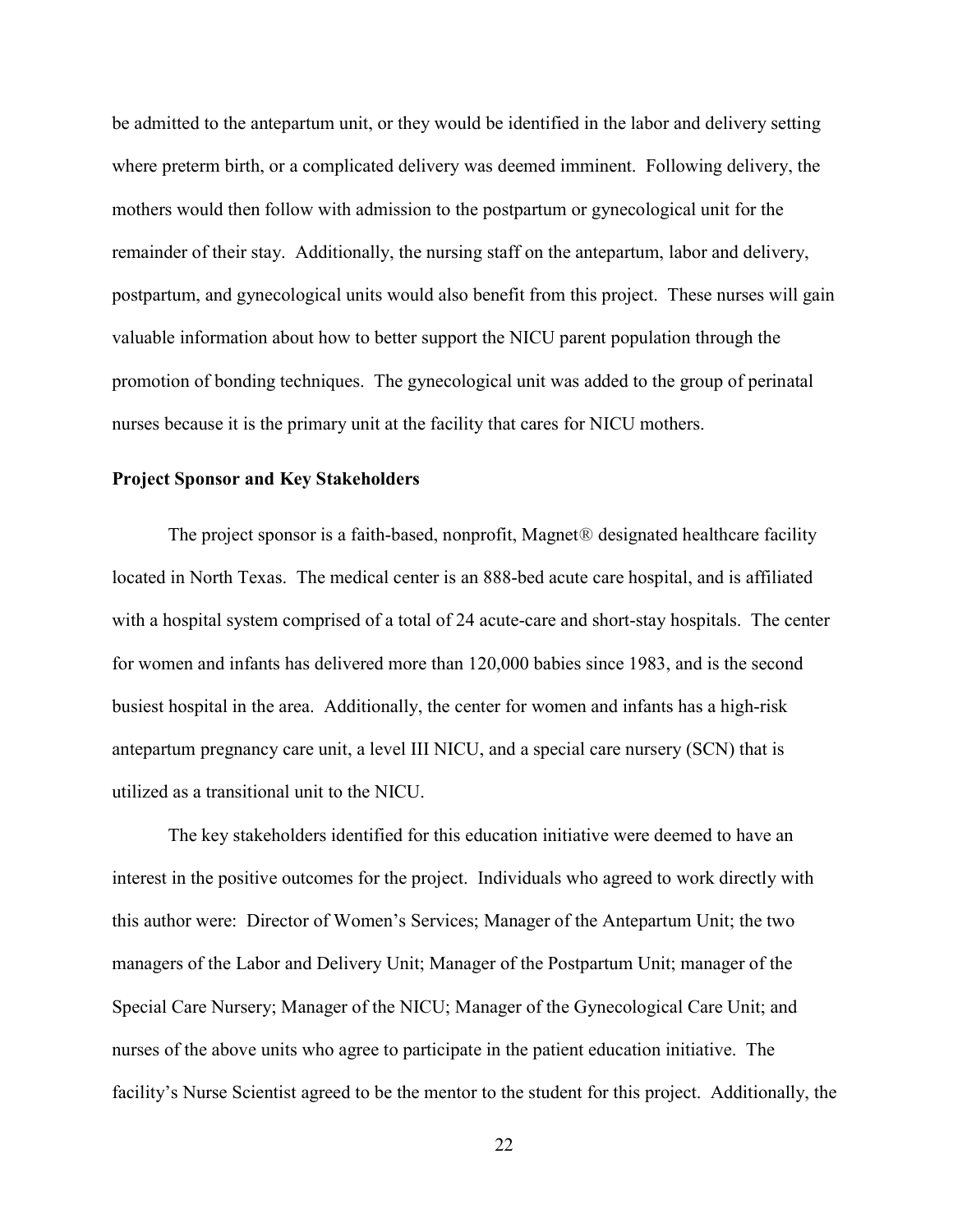perinatal nurses are stakeholders in this project because they will benefit from valuable education that will aid in promoting better bonding and attachment for mothers with NICU infants.

#### Organizational Assessment

 An organizational assessment was performed with the managers of each perinatal unit, and the NICU, to ensure that the mission of the project was in alignment with the mission and values for the faith-based hospital. The project focuses on integrating EBP into the clinical setting through a nurse education initiative which aligns with core competencies within the hospital's Magnet® designation. Additionally, the project focuses on nurses promoting the emotional well-being of parents, and improved bonding between parents and infants which lies within the hospital's mission of improving the health of the people in the community in which they serve, along with their families (Texas Health Resources, 2017).

#### **Resources**

An assessment was conducted at the facility to determine if there were any current interventions being utilized on the nursing units to welcome parents to the NICU setting, or educate them about their infant's growth and development. Upon review, there were no print materials available that address the nature of this project, nor contribute to this project. The NICU does have a program called a Peek-a-Boo webcam service that allows parents, and up to twenty-five friends or family members, to view the NICU infant in real time. Additionally, the mother and father can record their voices while speaking to the infant, or sing to the infant to promote bonding and familiarity. However, parents are not introduced to the Peek-a-Boo concept prior to the infant's admission into the NICU. An introduction to this service, will be included in the content of the project.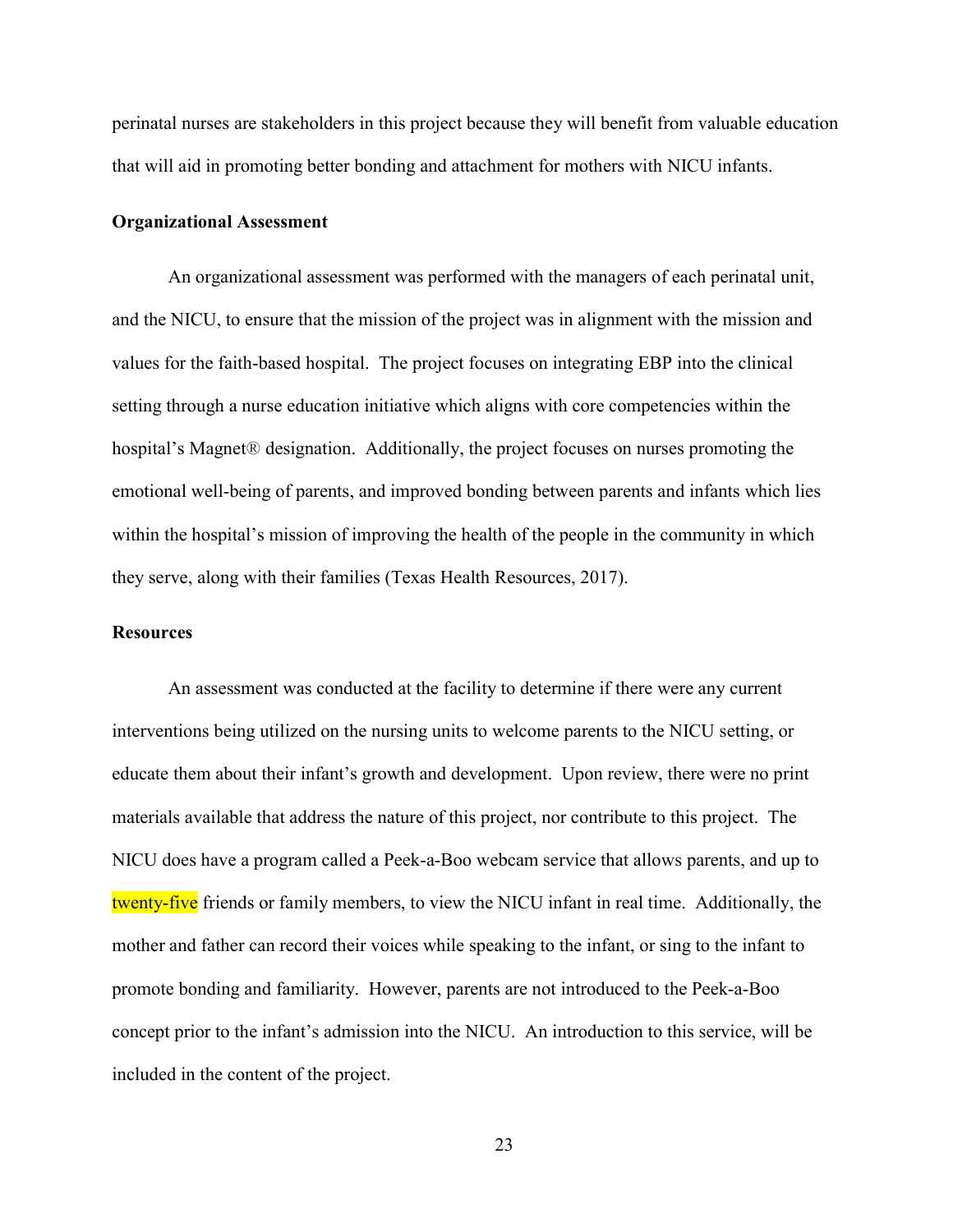The cost of implementing this project is minimal in terms of training materials for nurses, and is estimated to be less than \$500. However, the cost for the training which will be given to nurses to promote parent-infant bonding is estimated to be approximately \$30 for one hour per nurse with an estimated number of 60 nurses to be trained, totaling at \$1800. The cost per nurse was estimated according to the median market value for an RNII at the facility. However, the hospital is willing to cover this cost as an in-kind contribution of the education time for the nurses involved. The project will be presented by this author at a unit meeting in which there may also be additional presenters present, which is no cost to the author.

#### Team

As mentioned previously, the individual sponsors of the project are the director and managers of the women's services units at the facility. These individuals include the Director of Women's Services; the Manager of the Antepartum Unit; the two managers of the Labor and Delivery Unit; the Manager of the Postpartum Unit; the manager of the Special Care Nursery; the Manager of the NICU; and the Manager of the Gynecological Care Unit. This author will facilitate development, implementation, and evaluation of the project. Additionally, this author will work closely with the Nurse Scientist, and the managers in the NICU and SCN to ensure that the nursing and patient teaching materials are in line with best practice, and with the facility's policies and procedures. Finally, once the materials are established, the author will work with the rest of the sponsors to ensure ease of the implementation of the educational intervention amongst nurses.

Project Scope, Mission, Goals, and Objective Statements

Scope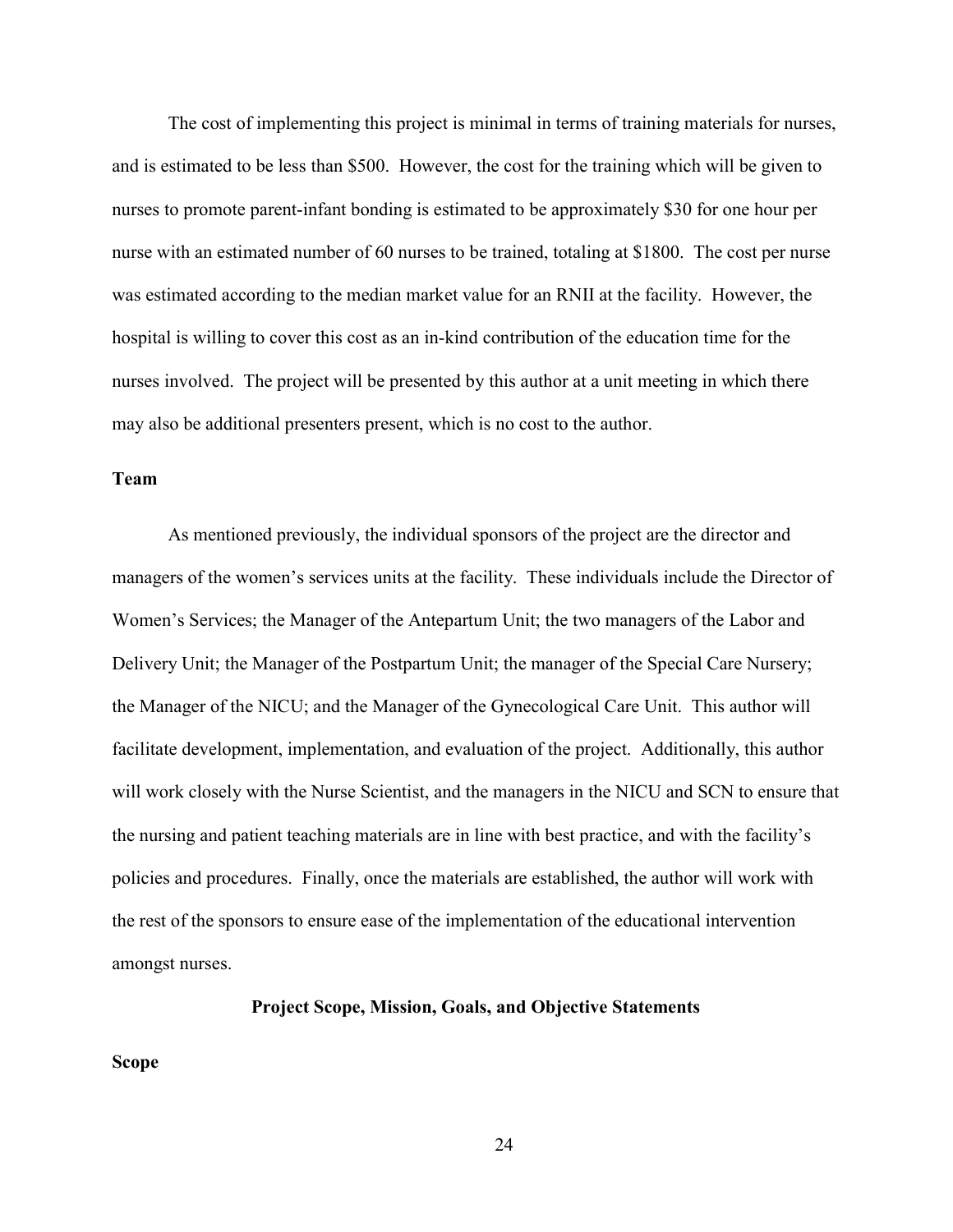This project is aimed at providing education to perinatal nursing staff outside of the NICU setting to provide a more family centered, and supportive bonding environment for parents of infants in the NICU. The educational intervention will focus on educating perinatal nurses on the best strategies they can use to teach and support parents whose infants may be admitted to the NICU. Learning content included in the educational intervention will focus on how to provide emotional support to parents of infants in the NICU, promote bonding techniques appropriate for stable and unstable infants, as well as stress the importance of communication amongst parents, nurses, and providers.

#### Project Mission

 The mission of this project is to increase the knowledge base of perinatal nurses so that they can be better prepared to educate parents of infants in the NICU. Through this educational intervention, nurses will gain enhanced perinatal nursing knowledge and will be able to better serve this specific patient population. Providing nursing staff with tools to better support patients will result in improved patient outcomes. Additionally, parents of infants in the NICU will benefit from the education provided by nurses as they will have an opportunity to increase their knowledge of what to expect during their infant's NICU hospitalization, what they can do to better meet their infant's needs in addition to their own, and improve their overall interactions during the NICU stay (Melynk, et al., 2010).

#### Project Goal

 Through education geared towards nursing staff, the goal of this project is to increase perinatal nursing knowledge about parent and infant interactions in the NICU, and introduce methods which aid in the promotion of parent and infant bonding.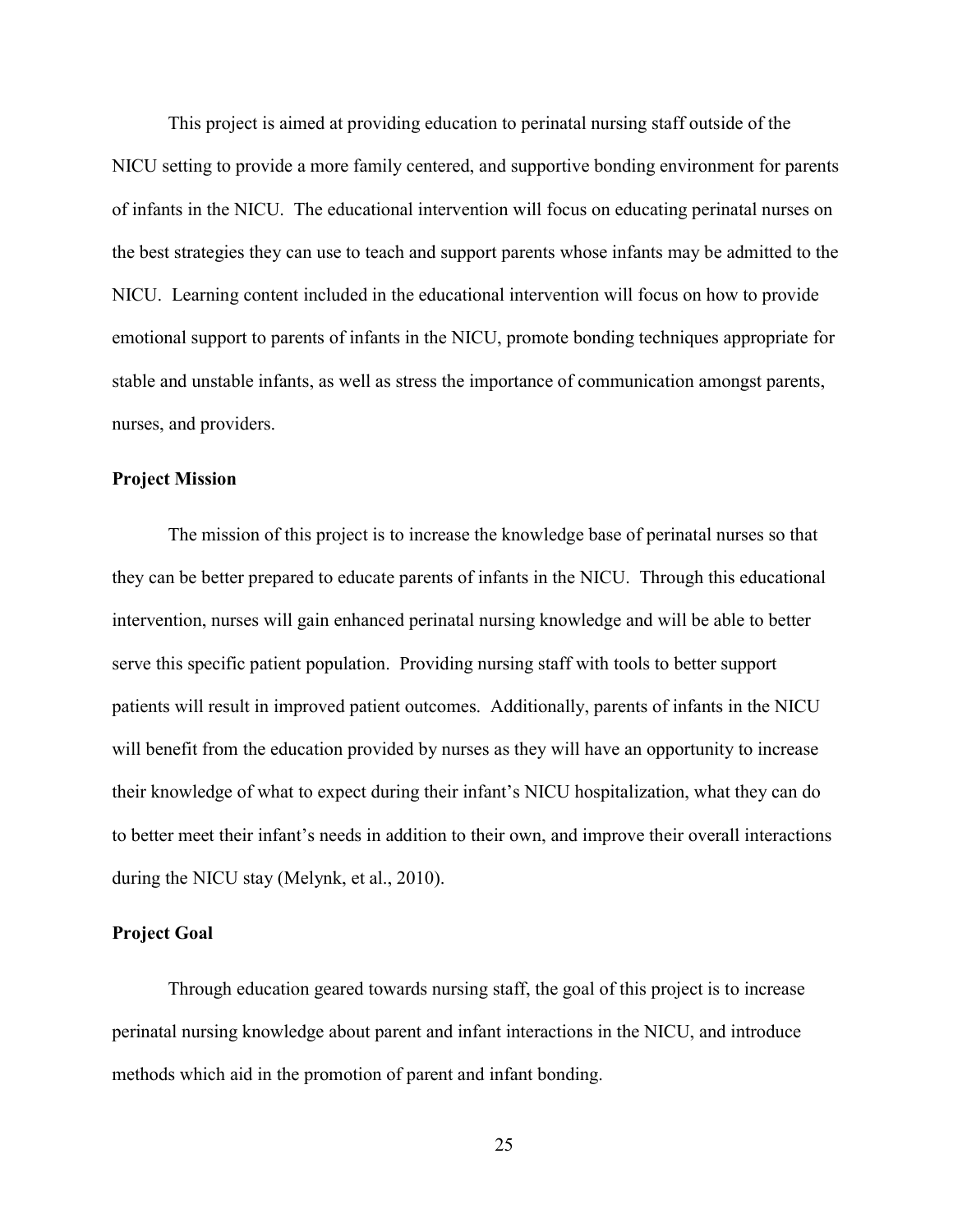#### Project Objectives

The expected outcome of the project is that perinatal nurses on the antepartum, labor and delivery, postpartum, and gynecological units will experience an increase in knowledge base about how to better support parents of infants in the NICU. This will be achieved through the following objectives:

- 1. Deliver an in-service to perinatal nursing staff which will be aimed at increasing knowledge of how to support parents of infants in the NICU, and promote bonding;
- 2. Decrease perinatal nursing staff's knowledge deficit of effective bonding techniques that can be utilized in the NICU setting;
- 3. Increase perinatal nurse's knowledge about what parents should expect in the NICU environment for their infant;
- 4. Promote supportive nursing behaviors outside of the NICU setting for parents of infants in the NICU centered around the promotion of bonding and family centered care;
- 5. Promote a change in perinatal nursing staff's bedside practice to better support parents of infants in the NICU.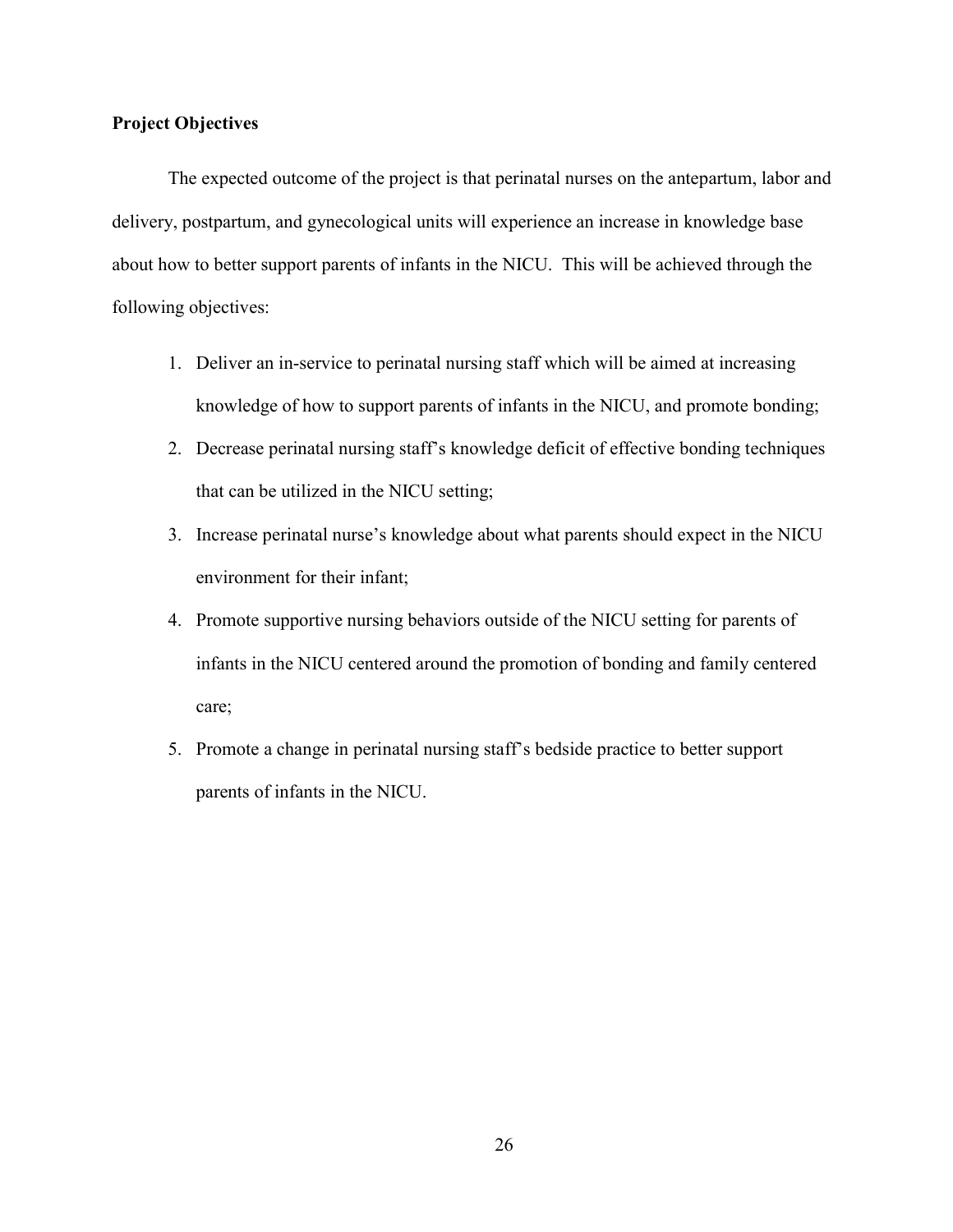#### Chapter III

#### Theoretical Underpinnings

 The theory chosen for this project is Malcom Knowles' adult learning theory. This theory is based on andragogy, or the art and science of helping adults learn, and suggests that adults have specific learning requirements that differ from child learners (Kaufman, 2003). Adult learners value knowledge that will improve their skills and practice which is directly related to their current knowledge base. Adult learners are self-directed, experienced, and are oriented and motivated to learn (Gatti-Petito et al., 2013). Additionally, the adult learning theory suggests that adults thrive in a learning environment which is collaborative and utilizes a problem-based approach to teaching topics.

According to Malcom Knowles, there are five assumptions related to the characteristics of adult learners which are based on self-concept, the adult learner experience, readiness to learn, orientation to learning, and motivation to learn (Knowles, 1990). Additionally, four principles for adult learning, which are adult learner involvement, learning based on the adult's past experience, learning which is relevant and impactful to the adult learner, and a problem centered approach to learning, guided the foundation for this project (Knowles, 1990). Self-concept is directly related to the self-directedness of the adult learner. Self-concept and the adult's readiness to learn, allows adult learners to have the ability to identify a lack in their knowledge base, and then seek clarification to close that gap in knowledge. This clarification, can come in the form of continuing education specific to the adult learner's discipline, or through pursuing higher education. As adults grow older, they gather knowledge through their experiences, and assimilate it into their work, which is the epitome of the adult learner experience, another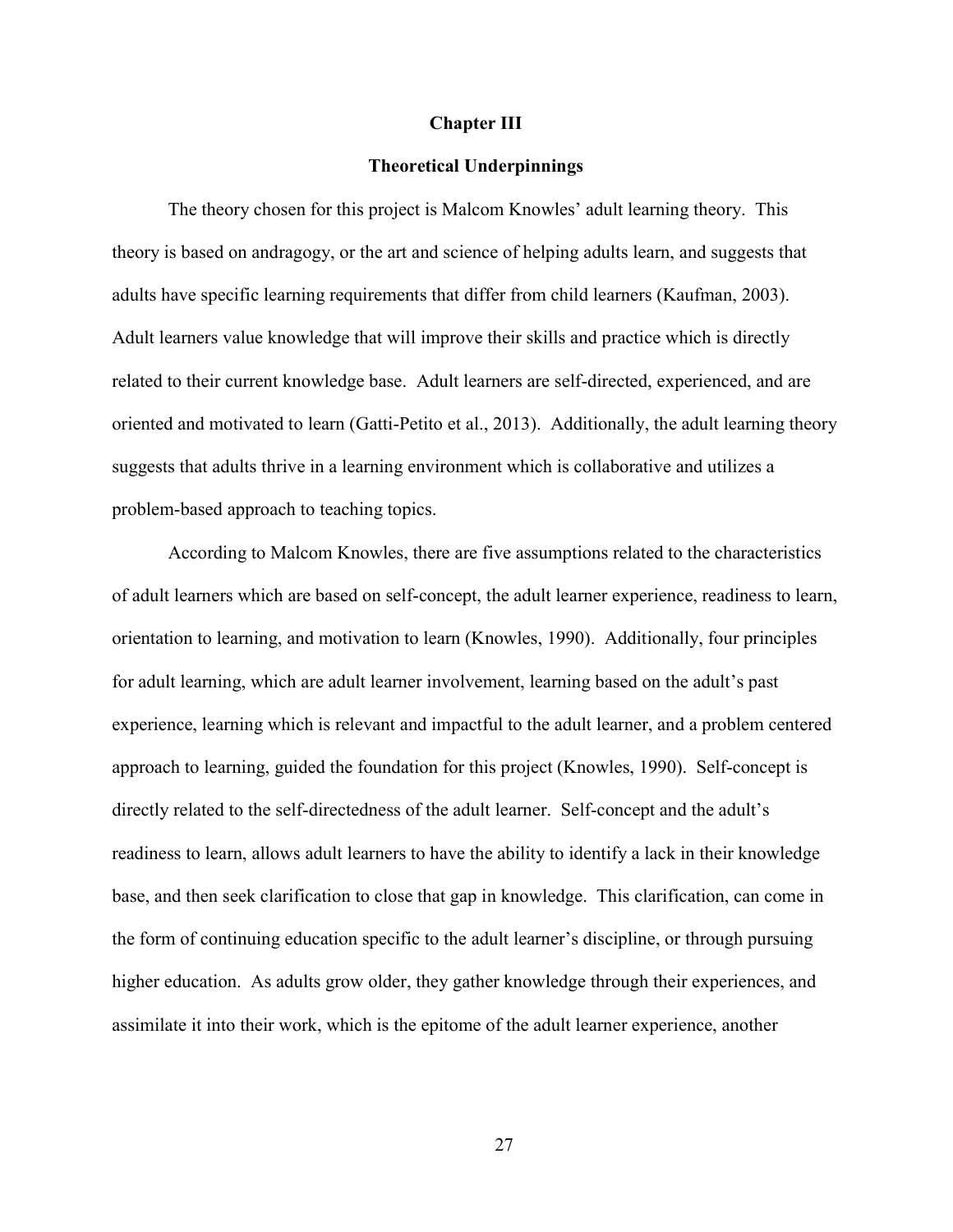assumption of Knowles. Finally, as adults age, or mature, their motivation to learn increases as compared to whenever they were child learners.

The adult learning theory was chosen because of the project's goal of implementing education amongst perinatal nurses to aid in improving bonding outcomes for parents of infants in the NICU. During the development of the project, the management team of the perinatal nurses will be active participants through input on the content which will be presented to the nursing staff. The management team will act as a small focus group of perinatal nurses who will verbalize the overall education needs of the nursing units. This is in line with Knowles' first principle of keeping adult learners involved in the design and development of learning.

Knowles' second principle is related to associating learning to past knowledge and experiences. The participants in this project are perinatal nurses who have all worked, in some form, with parents of infants in the NICU. Through the implementation of the education, which will be provided through an in-service to staff, nurses will have the opportunity to draw upon current knowledge related to perinatal nursing, and build upon that knowledge through the addition of knowledge about bonding in the NICU setting.

The third principle is ensuring that learning is relevant and impactful to the adult learner. Adults are most interested in topics which are directly related to their interests, and those which are most relevant to their work. The education provided to perinatal nursing staff during the inservice will be relevant to practice because it will aid them in better serving their patient population, and is directly related to perinatal nursing.

Finally, Knowles' fourth principle is ensuring that learning is problem centered. Adults approach learning as solving a problem which is recognized in the workplace (Kaufman, 2003). The problem identified for this project is a gap in knowledge for perinatal nurses about how to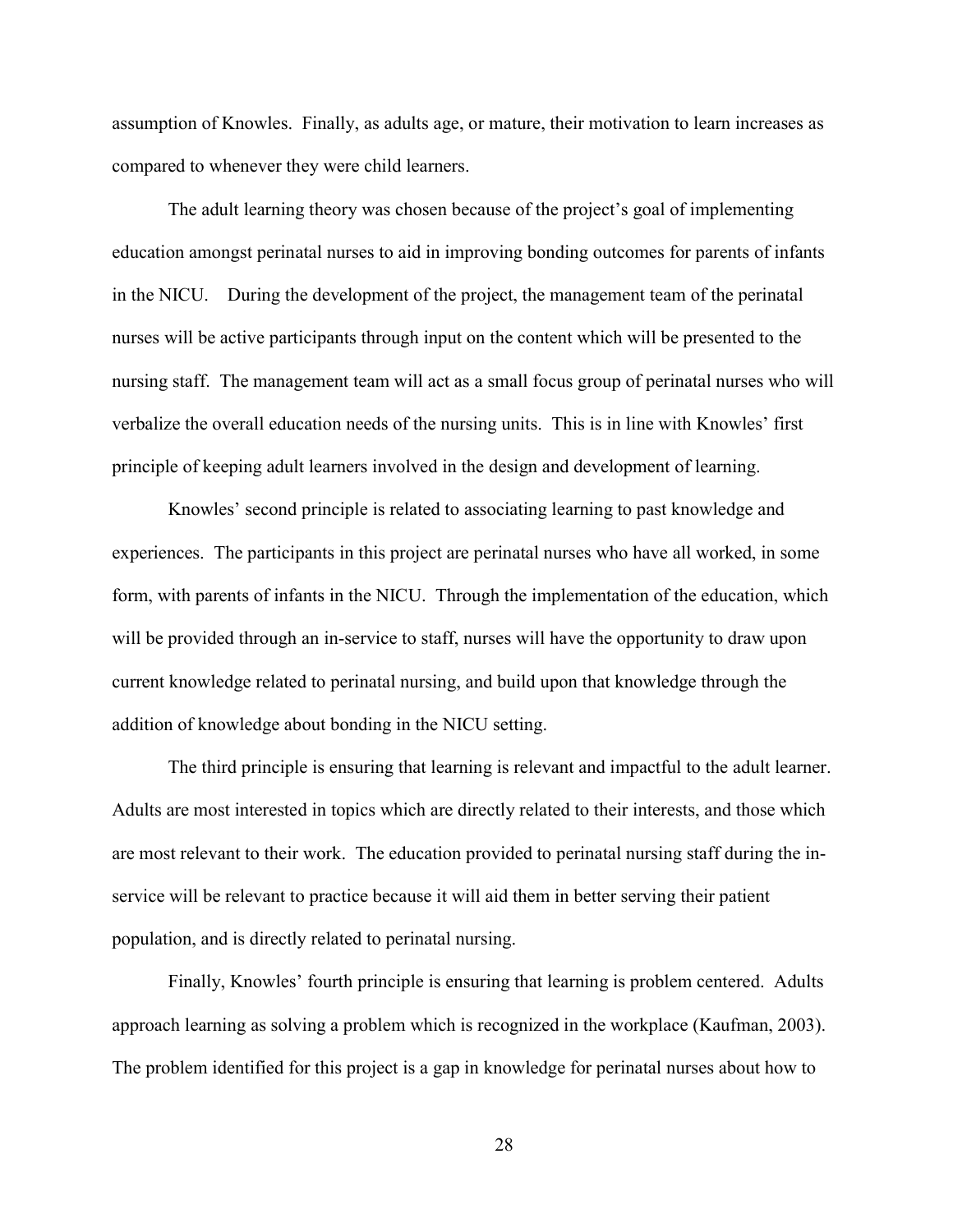effectively support parents of infants in the NICU outside of the NICU setting. To aid nurses in finding a solution to this problem, this author will implement the education initiative amongst perinatal nurses to educate nurses about how to better support parents of infants in the NICU. Following the education, nurses will be able to educate parents, and increase parents' knowledge and skills about bonding and appropriate parent/infant interactions in the NICU setting.

By utilizing the underpinnings from the adult learning theory to aid in forming the content for the education initiative, the teaching strategy of this project will be more effective, and the learners will be more receptive to the content provided. By following Knowles' four principles, as mentioned previously, teaching will be geared towards ensuring that the perinatal nursing staff will be able to: acknowledge the relevance of the project to their nursing practice, have the opportunity to increase their knowledge base by participating in the in-service, integrate the content into their nursing practice, and aid in bridging the gap in bonding between parents and infants in the NICU setting.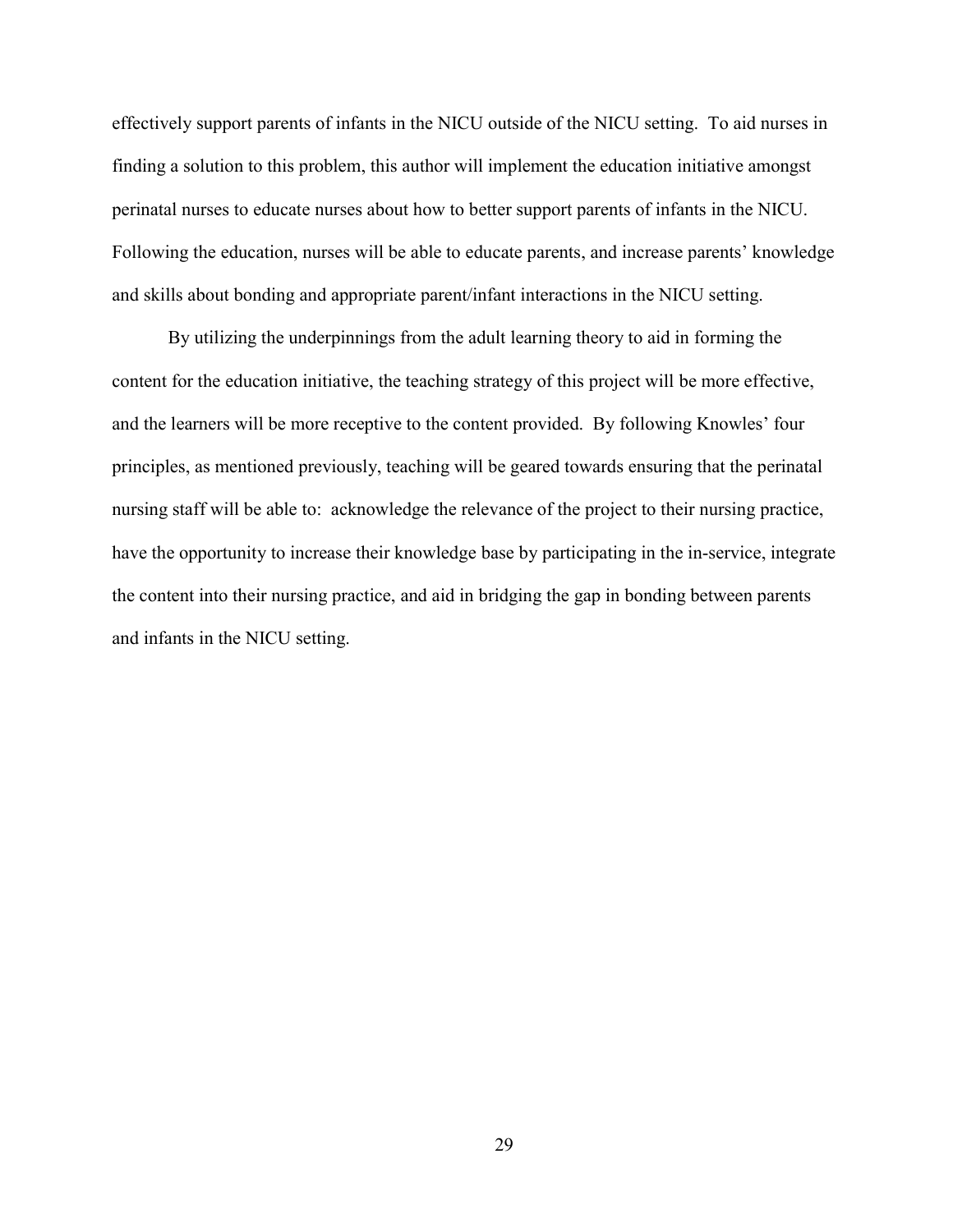#### Chapter IV

#### Project Plan

#### Setting

 The setting for the implementation of the education initiative will be at a faith-based, nonprofit, Magnet® designated healthcare facility located in North Texas, which is an 888-bed acute care hospital. The education initiative will be implemented on a women's unit designated to care for women during the antepartum, intrapartum, and postpartum periods.

#### Population of Interest

The population of interest for this education initiative is the perinatal nurses who regularly come into contact with parents at risk of having an infant admitted to the NICU setting. The perinatal nurses caring for these patients may work on one of several units including antepartum, labor and delivery, postpartum, or gynecology.

A needs assessment identified the need to educate perinatal nurses about parent-infant bonding in the NICU so that they can better support parents. Based on the needs assessment, there is a knowledge gap amongst perinatal nurses outside of the NICU about common care and interventions provided to NICU infants, as well as bonding techniques which can be promoted. The project is aimed at implementing an educational intervention highlighting family centered care and bonding techniques in the NICU setting so that these nurses can better support patients throughout their hospital stay.

#### Measures, Instruments, Activities

Implementation of the project will be held during four optional meetings on the perinatal nursing units. These meetings will be open to all perinatal staff members, which will allow for maximum participation at the facility, and will provide a platform for training and presentations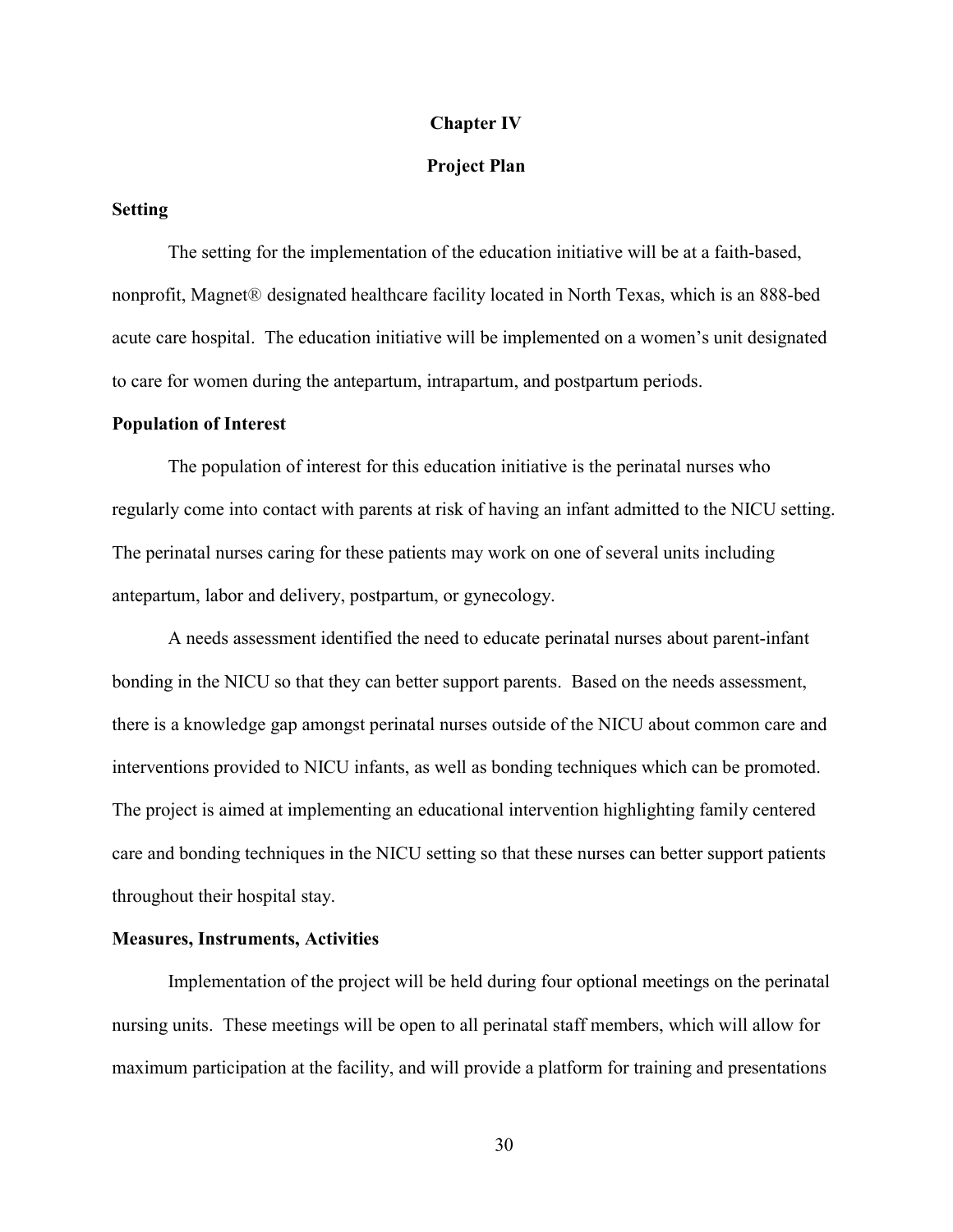arranged by the perinatal leadership team. Two of the meetings will be presented for the day shift nurses, and two of the meetings will be presented for the night shift nurses. The author will be given approximately one hour to present the education material of the project to the perinatal nurses.

Educational activities which will be presented for this project will be in the form of inservice training. The author will be the last to present the project in the form of in-service training during town-hall meetings, to ensure that the participants consent to participating in the education initiative. If any of the perinatal nurses do not want to stay, or participate in the inservice, or the post survey, they will be able to leave at any time before, during, or after the presentation. Palis and Quiros (2014) discuss that an effective lecture is planned, and is delivered by promoting learning and thinking through questioning, facilitating listening through handouts outlining the lecture, structure and organization, and enthusiasm about lecture content. Therefore, handouts will be available to staff for content outline and clarification. Additionally, the author will advertise the in-service training prior to the meetings through flyers which will be distributed throughout the unit breakrooms, as well as announcements distributed via email by unit managers.

 The author will obtain informed consent, per University of Nevada, Las Vegas Biomedical Institutional Review Board's (IRB) guidelines, prior to the start of the in-service. The author will provide all participants with the information sheet for exempt research studies, per University of Nevada, Las Vegas Biomedical Institutional Review Board's (IRB) guidelines, prior to the start of the in-service. By agreeing to verbally participate in the project activities including the in-service and a post survey, this means that they consent to participating in the project. If any of the perinatal nurses do not want to stay, or participate in the inservice, or the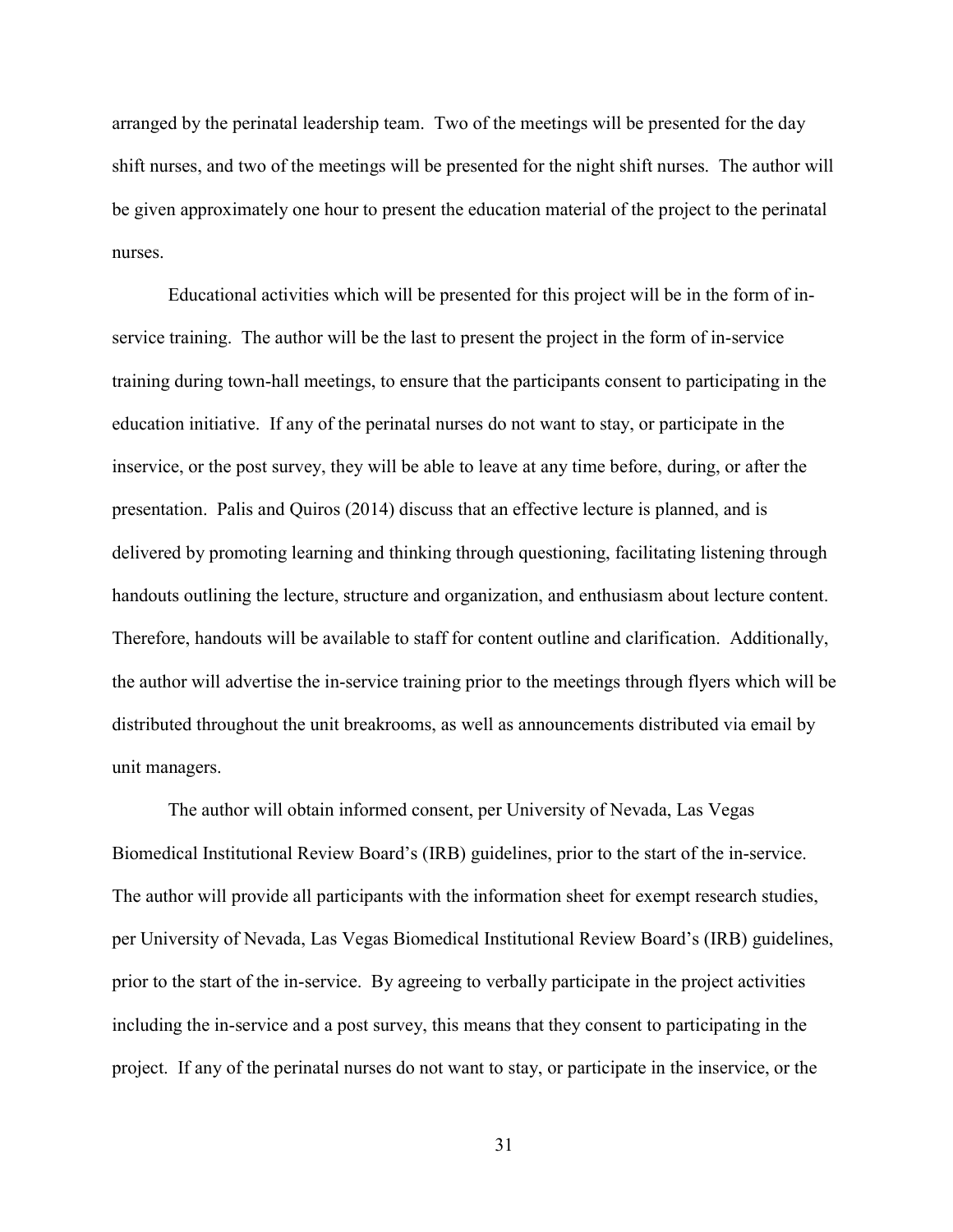post survey, they will be able to leave at any time before, during, or after the presentation (See Appendix B).

According to Reavy (2016), post project surveys are a suggested evaluation tool for the collection of data, because they provide descriptive information, which can be easily collected from participants. The questions for the surveys were developed through an extensive literature review, as well as a needs assessment with the unit managers (Johnston, Leung, Fielding, Tin, & Ho, 2003). At the time of this author starting this project, no vetted post education survey existed specifically to the primary target population. Validity of the questions in the post education survey will be vetted through face to face contact with this author's committee members.

The post survey will assess the perinatal nurses' knowledge about the importance of bonding techniques in the perinatal setting, and their willingness to implement their new knowledge into practice by utilizing an 8-question post survey handout. The participants will rate their answers on a 5-point Likert scale (See Appendix B). The survey will assess the participant's knowledge, and perception of the education content following the in-service. Once the in-service has been completed, nurses will be requested to complete the post survey and return them to the author. The survey will be anonymous, to ensure confidentiality of the participants. Completed surveys will be kept in a locked drawer in the author's office and will be destroyed three years after completion of the project.

#### Timeline & Project Tasks

The timeline for this project began in January 2017 with the development of the project proposal (See Appendix A). A basic proposal of the project was presented to the managers and director at the project facility in February 2017 so that the facility could approve working with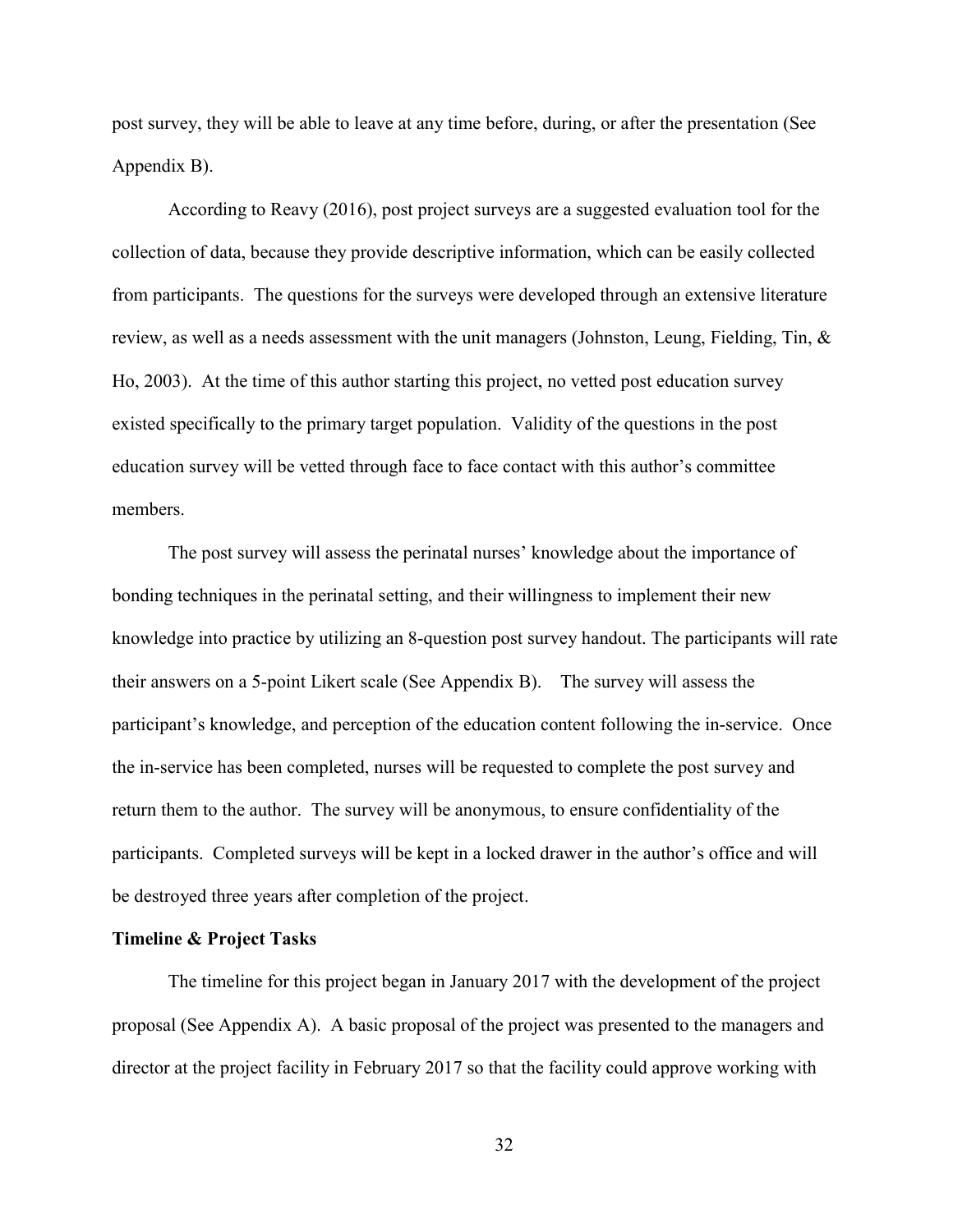the author, as well as facilitate the completion of a needs assessment. Following proposal of the project in May of 2017 with the project committee, development of the educational content will be completed in preparation for submission as a part of the IRB application. An application will be submitted to the Institutional Review Boards (IRB) at the University of Nevada Las Vegas, and at the healthcare facility for their approval. Following IRB approval, project implementation will begin in the fall of 2017. Final tasks will include evaluation of the project, with a final project defense to the project committee at the University of Nevada Las Vegas.

#### Personnel, Resources, & Supports to Project

 The management team and facility nurse scientist will be the primary resources and supporters of this project. As outlined earlier, the individuals working directly with the author will be Director of Women's Services, the Manager of the Antepartum Unit, the two managers of the Labor and Delivery Unit, the Manager of the Postpartum Unit, the manager of the Special Care Nursery, the Manager of the NICU, and the Manager of the Gynecological Care Unit. Additionally, the facility's Chief Nursing Officer (CNO) has expressed his support of this project. The director and managers will aid in ensuring that all project content is applicable to their units and patient population, and that the content is in line with the facility's policies, procedures, and overall mission of the hospital through ongoing communication with the author during the construction of the educational content to be presented. The facility mentor of the project will be the facility's Nurse Scientist who will be the primary liaison between the author and the facility.

#### Risks and Threats

 Potential risks and threats to this project include lack of interest by nursing staff about the project content, lack of desire to implement the educational content into practice, and low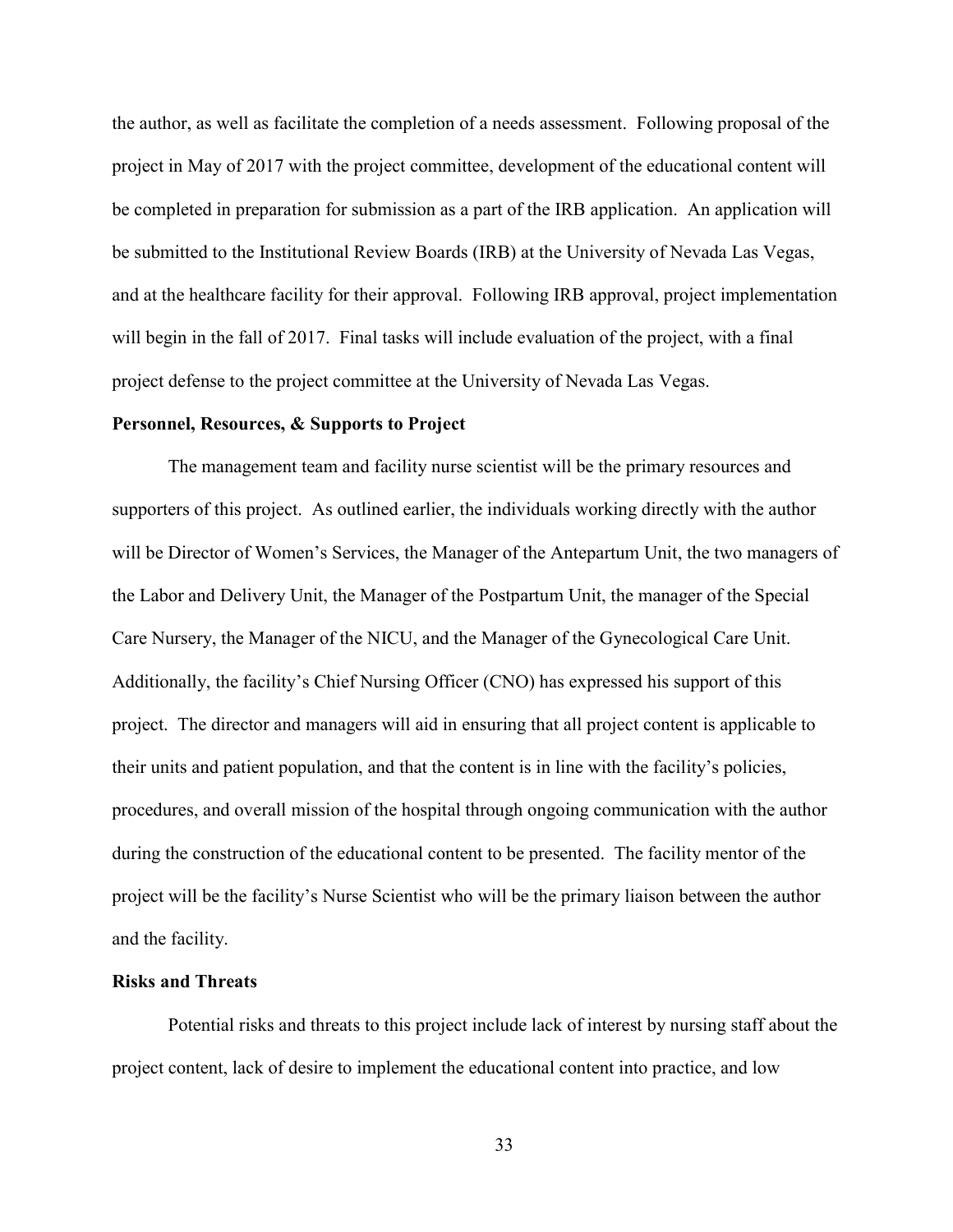attendance of nurses at the meetings. These threats were identified and discussed amongst the management team and nurse scientist, and several strategies were suggested to try and avoid these problems. These strategies include advertisement of the project to nursing staff prior to the meetings; offering meetings for both night and day shift nursing staff; and handouts will be made available to nursing staff unable to attend the meetings. An additional threat to the project might be unanticipated changes which are out of the author's control such as changes in the facility's policies and procedures that might impact the content included in the project.

#### Evaluation Plan

Project evaluation will be conducted following implementation of the project at the facility. The author will collect the post surveys (via paper form) without any participant identifiers and compile the data during the data collection and evaluation period. Success of the project will be determined based on an evaluation of whether or not each project objective, previously mentioned in chapter two of this project, was met.

Upon implementation, the author will evaluate the post survey response rate based on the number of surveys handed out compared to the number of surveys completed at the end of the inservice. The post survey will demonstrate if the participants of the education initiative were satisfied with the teaching style, the presentation, and if they are likely to implement their new knowledge into practice. The author will compare the post survey response data to the objectives of the project to see if the education content increases the participant's perceived knowledge gain, as well as assess the response rate of the likelihood of implementing new knowledge into practice. By assessing the likelihood of implementing knowledge into practice, the author will be able to evaluate if the recommendations in the education content are likely to reach the intended patient population.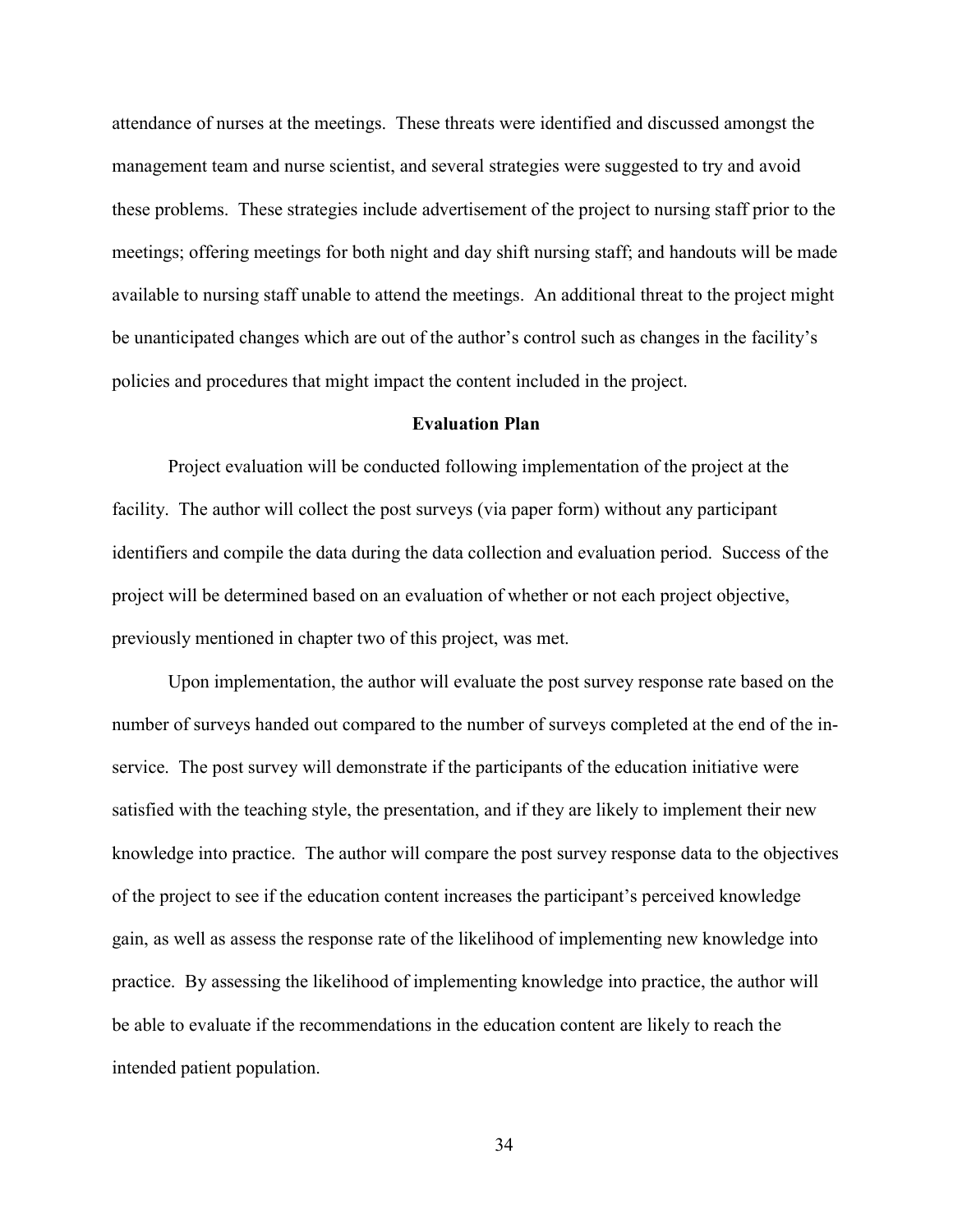The author will evaluate overall implementation of the in-service and assess if changes or improvements will be needed in the future. This assessment will take place through evaluation of the post survey data. While the results themselves will not be quantified in a number or percentage, a modification need could be justified if a large amount of disagrees or strongly disagrees to any of the eight questions were seen on the surveys. If the Director of Women's Services, and the Perinatal Nurse Management Team agree that the education content will be a beneficial practice change, measures will be taken, following project completion, to aid in developing a long-term plan for a more permanent training platform to be established for new and novice perinatal nursing staff members. Additionally, this author will work with the director of women's services, and the perinatal nursing management team to assess sustainability of various training platforms. Training platforms which can be utilized by the facility include a training module through the facility's computer-based training site; a PowerPoint presentation which can be utilized during hospital orientation; or training handouts which can be readily available on the perinatal nursing units.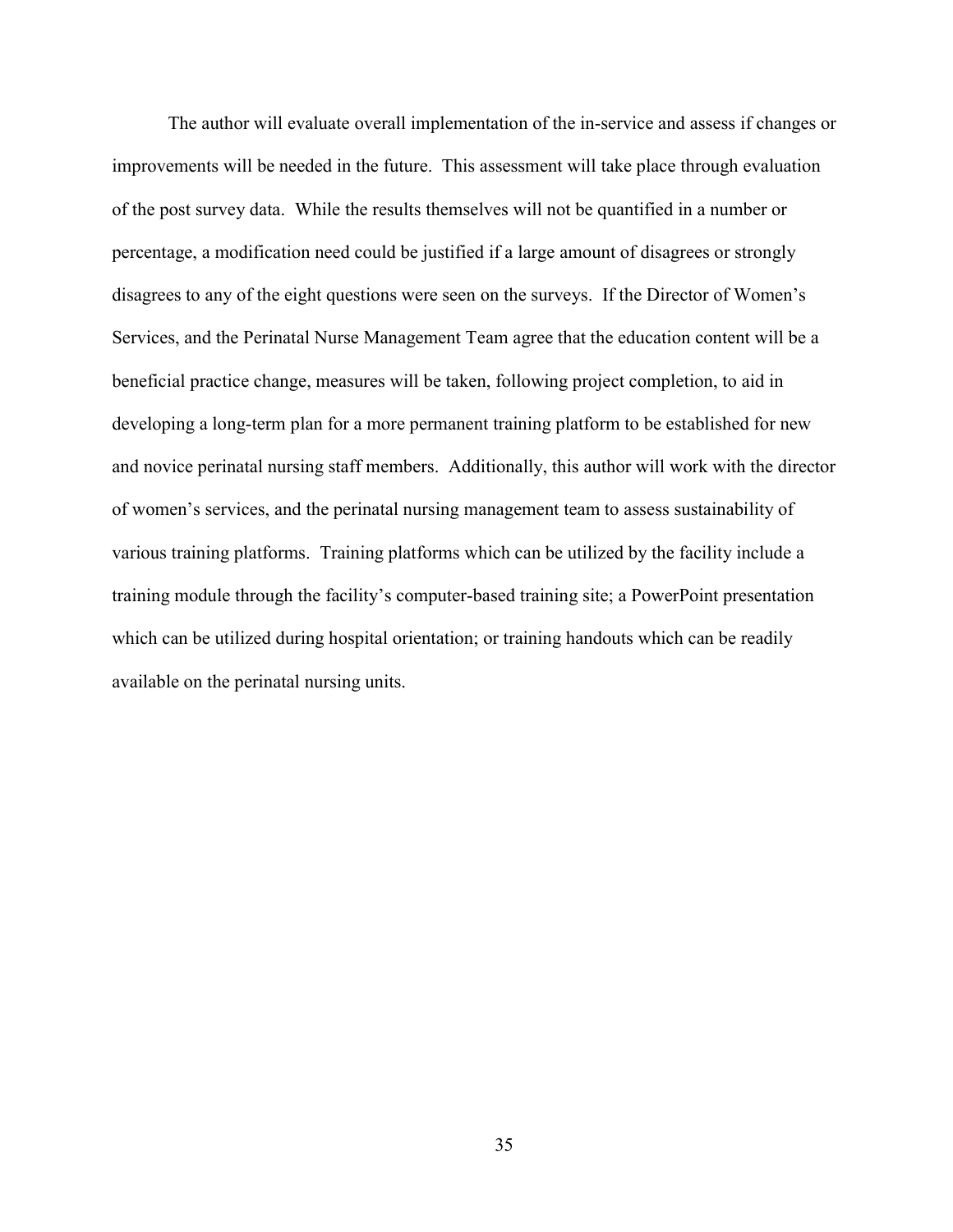#### Chapter V

#### Project Implementation and Summary

#### Precis

One of the most common unplanned issues parents face at the birth of their newborn is admission into the neonatal intensive care unit (NICU), whether that be from the delivery of a preterm newborn, or from a term newborn that has a difficult time transitioning to extrauterine life. NICU treatment team members and perinatal nurses must strive to educate parents and promote parent/infant bonding; failure to do so can result in poor emotional well-being of the parent. Supportive behaviors of nursing staff, and the promotion of bonding techniques inside and outside of the NICU setting can provide aid to parents throughout their NICU journey. However, perinatal nurses are often not provided the necessary knowledge and skills to promote parental bonding, emotional support, empowerment, and education to parents whose infants are unexpectedly admitted to the NICU.

To bridge this gap in knowledge, and improve the quality of perinatal nursing care, nurses must be provided with basic knowledge and understanding of the foundations of bonding and communication within the NICU setting. The purpose of this project was to educate perinatal nurses so that they will be better prepared to support, educate, and promote bonding techniques to parents with infants in the Neonatal Intensive Care Unit (NICU). This project consisted of an education presentation which was provided for both day and night shift nurses during four separate in-service times. Each presentation lasted approximately one hour. The education content included evidence-based practice content and strategies designed to promote parent and infant bonding in the NICU setting. Following the presentation, the perinatal nursing staff participants were given an eight-item post survey on a 5-point Likert scale to evaluate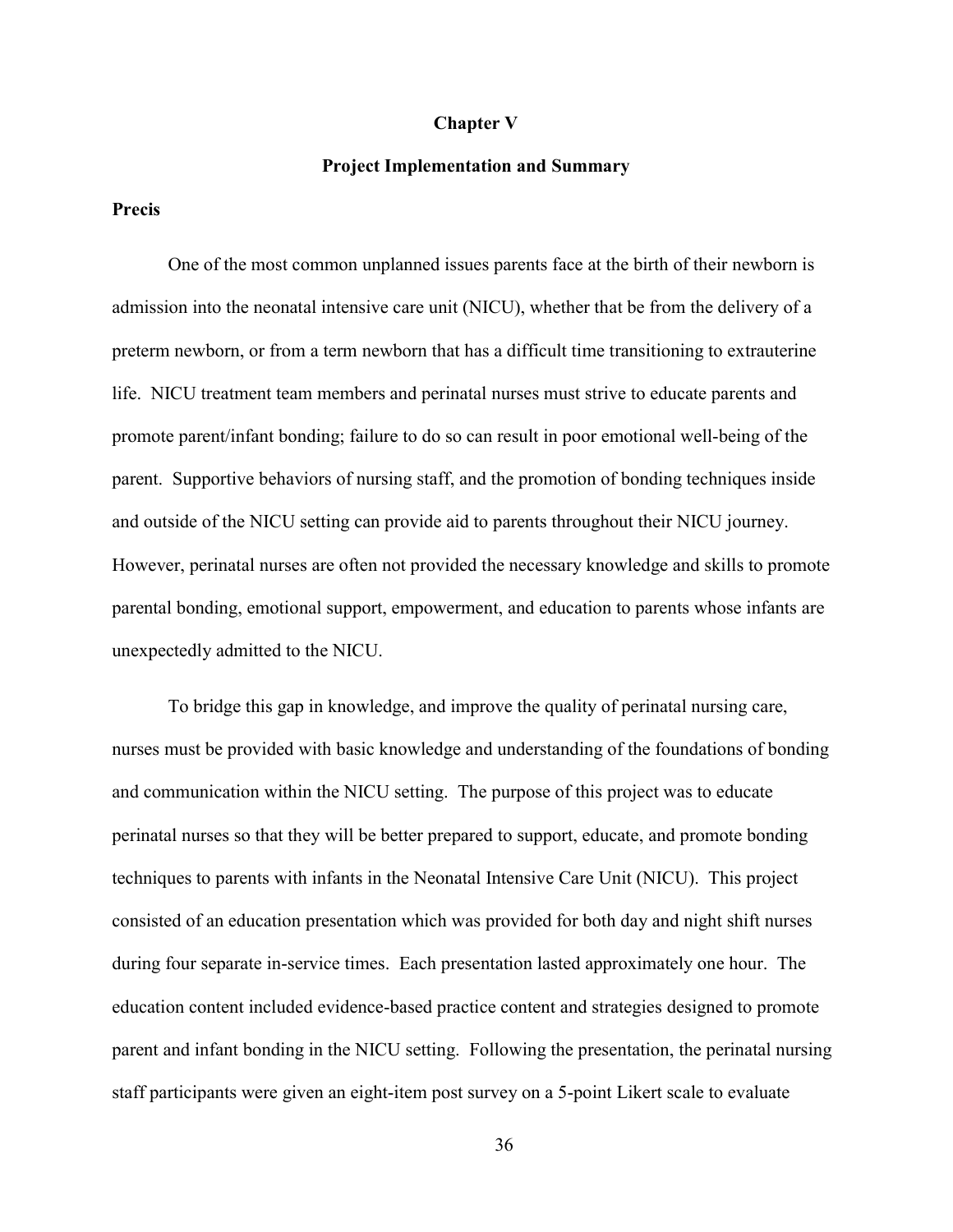teaching style, the presentation, and likelihood for them to implement their new knowledge into practice.

#### Initiation of the Project

Institutional Review Board (IRB) approval from the University of Nevada Las Vegas was obtained. Additionally, a determination of non-human subject research was obtained from the institution planned for the project setting. It was determined by the IRB manager that this DNP project did not require oversight of the institution's IRB because it did not qualify as human subjects research as defined by the Department of Health and Human Services and the Food and Drug Administration.

Following IRB approval, the author contacted the perinatal nurse management team to schedule the education in-services. Once specific dates, times, and location were determined, the advertisement for the in-service was sent to all of the managers so that they could send it via email to the perinatal nursing staff. The author also printed out and laminated the advertisement for the management team so that they could post it throughout the perinatal units. These two methods ensured that the author would not have access to identifying information of the perinatal nursing staff recruited to participate in the educational in-service.

The author scheduled a one-hour time frame to present the educational in-services to the perinatal nursing staff, and for the staff to then complete the post-survey at the end of the inservice. The educational in-service included a PowerPoint presentation, as well as an informational handout summarizing the content covered in the PowerPoint which was handed out to each perinatal nurse. In order to sustain knowledge about the education content included in the in-service, the author provided the perinatal nursing staff participants with the information sheet. This information sheet highlighted key points covered throughout the in-service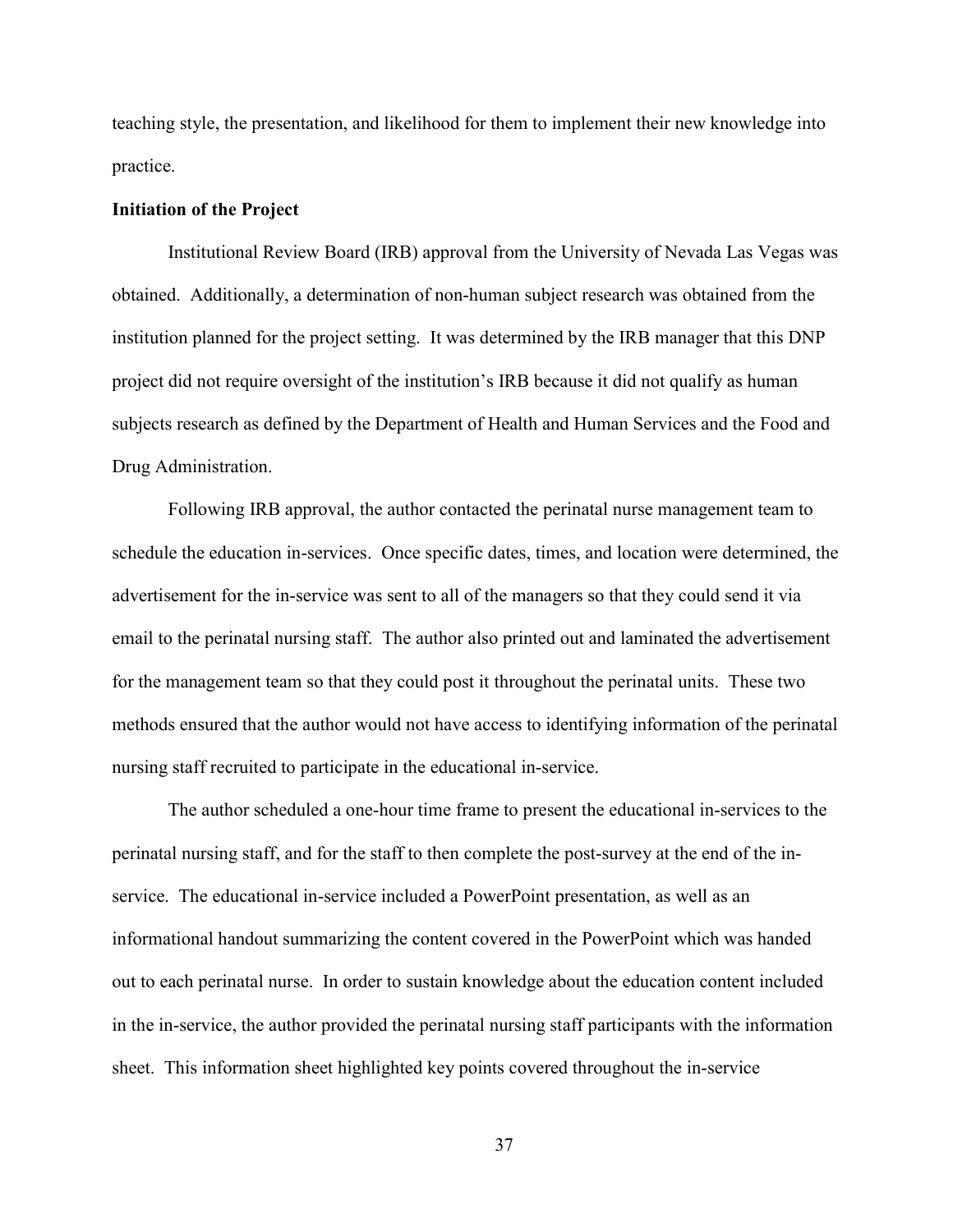presentation and can be utilized as a guide for nursing staff as they talk with patients about bonding and parenting techniques which can be utilized inside and outside of the NICU setting. The informational handout was also emailed to the perinatal nurse management team following the completion of the in-services, to ensure that the entire perinatal nursing staff had access to the educational content that was covered for future reference.

#### Threats and Barriers

 Threats and barriers were identified as the project was initiated and included scheduling conflicts and poor participant attendance. Following IRB approval from UNLV and quality improvement (QI) determination from the hospital entity, it was determined by the perinatal nurse management team that they would like to wait until after the Christmas holiday to begin offering the educational in-services. This delayed implementation of the DNP project by one month. Also, one of the in-service presentations had to be rescheduled, by request of the perinatal management team, due to inclement weather. This delayed project implementation completion by one additional week. A new advertisement was composed to reflect the change in the in-service date and time, and staff were notified by the management team via email. However, no nurses attended the final in-service which had been rescheduled to one week later. The quick turnaround time of the change in the date and time of the final in-service could be an attributing factor to the lack of participation barrier of the project.

According to the literature, there can be a variety of hurdles which can occur during the implementation of an in-service. Such hurdles include nursing participation, ensuring that both day and night shift nurses can participate, as well as ensuring that the learners appreciate the value of the content (Fidyk, Ventura, & Green, 2014; Mayes & Schott-Baer, 2010). There was a total of 11 participants in the in-services and the post-survey. This number is small in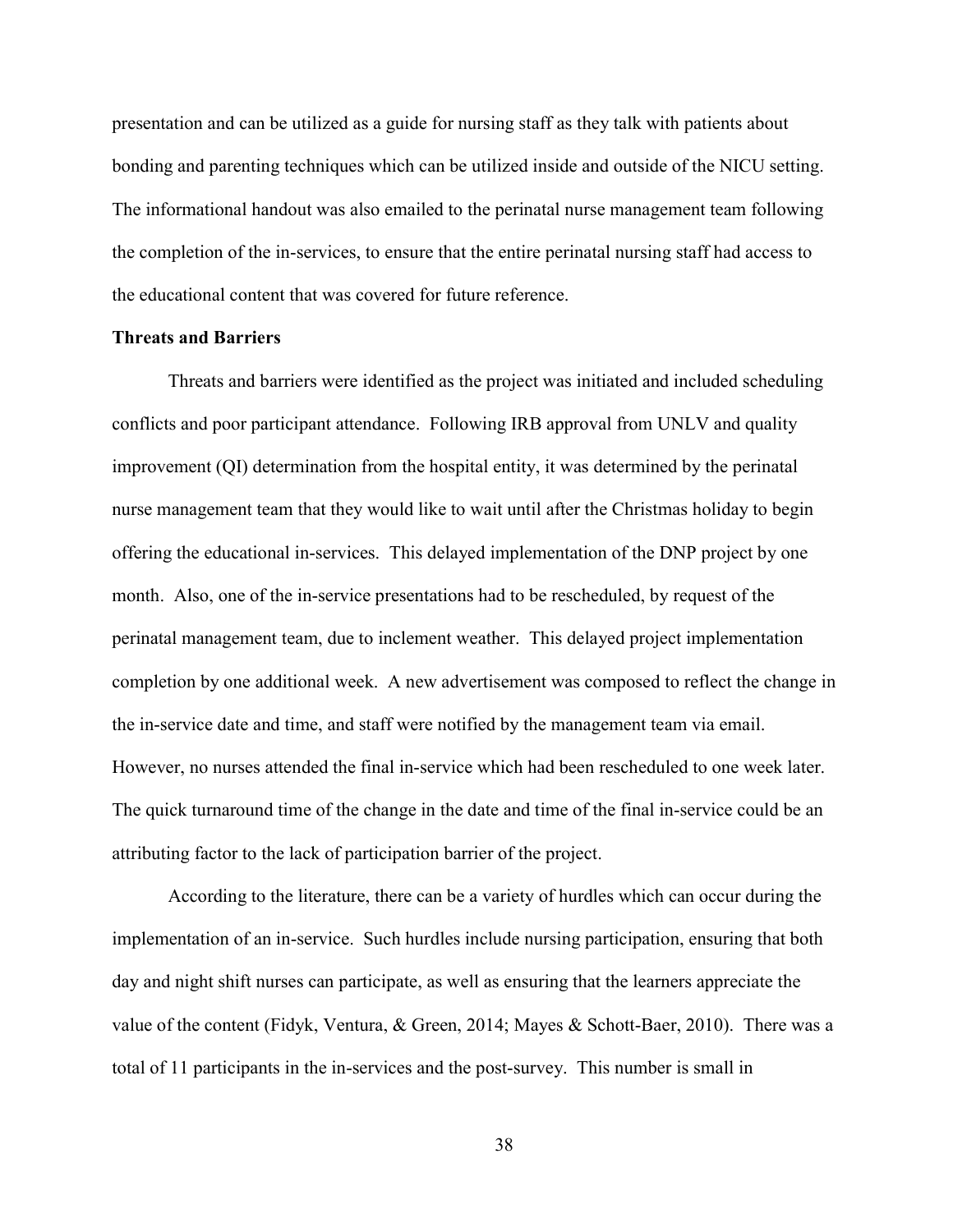comparison to the approximate total number of potential 175 participants. This means that approximately 6% of the perinatal nursing staff participated in the in-service and post-survey activities. Upon completion of the in-services, several participants had informal questions and comments directed to the author whereupon it was discovered that three to four participants were occupational therapists, lactation consultants, and special care nurses, all of whom regularly come into contact with infants and parents in the NICU setting. Although this content was relevant to these learners, they were not the intended audience for the in-service because care of infants and parents in the NICU setting is their professional expertise. Additionally, assessing the unit or job description of each participant was not official information collected by the author. It is important to note that these participants could have been the attributing factors to the neutral answers to the post-survey questions. The intended audience for the in-service was perinatal nurses caring for patients on the antepartum, labor and delivery, and postpartum units. Data Collection

 Data collection was performed by utilizing an 8-question post-presentation survey based on a 5-point Likert scale. The post-survey assessed the effectiveness of teaching style, the likelihood of implementing new knowledge about bonding into bedside nursing practice, change in attitudes towards the promotion of bonding before and after a parent's child was admitted to the NICU, and confidence in the perinatal nurse's skills in educating parents of infants in the NICU about bonding techniques before and after the in-service. The post-surveys did not contain any participant identifiers, and there was not any identifying information collected from the perinatal nursing staff during the in-service. Perinatal nursing staff in attendance were given the option to complete the survey and were not required to do so in order to participate in the inservice.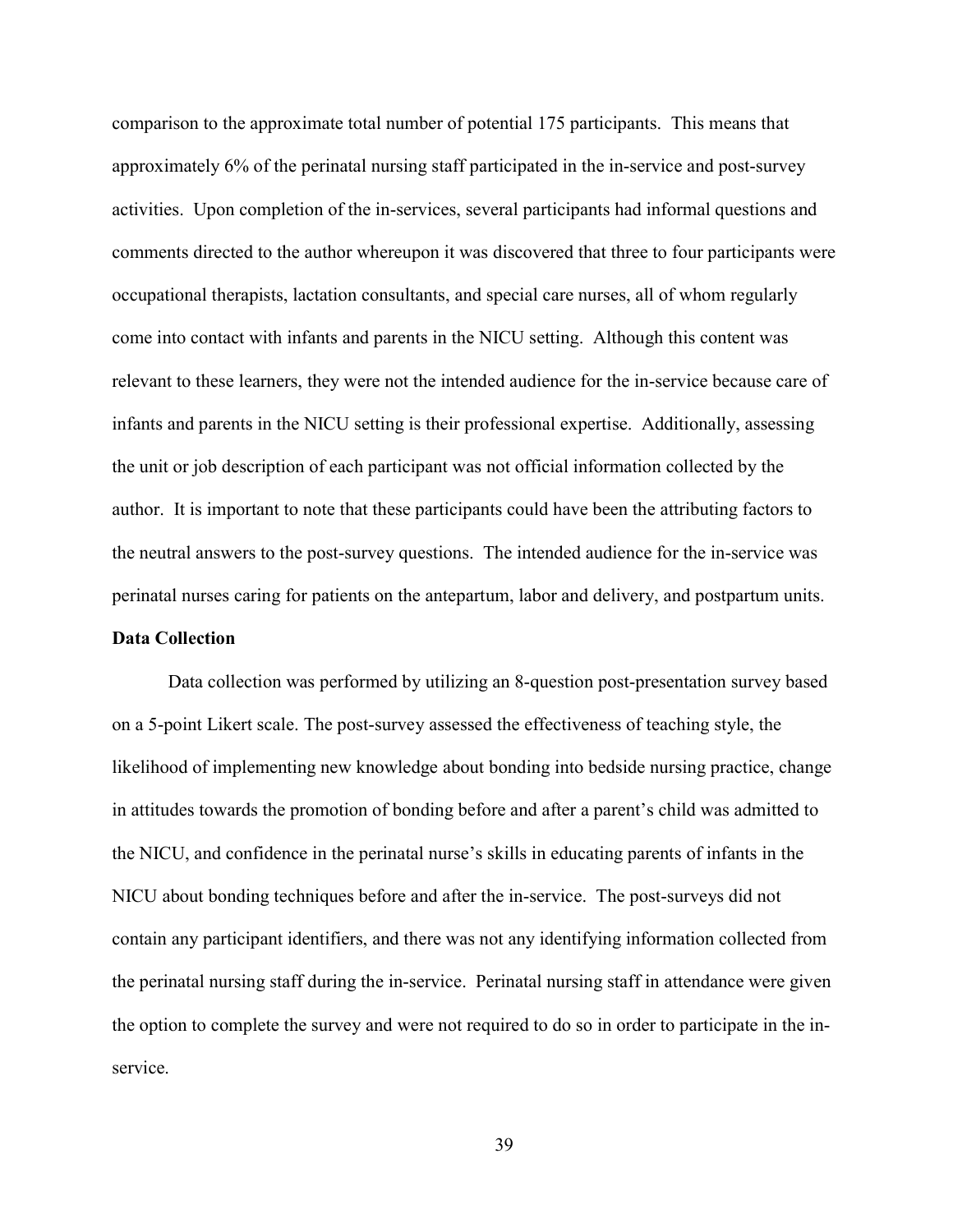#### Data Analysis

 An analysis of the data gathered from the post-surveys was conducted to determine project outcomes. Descriptive statistics were used to analyze the data using the Statistical Package for Social Science (SPSS) version 22, to evaluate outcomes of the post-survey. The participants answered each survey on a 5-point Likert scale with one meaning that the participant strongly disagreed with the statement, and five meaning that the participant strongly agreed with the statement. Each participant's answers for the 8-question post-survey were entered into SPSS to assess frequencies of answers, and to determine the standard deviation for each question.

#### Findings

There was a total of 11 attendees for the in-services, and all attendees participated in the post-survey activity. Post-survey data from the 11 participants demonstrated an overall improvement in the participant's knowledge about bonding promotion for parents of infants in the NICU and showed positive feelings that nursing practice would benefit from the education content learned in the in-service with answers reflecting agree, or strongly agree. For postsurvey questions 4, 5, and 8, there were neutral answers for at least three participants, however, all other post-survey answers were answered as either agree or strongly agree.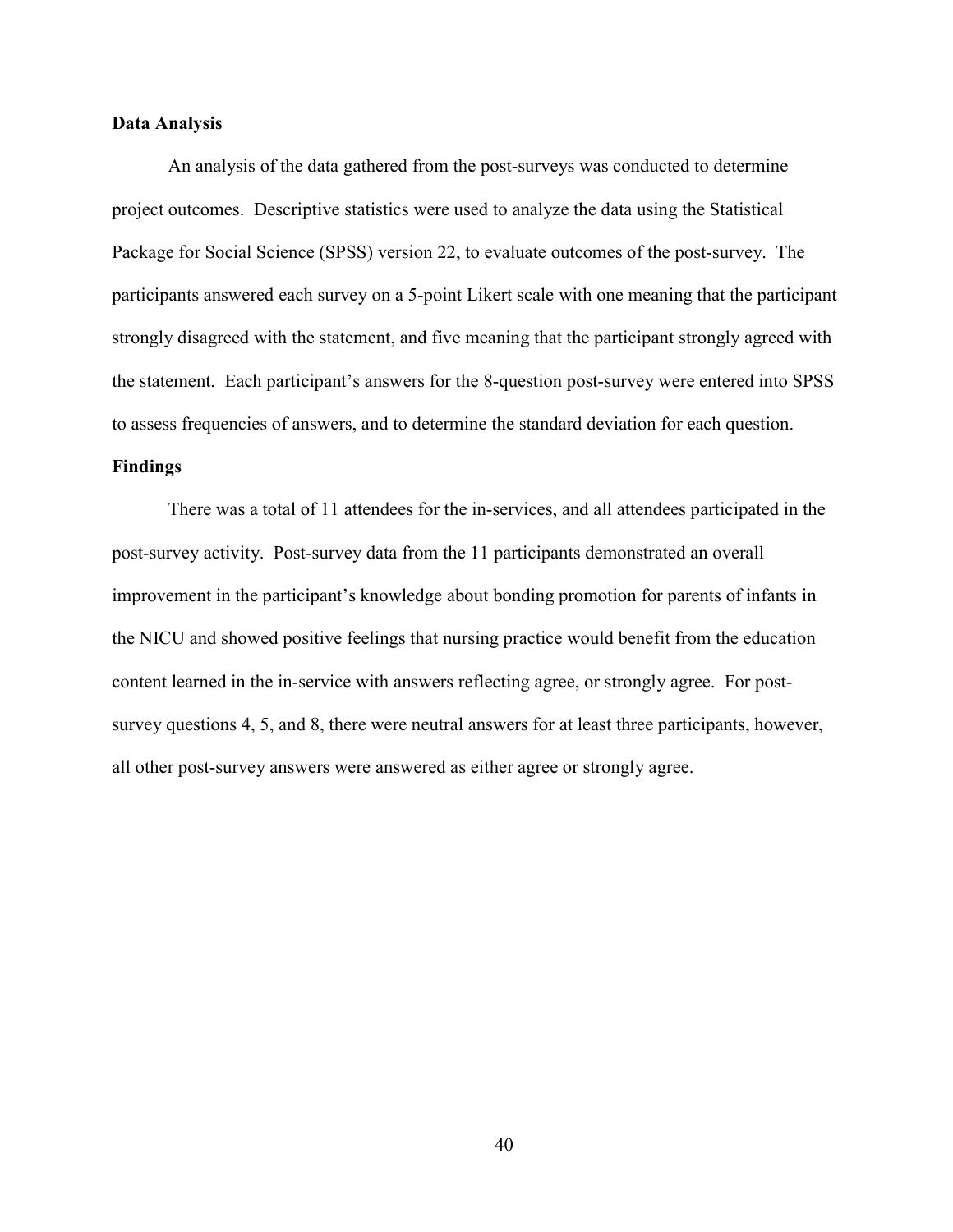| Question          | Question | Question  | Frequency      | Percent | Cumulative    |
|-------------------|----------|-----------|----------------|---------|---------------|
| Response          | Mean     | <b>SD</b> |                |         | Percent       |
| Value             |          |           |                |         |               |
| PISQ 1            | 4.727    | .467      |                |         |               |
| Response 1        |          |           |                |         |               |
|                   |          |           |                |         |               |
| Response 2        |          |           |                |         |               |
| Response 3        |          |           |                |         |               |
| Response 4        |          |           | 3              | 27.3    | 27.3          |
| Response 5        |          |           | 8              | 72.7    | 100           |
| PISQ <sub>2</sub> | 4.636    | .504      |                |         |               |
| Response 1        |          |           |                |         |               |
| Response 2        |          |           |                |         |               |
| Response 3        |          |           |                |         |               |
| Response 4        |          |           | 4              | 36.4    | 36.4          |
| Response 5        |          |           | 7              | 63.6    | 100           |
| PISQ <sub>3</sub> | 4.454    | .522      |                |         |               |
| Response 1        |          |           |                |         |               |
| Response 2        |          |           |                |         |               |
| Response 3        |          |           |                |         |               |
| Response 4        |          |           | 6              | 54.5    | 54.5          |
| Response 5        |          |           | 5              | 45.5    | 100           |
| PISQ 4            | 4.545    | .687      |                |         |               |
| Response 1        |          |           |                |         |               |
| Response 2        |          |           |                |         |               |
| Response 3        |          |           | 1              | 9.1     | 9.1           |
| Response 4        |          |           | 3              | 27.3    | 36.4          |
| Response 5        |          |           | 7              | 63.6    | 100           |
| PISQ 5            | 4.272    | .904      |                |         |               |
| Response 1        |          |           |                |         |               |
| Response 2        |          |           |                |         |               |
| Response 3        |          |           | 3              | 27.3    | 27.3          |
| Response 4        |          |           | $\overline{2}$ | 18.2    | 45.5          |
| Response 5        |          |           | 6              | 54.5    | $100\,$       |
| PISQ 6            | 4.727    | .467      |                |         |               |
| Response 1        |          |           |                |         |               |
| Response 2        |          |           |                |         |               |
| Response 3        |          |           |                |         |               |
| Response 4        |          |           | 3              | 27.3    | 27.3          |
| Response 5        |          |           | $\,8\,$        | 72.7    | 100           |
| PISQ <sub>7</sub> | 4.727    | .467      |                |         |               |
| Response 1        |          |           |                |         |               |
| Response 2        |          |           |                |         |               |
| Response 3        |          |           |                |         |               |
| Response 4        |          |           | 3              | 27.3    | 27.3          |
| Response 5        |          |           | 8              | 72.7    | $100\,$       |
| PISQ 8            | 4.545    | .687      | $\overline{a}$ |         | $\frac{1}{2}$ |
| Response 1        |          |           |                |         |               |
| Response 2        |          |           |                |         |               |
| Response 3        |          |           | $\mathbf{1}$   | 9.1     | 9.1           |
| Response 4        |          |           | 3              | 27.3    | 36.4          |
| Response 5        |          |           | 7              | 63.6    | 100           |

Table 1. Frequency Distribution of Valid Data  $(N = 11)$ 

Notes. All respondent data  $(N = 11)$  are valid with no missing data. All percentages are valid.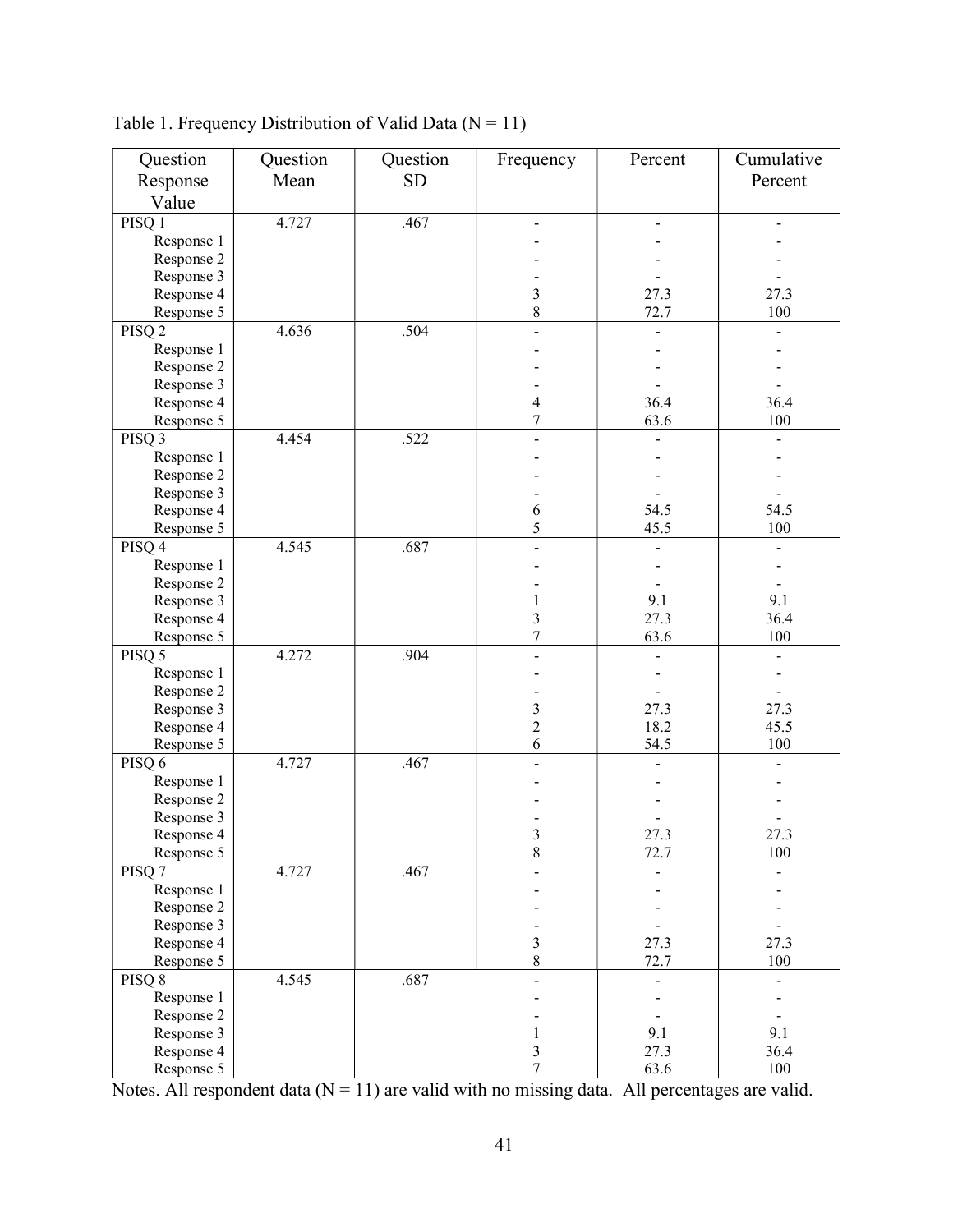#### **Discussion**

Throughout the planning and implementation phases, the author utilized the perinatal nurse management team as a small focus group who verbalized the education and planning needs of the perinatal nurses. The author sent the management team copies of the educational content to be utilized in the in-service (PowerPoint® slides as well as an informational handout) to ensure that all content was relevant to the nursing staff and was in alignment with hospital policies and procedures. The initial feedback to the author from the management team was positive, and there were expressions of excitement about how well the education content could impact patient outcomes, as well as Press Ganey scores in the long-term. Press Ganey is a formal public reporting initiative that asks patients to rate and report their experiences regarding inpatient hospital stays (Press Ganey, 2018). Additionally, the author worked closely with the perinatal nurse management team with scheduling times for the in-services to ensure that they were presented at convenient times while considering day and night shift nurses, as well as typical workflow throughout each day on the nursing units. By ensuring that the learning content was impactful, problem centered, relevant to nursing practice, and by keeping the management team involved with the planning and implementation phases of the project, the author was able to ensure that the principles of Knowles' adult learning theory were met.

The data shows that a modification of the education content is not needed because there were no answers reflecting disagree or strongly disagree to any of the eight questions were seen on the surveys. According to the perinatal nurses' answers to the post intervention survey questions (PISQ) the responses reflected that the educational content was complimentary to each participant's learning style, and the education provided increased overall knowledge about bonding, alternative parenting techniques which can be utilized in the NICU setting, bonding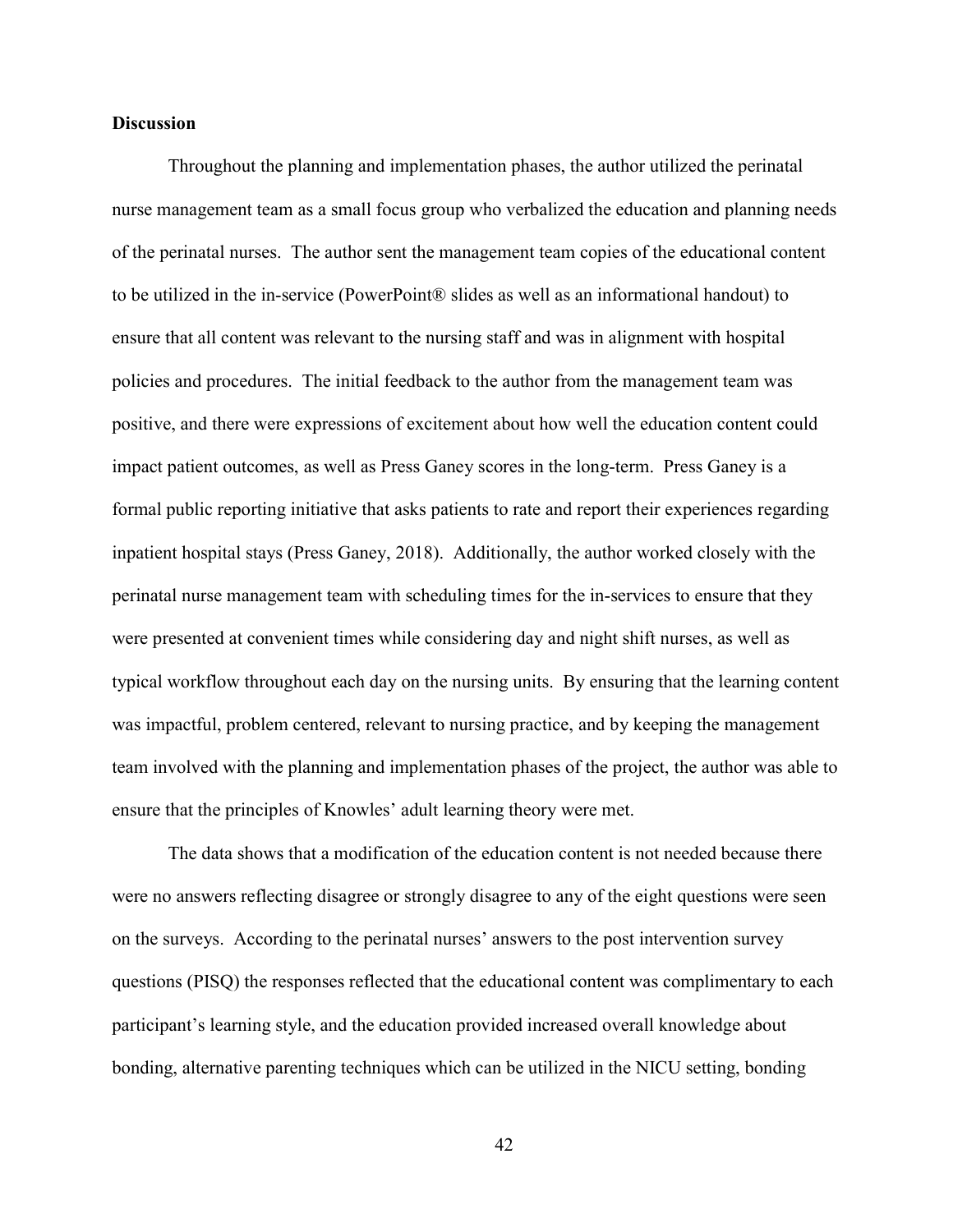techniques which can be promoted in the NICU setting, and it would improve overall bedside nursing care. Because there were no disagree or strongly disagree answers the data reflects positive feelings towards the education content of the in-service, which demonstrates a strong likelihood of a positive change in knowledge base and nursing practice regarding bonding promotion to parents of infants in the NICU. As a result, this project has the potential to make a long-term positive impact on both parents and infants in the NICU setting, as well as on the nursing practice of perinatal nursing staff.

#### Review of the Literature

 Although the literature did not reflect an intervention in which perinatal nurses were educated about bonding promotion, and family centered care, the literature did reflect a quality improvement project which educated nurses in the NICU setting about similar topics. For example, Melynk et al. (2010) assessed the effectiveness of dissemination and implementation of their program called Creating Opportunities for Personal Empowerment (COPE) as well as barriers and facilitators to successful implementation. A total of 81 out of 180 nurses participated in this education program, which was 45% of the NICU staff at the hospital. The authors provided an 8-hour workshop about EBP and COPE, and nurses who were unable to attend the workshop viewed the taped workshop on a DVD (Melynk et al., 2010). Following implementation, the authors found an increased likelihood of implementing EBP and EBP beliefs into bedside practice based on post implementation survey results. These findings are similar to those of this project, however the sample size was much greater (6% versus 45%). It is likely that these results differ in numbers because the project was focused to one nursing unit, staff interest in the project was higher, and the authors offered the opportunity to view the education content on a separate day via video.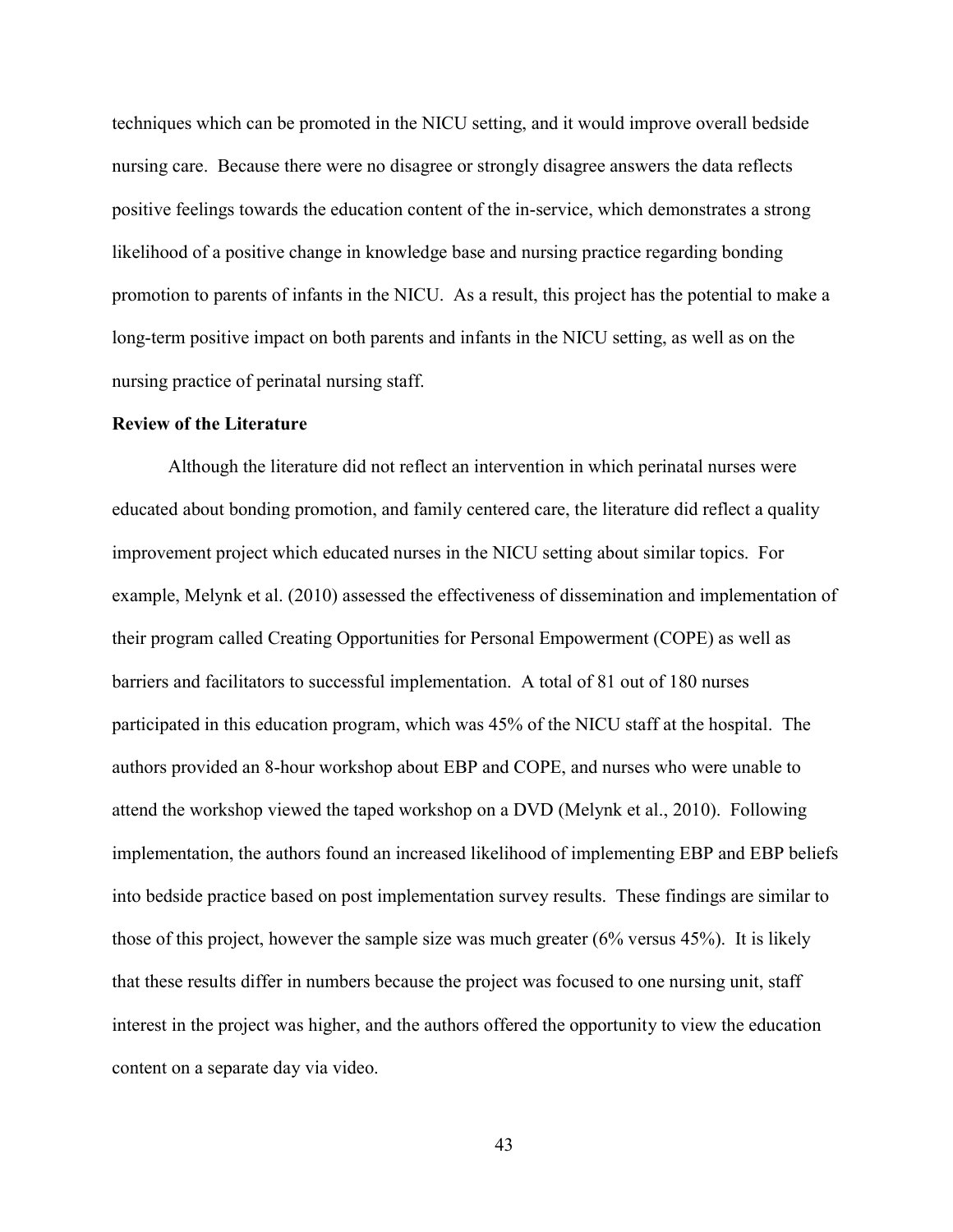Mayes and Schott-Baer (2010) examined the teaching and learning experiences of nightshift nurses and discussed the importance of offering educational opportunities outside of traditional 09:00 to 17:00 hours. To ensure that nightshift nurses were accommodated for this project, the perinatal nursing in-service was offered twice at 07:00 per the perinatal nursing management team's request. It was suggested by the author to offer in-services during actual nightshift hours of 19:00 to 07:00, but the management team believed that attendance would be poor due to high patient volumes and busy periods throughout the shifts on each perinatal nursing unit.

#### Limitations of the Project

 Although the project data supports a positive change in knowledge base about bonding promotion following the in-service, there were some limitations. First, the number of participants was small in relation to the total number of nurses at the hospital entity. As a result, the data might not represent the outcomes which might have been reflected with a larger number of participants. Second, on three of the four days that the in-services were held, it was communicated to the author by the labor and delivery manager that the patient load was higher than usual, making it difficult to send nurses to the in-service during their shifts. Perhaps participation would have been improved if the author provided in-services to each separate unit, as opposed to holding four in-services. Thirdly, the participants reported what their base knowledge was prior to the presentation in the post-survey. There was no pre-survey completed due to time constraints, and there was a self-report knowledge gain in the post-survey.

#### Potential for Sustainability

 To promote continued education about this topic, and to sustain staff knowledge about the importance of the promotion of bonding techniques for the NICU setting, the perinatal nurse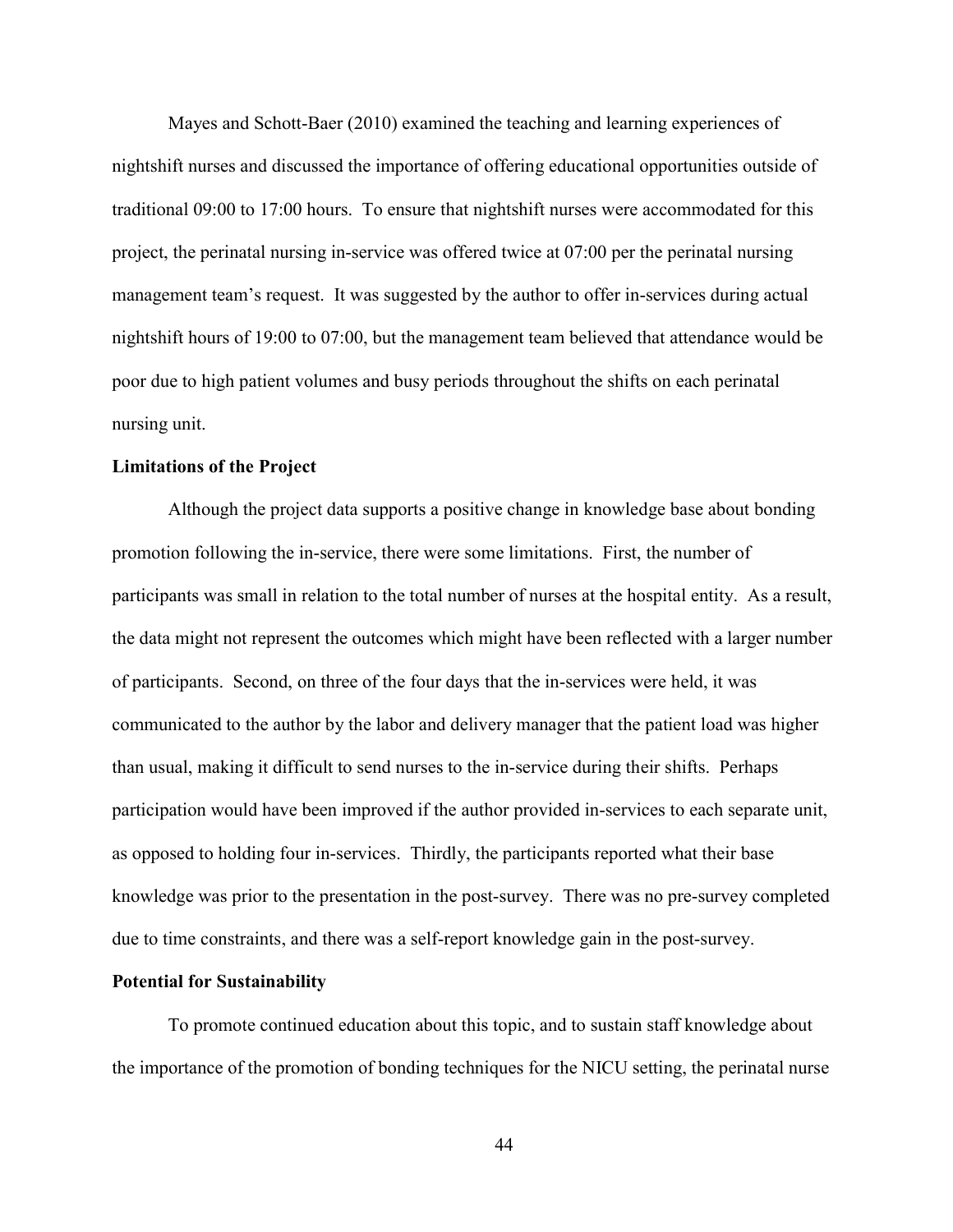management team might consider developing a mandatory long-term plan for a permanent training platform via computer-based modules. By utilizing an asynchronous method to distribute information to nursing staff, participation would increase, and a larger group of perinatal nursing staff would be educated about the importance of bonding promotion. The information provided in the in-services could also be delivered by members of the perinatal nursing staff who are trained by the author. These members could act as super-users on the nursing units and could deliver the education content to staff nurses during staff meetings, or during nursing shifts. By utilizing super-users, along with the utilization of the information sheet, the perinatal nurses can obtain and implement their new knowledge into bedside nursing practice, and positively impact the intended patient population.

#### **Dissemination**

 Dissemination of the results of this project is planned to report project results to the stakeholders, academic community, and interdisciplinary professionals in comparable settings. Knowledge is power within the nursing community and ensuring that nurses are trained at the utmost level will ensure positive outcomes for patients and the communities in which they exist. The results of this project have the potential to influence change in nursing bedside practice and may improve the gap in knowledge among perinatal nursing staff about the importance of educating parents of infants in the NICU about bonding techniques prior to and following an infant's NICU admission.

 The author will share project findings with the stakeholders through a presentation at the hospital in which implementation occurred. The audience will include project participants, perinatal nurse management staff, and other institutional leaders. The presentation will include a summary of the project, and its results with recommendations on sustainability in the future. For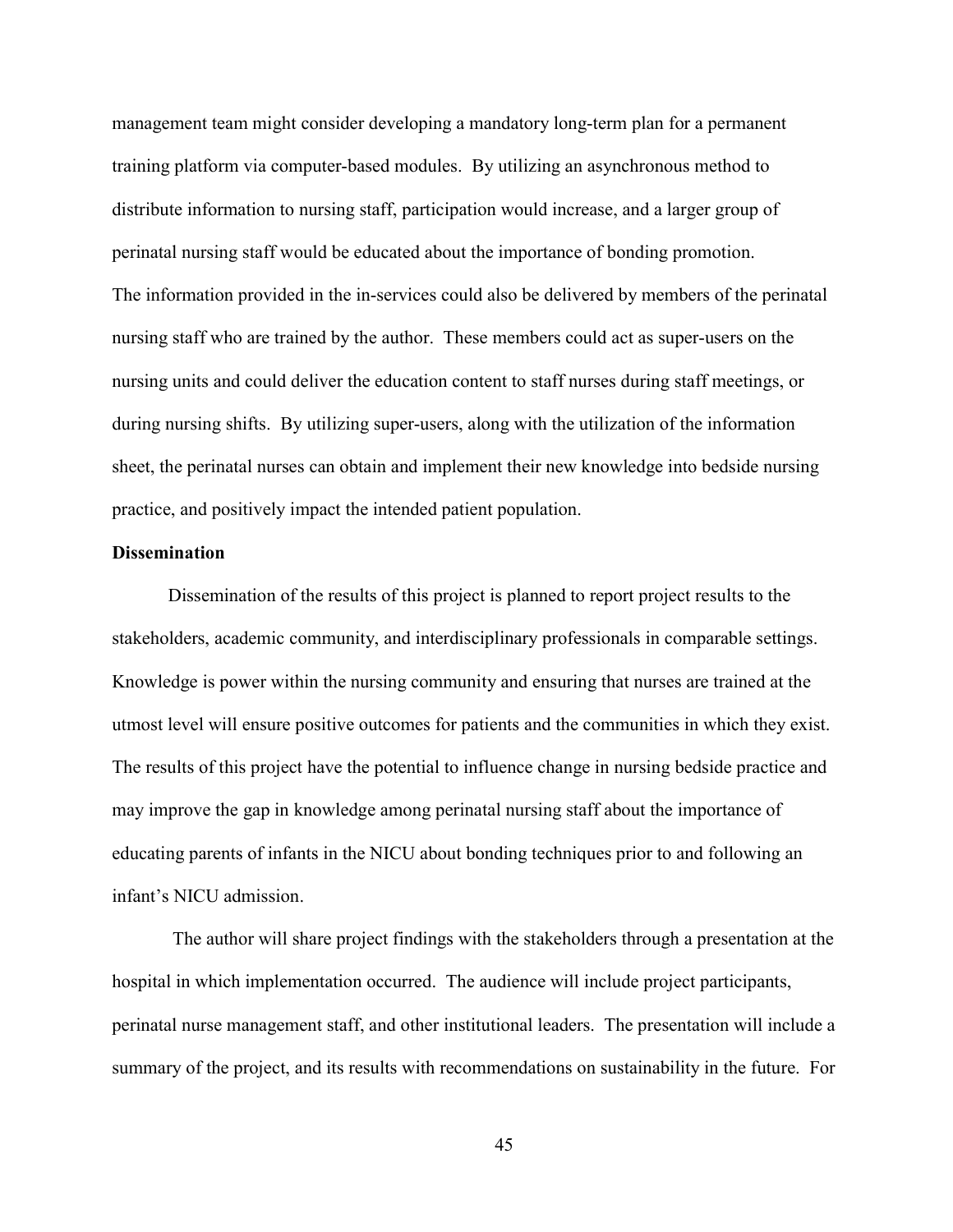this project, due to IRB standards, the in-services were unable to be mandatory for all perinatal nursing staff to attend. Therefore, recommendations to the management team would be to present the content again in a mandatory setting via in-person in-services, videos, or computerbased modules. Furthermore, it will be suggested to the management team to assess NICU parent satisfaction surveys one year after all nurses receive the education content to assess if the content is reaching and positively impacting the desired population (parents of infants in the NICU).

Finally, to disseminate project results on a greater scale, the project will be presented as a poster presentation at a National nursing conference. Additionally, the author is planning to present the education content at another hospital entity which has expressed interest in educating their perinatal nurses as a quality improvement project in hopes of obtaining increased participation. Following implementation of this project at one other institution this paper will be adjusted to the format of a manuscript and will be submitted to applicable peer-reviewed journals for potential publication.

#### Conclusion

 This pilot project demonstrated proof of concept about the need to improve perinatal nurses' knowledge about evidence-based bonding techniques, and parental support and empowerment skills. Further investigation is needed to support the evidence-based practice findings found throughout the literature review. Implications for nursing are impacted by educating likely parents of infants in the NICU, which has the potential to impact the current morbidity and mortality rate of NICU infants, as well as potentially decrease NICU infants' length of stay. Several barriers were encountered throughout this pilot project and can be adjusted for future implementation of the education content. For example, barriers could be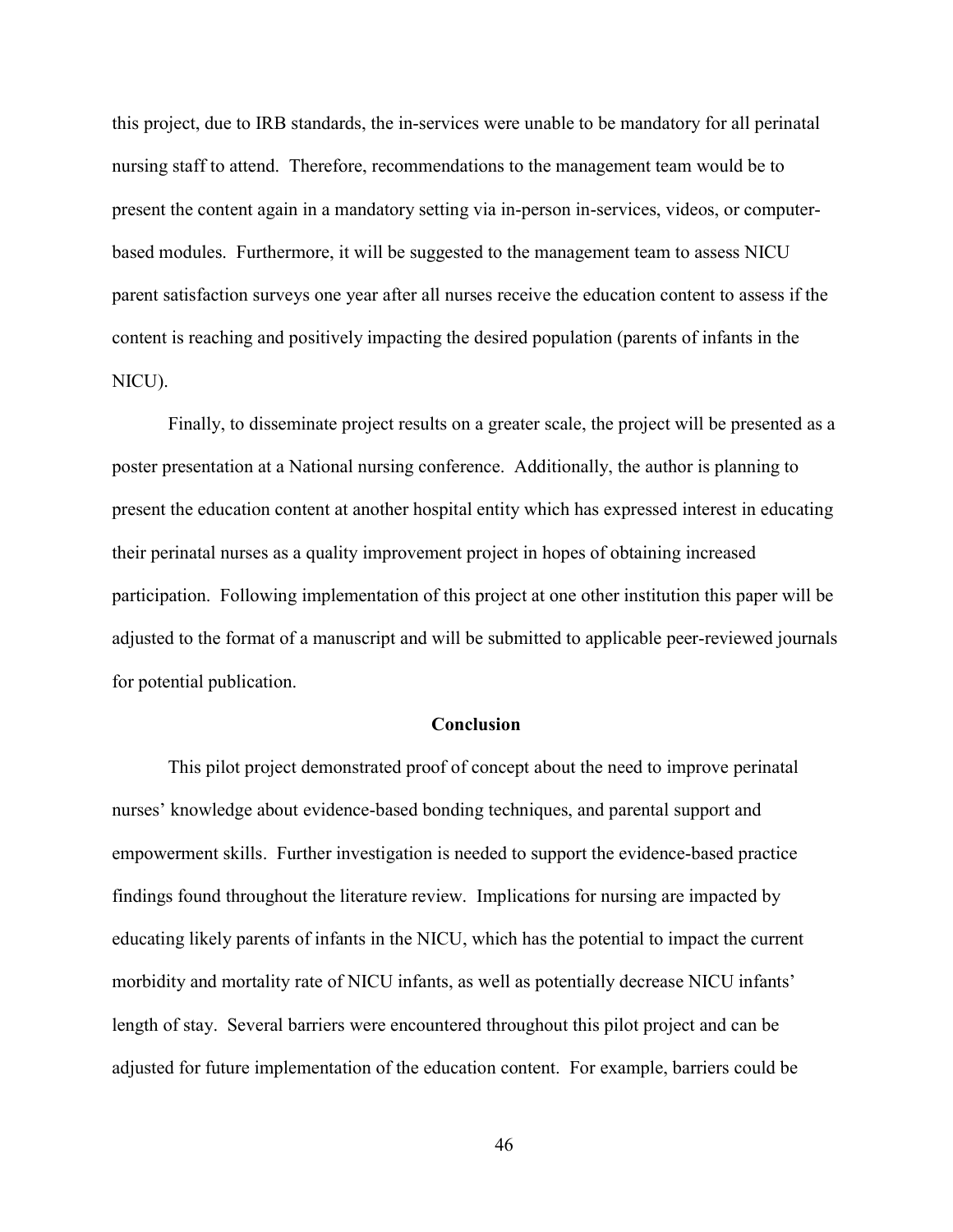reduced by offering free continuing education units (CEUs) to participants which are needed for registered nurses to maintain licensure, having interactive training sessions which are mandatory for nursing staff, and utilizing interactive training modalities. Future follow-up studies are needed to ensure that the perinatal nursing staff is utilizing the EBP content at the bedside, and that the content is reaching the intended patient population.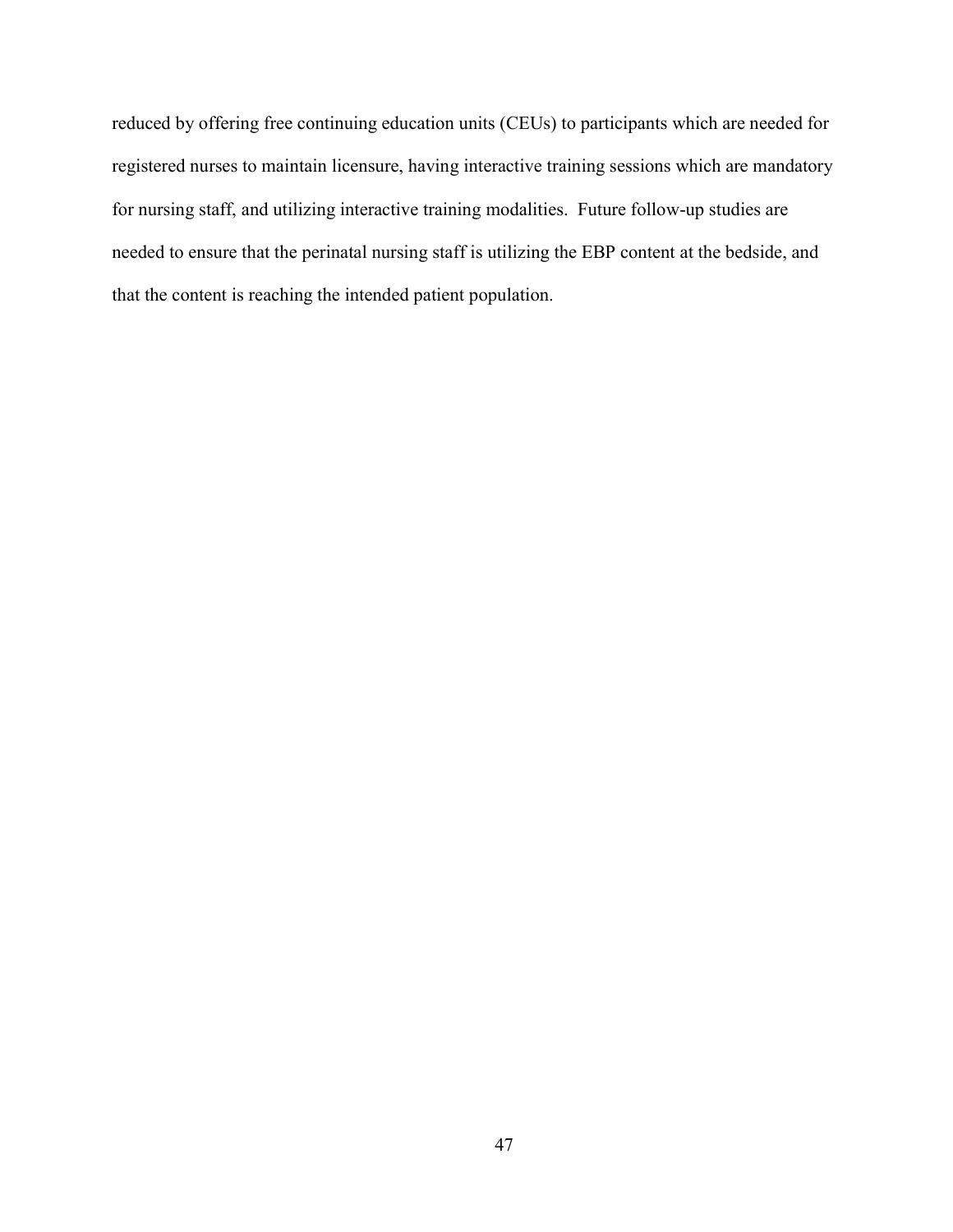## Appendix A

## Timeline

| January 2017               | Establishment of DNP Chair and Committee                                                                                                                                                                                                  |  |  |
|----------------------------|-------------------------------------------------------------------------------------------------------------------------------------------------------------------------------------------------------------------------------------------|--|--|
| February 2017              | Proposal to sponsoring facility, Needs                                                                                                                                                                                                    |  |  |
|                            | Assessment                                                                                                                                                                                                                                |  |  |
| March 2017                 | <b>Ongoing Project Development</b>                                                                                                                                                                                                        |  |  |
| April 2017                 | <b>Ongoing Project Development</b>                                                                                                                                                                                                        |  |  |
| May 2017                   | DNP Project Proposal Defense to University<br>of Nevada Las Vegas                                                                                                                                                                         |  |  |
| June 2017                  | <b>Ongoing Project Development</b>                                                                                                                                                                                                        |  |  |
| <b>July 2017</b>           | <b>Ongoing Project Development</b>                                                                                                                                                                                                        |  |  |
| August 2017                | <b>Ongoing Project Development</b>                                                                                                                                                                                                        |  |  |
| September 2017             | Submit project to the Office of Research<br>Integrity for Institutional Review Board<br>Consideration at The University of Nevada<br>Las Vegas and to the Institutional Review<br>Board at Texas Health Resources for project<br>approval |  |  |
| October 2017               | IRB approval received from The University<br>of Nevada Las Vegas; Submit for<br>Determination to the IRB committee at Texas<br><b>Health Resources</b>                                                                                    |  |  |
| November 2017              | Await IRB Determination from Texas Health<br>Resources                                                                                                                                                                                    |  |  |
| December 2017              | <b>Educational Intervention</b>                                                                                                                                                                                                           |  |  |
| January 2018               | Educational Intervention, Data Analysis,<br>Evaluation of the Project                                                                                                                                                                     |  |  |
| February 2018 - April 2018 | Defense                                                                                                                                                                                                                                   |  |  |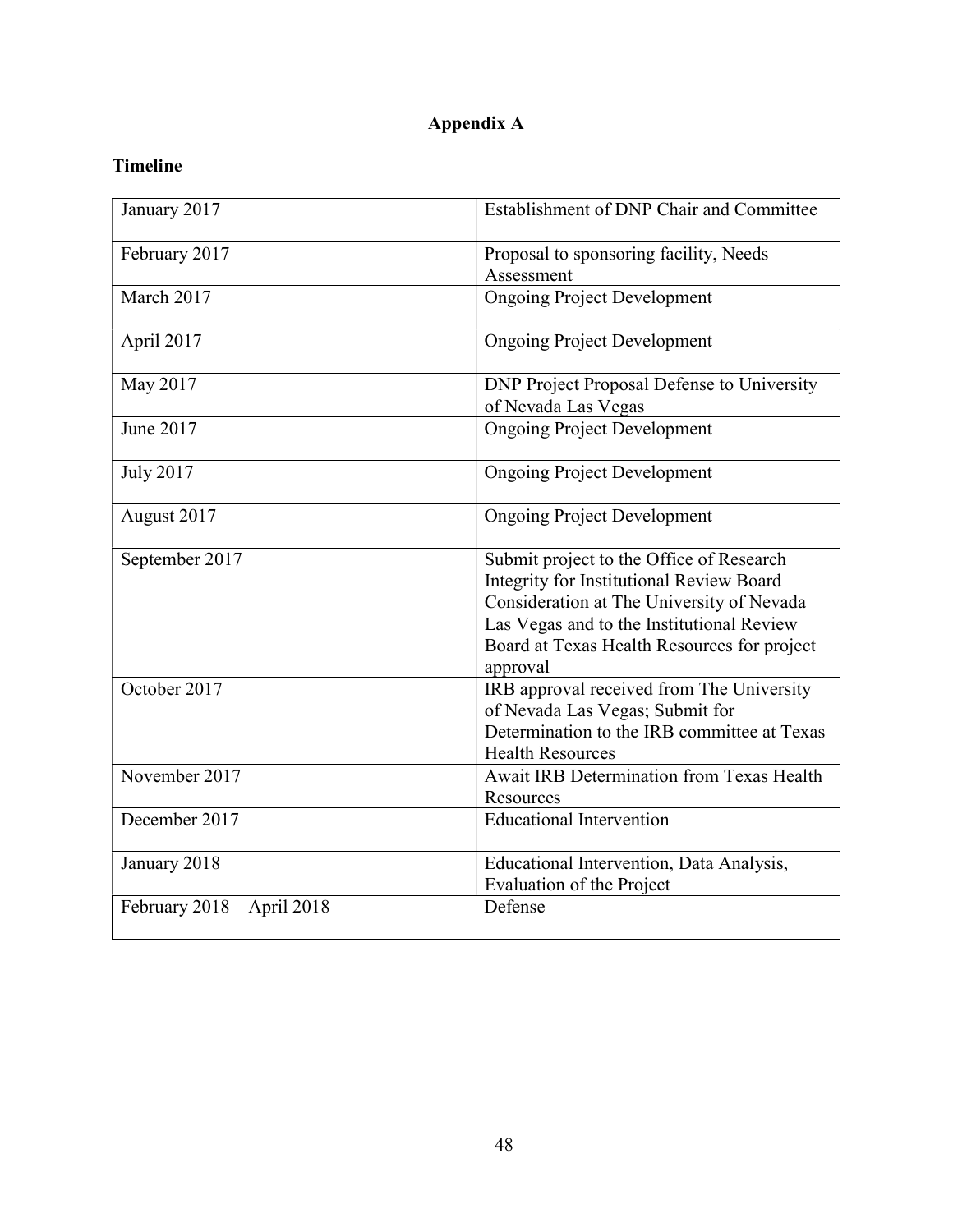#### Appendix B

#### Tools and Measurements

#### Post Intervention Survey

Please provide answers to the following statements. Put a circle around the response that you feel best reflects your experience.

1. The education material was presented in a way that was complimentary to my learning style.

| <b>Strongly Disagree</b> Disagree | Neutral | Agree | <b>Strongly Agree</b> |
|-----------------------------------|---------|-------|-----------------------|
|                                   |         |       |                       |

2. The education material will help me to improve parent and infant bonding techniques for NICU parents and infants.

| <b>Strongly Disagree</b> Disagree | Neutral | Agree | <b>Strongly Agree</b> |
|-----------------------------------|---------|-------|-----------------------|
|                                   |         |       |                       |

3. Prior to the in-service, I felt as though I could educate parents of infants in the NICU about expectations and parenting roles.

| <b>Strongly Disagree</b> Disagree | Neutral | Agree | <b>Strongly Agree</b> |
|-----------------------------------|---------|-------|-----------------------|
|                                   |         |       |                       |

4. I gained valuable knowledge about how to promote bonding, supportive nursing behaviors, and family centered care to parents of infants in the NICU.

| <b>Strongly Disagree</b> | Disagree | Neutral | Agree | <b>Strongly Agree</b> |
|--------------------------|----------|---------|-------|-----------------------|
|                          |          |         |       |                       |

5. I learned at least one new way to promote bonding and family centered care to patients with infant's in the NICU that I was unaware of prior to this in-service.

| <b>Strongly Disagree</b> | Disagree | Neutral | Agree | <b>Strongly Agree</b> |
|--------------------------|----------|---------|-------|-----------------------|
|                          |          |         |       |                       |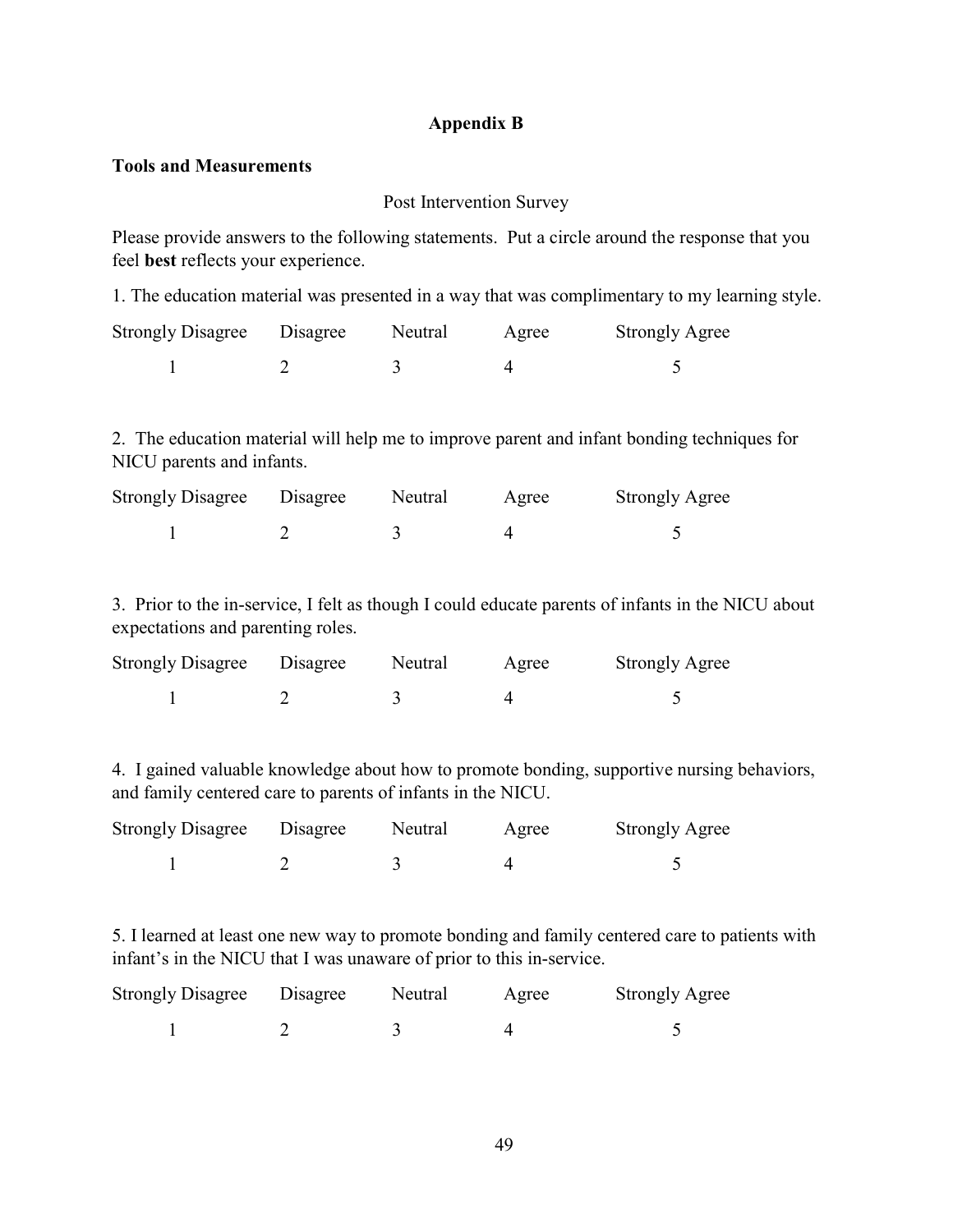6. I feel as though I will implement the education material that I learned today into my clinical setting to improve supportive care to parents of infants in the NICU.

| <b>Strongly Disagree</b> Disagree | Neutral | Agree | <b>Strongly Agree</b> |
|-----------------------------------|---------|-------|-----------------------|
|                                   |         |       |                       |

7. I feel as though my nursing practice and my patients will benefit from my new knowledge gained from the in-service training.

| <b>Strongly Disagree</b> Disagree | Neutral | Agree | <b>Strongly Agree</b> |
|-----------------------------------|---------|-------|-----------------------|
|                                   |         |       |                       |

8. Following this in-service, I am more confident in my skills of promoting parent and infant bonding techniques outside of the NICU.

| <b>Strongly Disagree</b> | Disagree | Neutral | Agree | <b>Strongly Agree</b> |
|--------------------------|----------|---------|-------|-----------------------|
|                          |          |         |       |                       |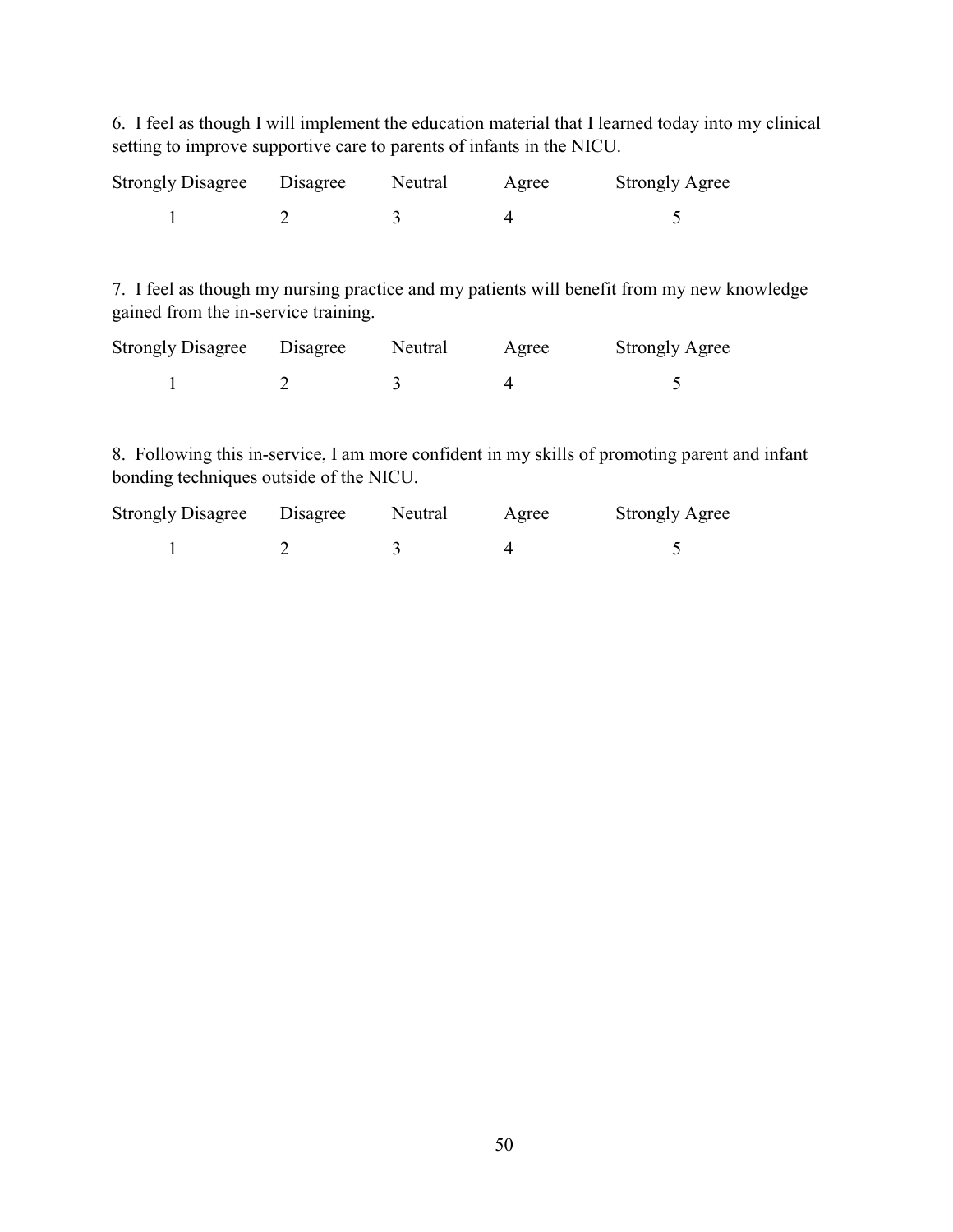#### References

- Alkozei, A., McMahon, E., & Lahav, A. (2014). Stress levels and depressive symptoms in NICU mothers in the early postpartum period. The Journal of Maternal-Fetal & Neonatal Medicine, 27(17), 1738-1743. doi:10.3109/14767058.2014.942626
- Arbour, R. (2003). A continuous quality improvement approach to improving clinical practice in the areas of sedation, analgesia, and neuromuscular blockade. Journal of Continuing Education in Nursing, 34(2), 64-71.
- Cho, E., Kim, S., Kwon, M. S., Cho, H., Kim, E. H., Jun, E. M., & Lee, S. (2016). The effects of kangaroo care in the NICU on the physiological functions of preterm infants, maternal-infant attachment, and maternal stress. Journal of Pediatric Nursing, 31(4), 430-438. doi:10.1016/j.pedn.2016.02.007
- Cleveland, L. M. (2008). Parenting in the neonatal intensive care unit. Journal of Obstetric, Gynecologic & Neonatal Nursing, 37(6), 666-691. doi:10.1111/j.1552- 6909.2008.00288.x
- Di Leonardi, B. C. (2007). Tips for facilitating learning: The lecture deserves some respect. The Journal of Continuing Education in Nursing, 38(4), 154-161. doi:10.3928/00220124- 20070701-09
- Gatti-Petito, J., Lakatos, B. E., Bradley, H. B., Cook, L., Haight, I. E., & Karl, C. A. (2013). Clinical scholarship and adult learning theory: A role for the DNP in nursing education. Nursing Education Perspectives, 34(4), 273-276. doi:10.5480/1536-5026- 34.4.273
- Harrison, W., & Goodman, D. (2015). Epidemiologic trends in neonatal intensive care, 2007- 2012. JAMA Pediatrics, 169(9), 855. doi:10.1001/jamapediatrics.2015.1305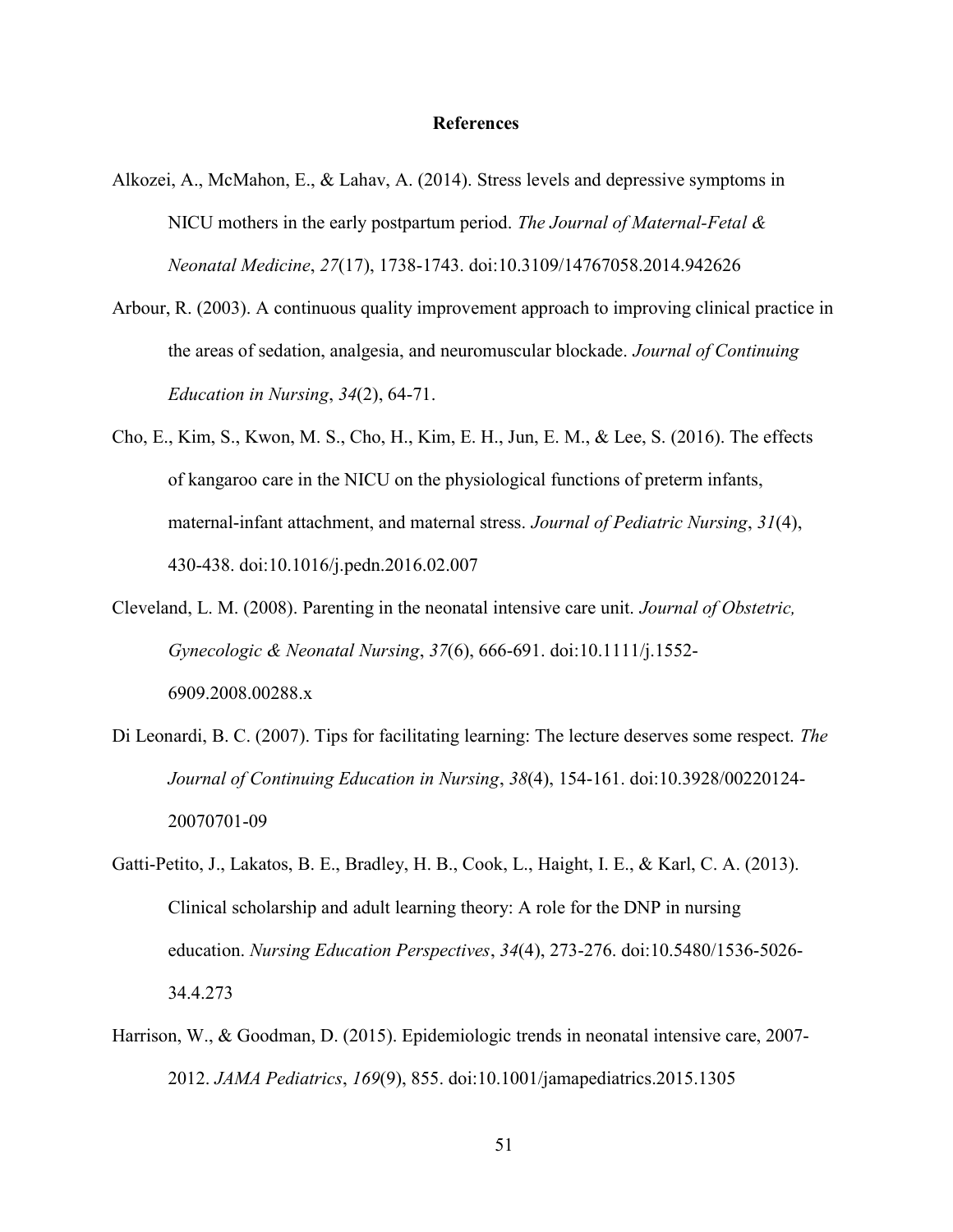- Johnston, J. M., Leung, G. M., Fielding, R., Tin, K. Y., & Ho, L. (2003). The development and validation of a knowledge, attitude and behaviour questionnaire to assess undergraduate evidence-based practice teaching and learning. Medical Education, 37(11), 992-1000. doi:10.1046/j.1365-2923.2003.01678.x
- Johnson, K. (2013). Maternal-infant bonding: a review of literature. International Journal of Childbirth Education, 28(3), 17-22. Retrieved from http://ezproxy.library.unlv.edu/login?url=http://search.proquest.com/docview/14122265 28?accountid=3611
- Kaufman, D. M. (2003). ABC of learning and teaching in medicine: Applying educational theory in practice. British Medical Journal, 326(7382), 213-216. doi:10.1136/bmj.326.7382.213
- Knowles, M. S. (1990). Andragogy in action: applying modern principles of adult learning. San Francisco, CA: Jossey-Bass Publishers.
- Kommers, D., Oei, G., Chen, W., Feijs, L., & Bambang Oetomo, S. (2015). Suboptimal bonding impairs hormonal, epigenetic and neuronal development in preterm infants, but these impairments can be reversed. ACTA Paediatrica, 105(7), 738-751. doi:10.1111/apa.13254
- Mayes, P., & Schott-Baer, D. (2010). Professional development for night shift nurses. The Journal of Continuing Education in Nursing, 41(1), 17-22. doi:10.3928/00220124- 20091222-05
- McCrow, J., Yevchak, A., & Lewis, P. (2014). A prospective cohort study examining the preferred learning styles of acute care registered nurses. Nurse Education in Practice, 14(2), 170-175. doi:10.1016/j.nepr.2013.08.019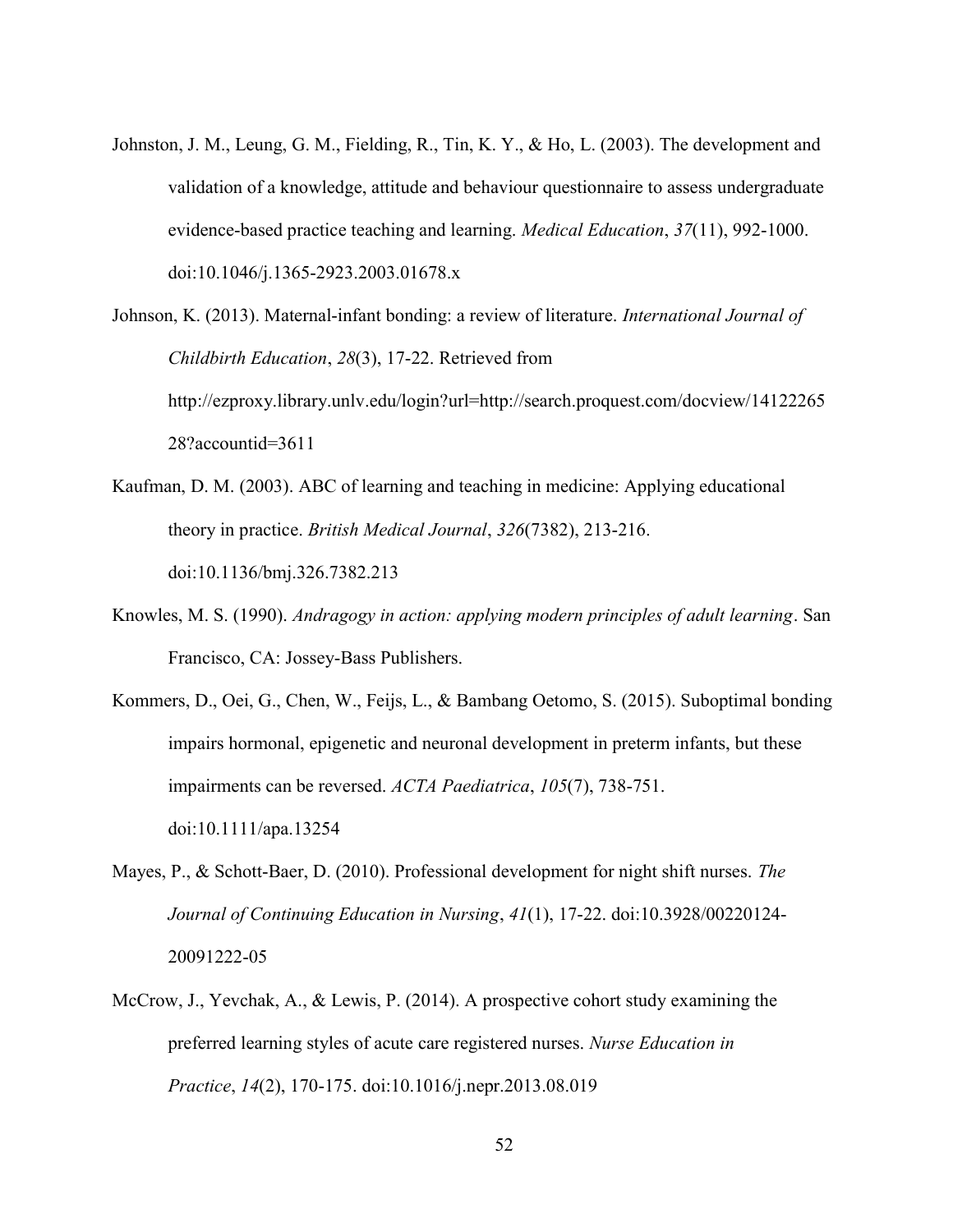- Melnyk, B. M., Bullock, T., McGrath, J., Jacobson, D., Kelly, S., & Baba, L. (2010). Translating the Evidence-Based NICU COPE Program for Parents of Premature Infants into Clinical Practice: Impact on nurses' evidence-based practice and lessons learned. The Journal of Perinatal & Neonatal Nursing, 24(1), 74-80. doi:10.1097/jpn.0b013e3181ce314b
- Menghini, K. G. (2005). Designing and evaluating parent educational materials. Advances in Neonatal Care, 5(5), 273-283. doi:10.1016/j.adnc.2005.07.003
- Morey, J. A., & Gregory, K. (2012). Nurse-led education mitigates maternal stress and enhances knowledge in the NICU. The American Journal of Maternal/Child Nursing, 37(3), 182- 191. doi:10.1097/nmc.0b013e31824b4549
- Palis, A., & Quiros, P. (2014). Adult learning principles and presentation pearls. *Middle East* African Journal of Ophthalmology, 21(2), 114. doi:10.4103/0974-9233.129748
- Press Ganey. (2018). HCAHPS regulatory survey. Retrieved from http://www.pressganey.com/solutions/service-a-to-z/hcahps-regulatory-survey
- Reavy, K. (2016). Planning for Implementation: Evaluation. In Inquiry and leadership: A resource for the DNP project (pp. 187-198). Philadelphia, PA: F. A. Davis Company.
- Ron, P., & Lowenstein, A. (2002). In-service training of professional and para-professional staff in institutions for the aged. Educational Gerontology, 28(7), 587-597. doi:10.1080/03601270290099787
- Skene, C., Gerrish, K., Price, F., Pilling, E., & Bayliss, P. (2015). Developing family-centred care in a neonatal intensive care unit: an action research study protocol. Journal of Advanced Nursing, 72(3), 658-668. doi:10.1111/jan.12863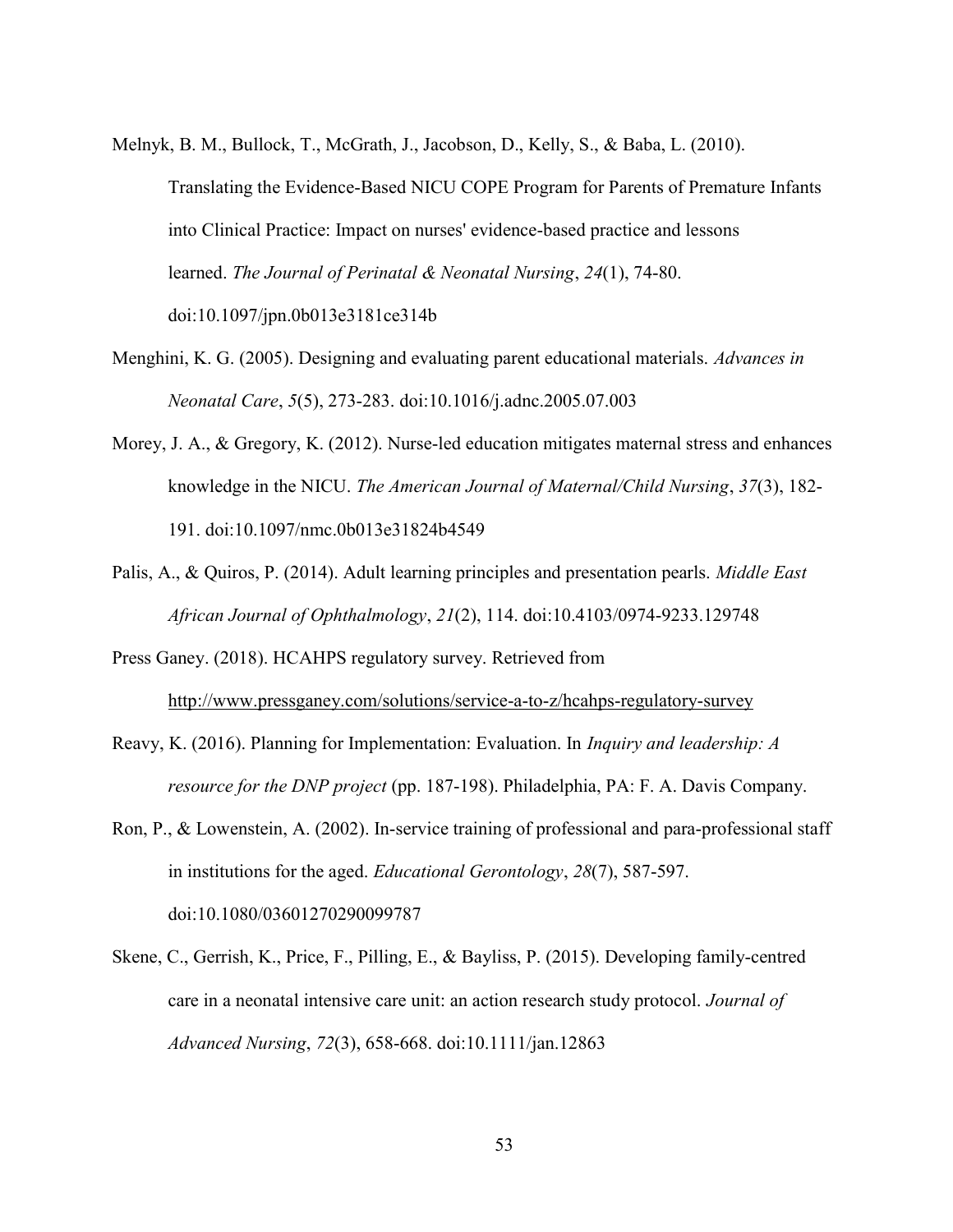- Smith, N. H., Timms, J., Parker, V. G., Reimels, E. M., & Hamlin, A. (2003). The impact of education on the use of physical restraints in the acute care setting. The Journal of Continuing Education in Nursing, 34(1), 26-33.
- Texas Health Resources. (2017). Mission, vision, and values. Retrieved from https://www.texashealth.org/pages/about-texas-health-resources.aspx
- Weis, J., Zoffmann, V., & Egerod, I. (2013). Enhancing person-centred communication in NICU: a comparative thematic analysis. Nursing in Critical Care, 20(6), 287-298. doi:10.1111/nicc.12062
- Weiss, S., Goldlust, E., & Vaucher, Y. E. (2009). Improving parent satisfaction: an intervention to increase neonatal parent–provider communication. Journal of Perinatology,  $30(6)$ , 425-430. doi:10.1038/jp.2009.163
- Welch, M. G., Hofer, M. A., Stark, R. I., Andrews, H. F., Austin, J., & Myers, M. M. (2013). Randomized controlled trial of Family Nurture Intervention in the NICU: assessments of length of stay, feasibility and safety. BMC Pediatrics, 13(1), 148. doi:10.1186/1471- 2431-13-148
- Welch, M. G., Halperin, M. S., Austin, J., Stark, R. I., Hofer, M. A., Hane, A. A., & Myers, M. M. (2015). Depression and anxiety symptoms of mothers of preterm infants are decreased at 4 months corrected age with Family Nurture Intervention in the NICU. Archives of Women's Mental Health, 19(1), 51-61. doi:10.1007/s00737-015- 0502-7
- Welch, M. G., Hofer, M. A., Brunelli, S. A., Stark, R. I., Andrews, H. F., & Myers, M. M. (2012). Family nurture intervention (FNI): methods and treatment protocol of a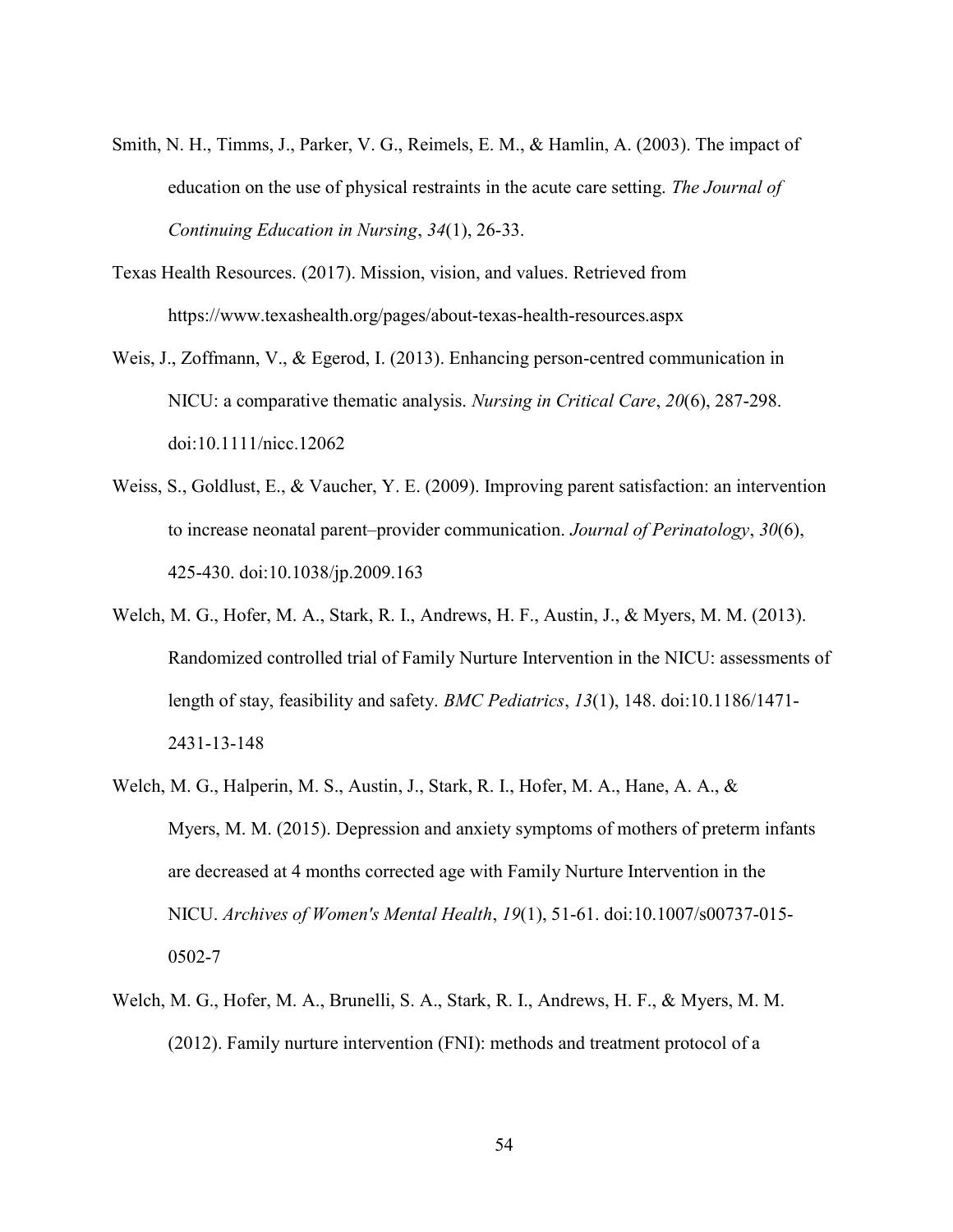randomized controlled trial in the NICU. BMC Pediatrics, 12(14). doi:10.1186/1471- 2431-12-14

- White-Traut, R. (2015). Nurse management of the NICU environment is critical to optimal infant development. Journal of Obstetric, Gynecologic & Neonatal Nursing, 44(2), 169- 170. doi:10.1111/1552-6909.12561
- Wolak, E. S., Cairns, B., & Smith, E. (2008). Nursing grand rounds as a medium for the continuing education of nurses. The Journal of Continuing Education in Nursing, 39(4), 173-178. doi:10.3928/00220124-20080401-11
- Zimmerman, K., & Bauersachs, C. (2012). Empowering NICU parents. International Journal of Childbirth Education, 27(1), 50-53.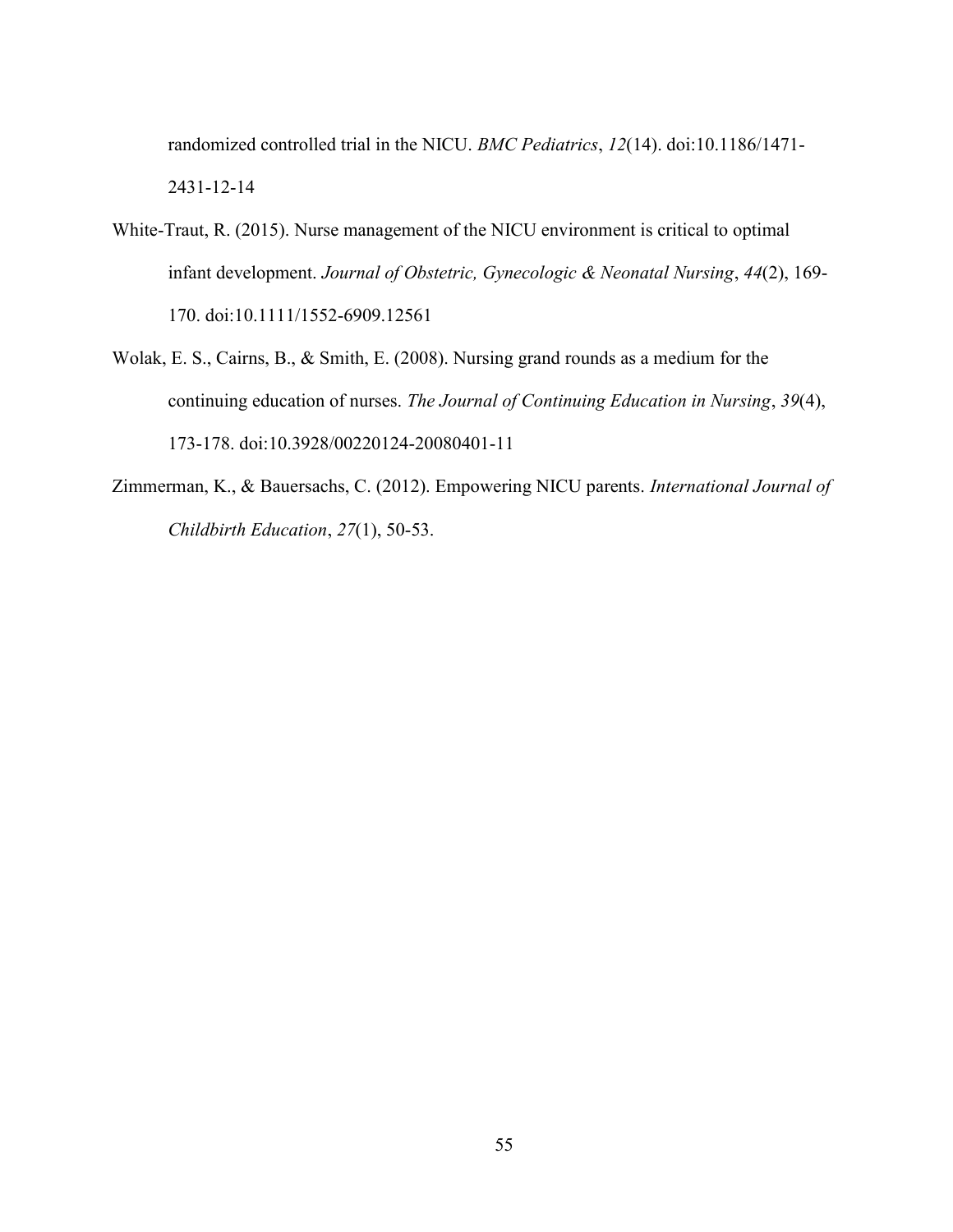#### Curriculum Vitae

#### KANDICE PEREZ, DNPc, MS, RN Email: kandice.frost@gmail.com

Education

Doctor of Nursing Practice in Executive Nurse Leadership University of Nevada Las Vegas (enrolled and due to complete in Spring, 2018)

Masters of Science in Nursing Education University of Oklahoma Health Sciences Center August, 2012 – July, 2013

Bachelors of Science in Nursing Texas Christian University August, 2005 – May, 2009

Nurse Educator Education

Capstone Project for Masters: Development of a Graduate Nurse Clinical Residency which was Implemented at Baylor Medical Center at Uptown in Dallas, Texas

Scholarly Project for DNP: Educating Perinatal Nurses to Increase Support of Neonatal Intensive Care Unit Patients which will be implemented at Texas Health Presbyterian Dallas in Dallas, Texas

DNP Nursing Residency: Participate on a collaborative quality improvement team to reduce the nulliparous term singleton vertex (NTSV) cesarean section delivery rate at Texas Health Presbyterian Allen in Allen, Texas

Education Practicum: Spring 2013 University of Oklahoma Health Sciences Center – Assistant to Clinical Instructor for Women's Health at Mercy Hospital in Oklahoma City, Oklahoma Summer 2013 University of Oklahoma Health Sciences Center – Lab Assistant during Introduction to Nursing Assessment, Oklahoma City, Oklahoma University of Oklahoma Health Sciences Center – Act as Adjunct Faculty for Introduction to Professional Nursing online course, Oklahoma City, Oklahoma

Relevant Employment Experience

Clinical Faculty (MS, RN) Summer, 2013 University of Oklahoma Health Sciences Center – Act as Adjunct Faculty for Introduction to Professional Nursing online course, Oklahoma City, Oklahoma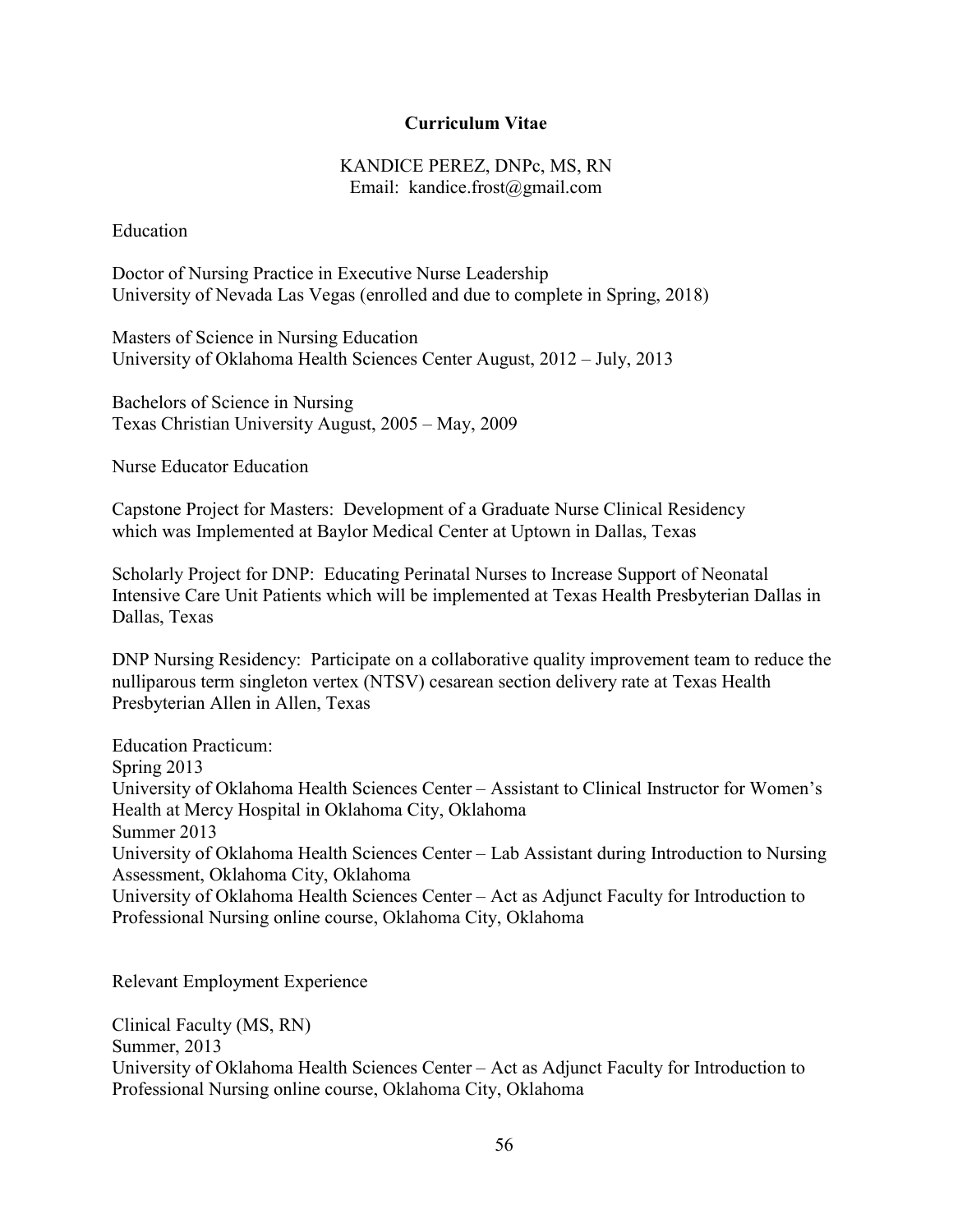August, 2013 – May, 2016 (Part time Clinical Faculty) August, 2016 – Present (Full Time Clinical Faculty) Baylor University Louise Herrington School of Nursing, Dallas, Texas Instructor for Junior 1 Clinical for Traditional Track and Fastbacc Track students at Baylor Heart and Vascular Hospital (Introduction to Professional Nursing Practice) Instructor for Physical Health Assessment lab for Junior 1 students Instructor for Junior 2 Clinical for Fastbacc Track students at Baylor Waxahachie and Baylor Heart and Vascular Hopsital Instructor for Senior 1 (traditional and Fastbacc students) clinical at Parkland Health and Hospital & Baylor Scott and White McKinney (Caring for the Childbearing Family) in OB, Newborn, and Women's Health

Staff Nurse (RN) June, 2009 – May, 2012 Parkland Health and Hospital System, Dallas, Texas, Labor and Delivery May, 2012 – May, 2014 Baylor Medical Center at Uptown, Dallas, Texas, Preoperative nursing and Post Anesthesia Care Unit (PACU) May, 2014 – Present Texas Health Presbyterian Allen, Allen, Texas, Labor and Delivery & Maternal/Newborn

Charge Nurse (RN) January, 2012 – May, 2012 Parkland Health and Hospital System, Dallas, Texas, Labor and Delivery

January, 2013 – May, 2014 Baylor Medical Center at Uptown, Dallas, Texas, Preoperative nursing and Post Anesthesia Care Unit (PACU)

July, 2014 – Present Texas Health Presbyterian Allen, Allen, Texas, Labor and Delivery & Maternal/Newborn

Clinical Preceptor March, 2011 – May, 2012 Parkland Health and Hospital System, Dallas, Texas, Labor and Delivery

September, 2012 – May, 2014 Baylor Medical Center at Uptown, Dallas, Texas, Preoperative nursing and Post Anesthesia Care Unit (PACU)

July, 2015 – Present Texas Health Presbyterian Allen, Allen, Texas, Labor and Delivery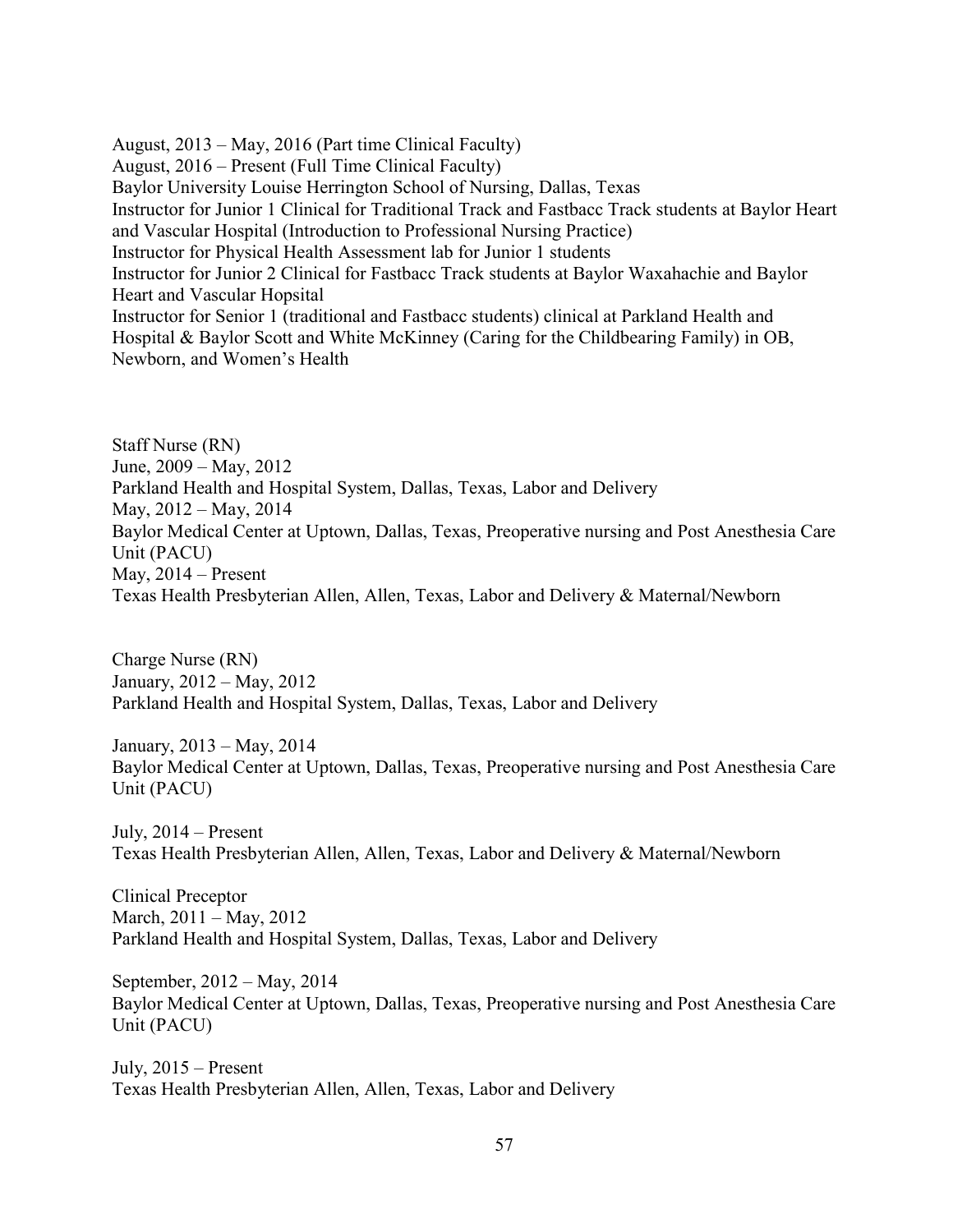Professional Service

Nursing Advisory Council, January, 2013 – May, 2014 Baylor Medical Center at Uptown, Dallas, Texas

Infection Control and Prevention Committee, June, 2014 – August, 2017 Texas Health Presbyterian Allen, Allen, Texas, Labor and Delivery

Bereavement Committee, 2015 – Present Texas Health Presbyterian Allen, Allen, Texas, Labor and Delivery

Faculty Affairs Committee, August, 2016 – Present Baylor University Louise Herrington School of Nursing

Undergraduate Academic Policies Committee, August, 2017 – Present Baylor University Louise Herrington School of Nursing

Community Service Activities

Allen Community Outreach Volunteer during the 2017 holiday season helping with assembling Thanksgiving and Christmas meals in a bag. North Texas Giving Day Volunteer at Baylor University Louise Herrington School of Nursing (2016 and 2017) Volunteer for Know Where You Are Going Day at Baylor University in Waco, Texas for incoming freshman in the fall; December, 2017 Allen High School Career Night volunteer – March, 2018 Volunteer for Baylor University Louise Herrington School of Nursing Preview Day for the incoming nursing cohort for the fall – March, 2018 Volunteer for Allen ISD annual health and wellness fair drawing blood – March, 2018

Affiliations/Memberships

American Nurses Association (ANA) 2013 – Current Texas Nurses Association (TNA) 2013 – Current National League for Nursing (NLN) 2013 – Current Association of Women's Health, Obstetric, and Neonatal Nurses (AWHONN) 2016 – Current Sigma Theta Tau International (STTI) 2018 – Current Western Institute of Nursing (WIN) 2018 – Current

Licensure/Certifications

Registered Nurse: Texas Nursing License # 768775 Expires 3/31/2019 Advanced Cardiac Life Support (ACLS) Provider, Expires March, 2019